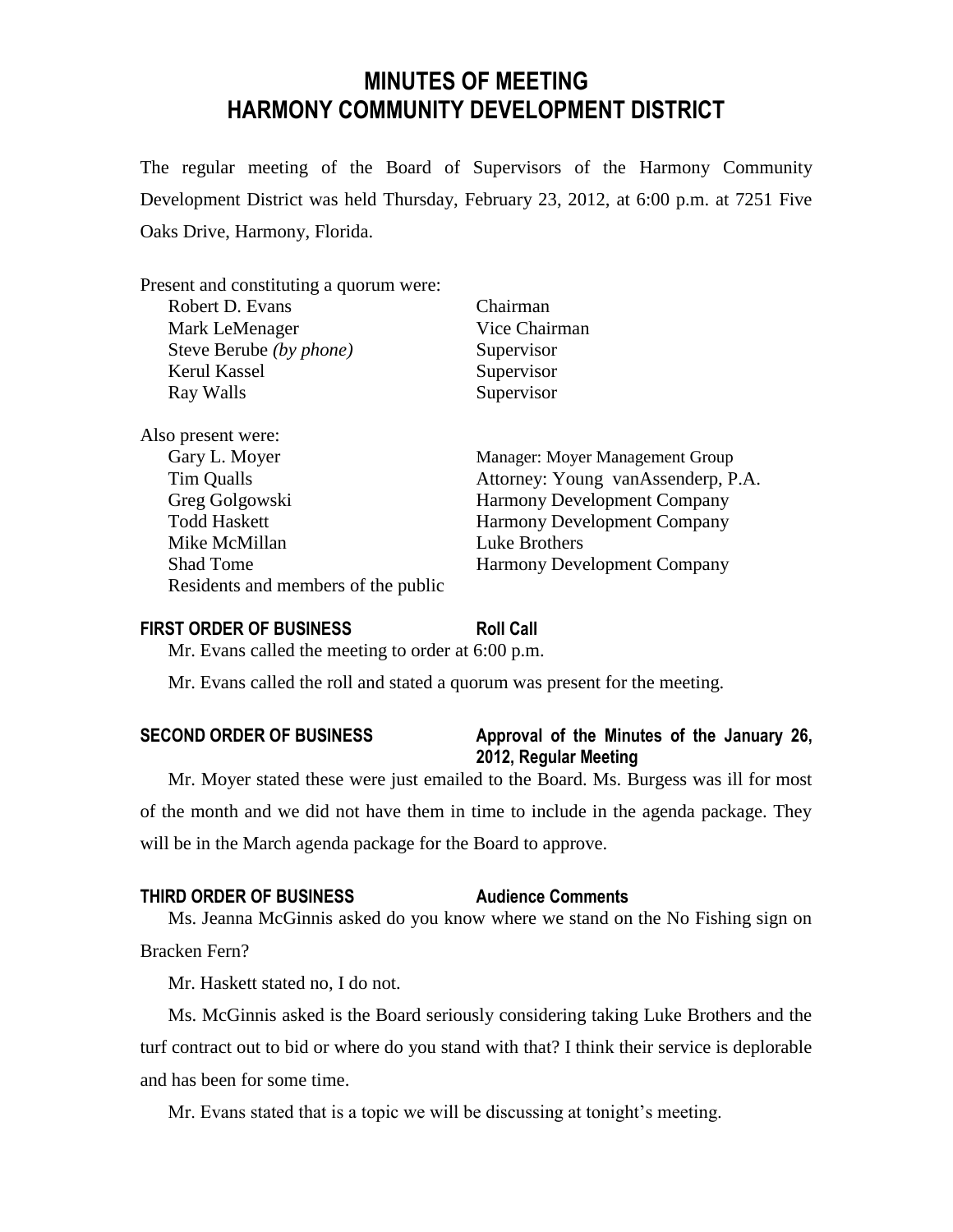Ms. Pam LeMenager asked is it possible for Ms. Burgess to make a notation at the beginning of the minutes to indicate what items were discussed? Then when someone looks back at the agendas, it is easier to get through them. For example the canopies at the playground, that could have been placed at the front of the notes saying the Board discussed canopies on page 7. There is nothing like that in the agenda packages. When you are at home wondering when the canopies were approved, we have to look back through three or four agendas.

Mr. Walls stated I believe the agendas on the website are searchable.

Ms. LeMenager stated that would be great. I usually just look at the hard copies from previous meetings.

Mr. Walls stated that might help in your searching.

Ms. LeMenager stated something else I wanted to bring up, in the last budget meeting, you discussed power washing the sidewalks. You purchased a power washer and then you found out there were not enough water sources in order to do the sidewalks. I do not believe anything has happened on that so that the sidewalks can be done. That will be another expense that the Board will need to consider. With the trees, there will be a lot more sidewalk grinding because of the roots and the placements of the trees. I understand there have been some large expenses that have not really been divided out throughout the year, but it looks like the budget is not looking fantastic at the moment. If you approve anything to beautify, I would ask you to keep in mind that you are going to have some large expenses coming up. If you want to keep the mindset of not increasing our assessments, at the end of the year when you have money left and consider projects to use that money, for possibly you should save that money for the next year for that year's expenses. Harmony will be one year older at that time.

Ms. Kassel stated we do put aside an amount for reserves every year to address that question.

Mr. Walls stated it is hundreds of thousands of dollars.

Ms. LeMenager asked can those reserves be used on general upkeep?

Mr. Moyer stated yes.

Ms. LeMenager stated that is fantastic.

Mr. Alan Santacruz stated I had a situation with Mr. Thomas Belieff. I addressed it with Mr. Haskett that Mr. Belieff has been harassing me and was trying to score some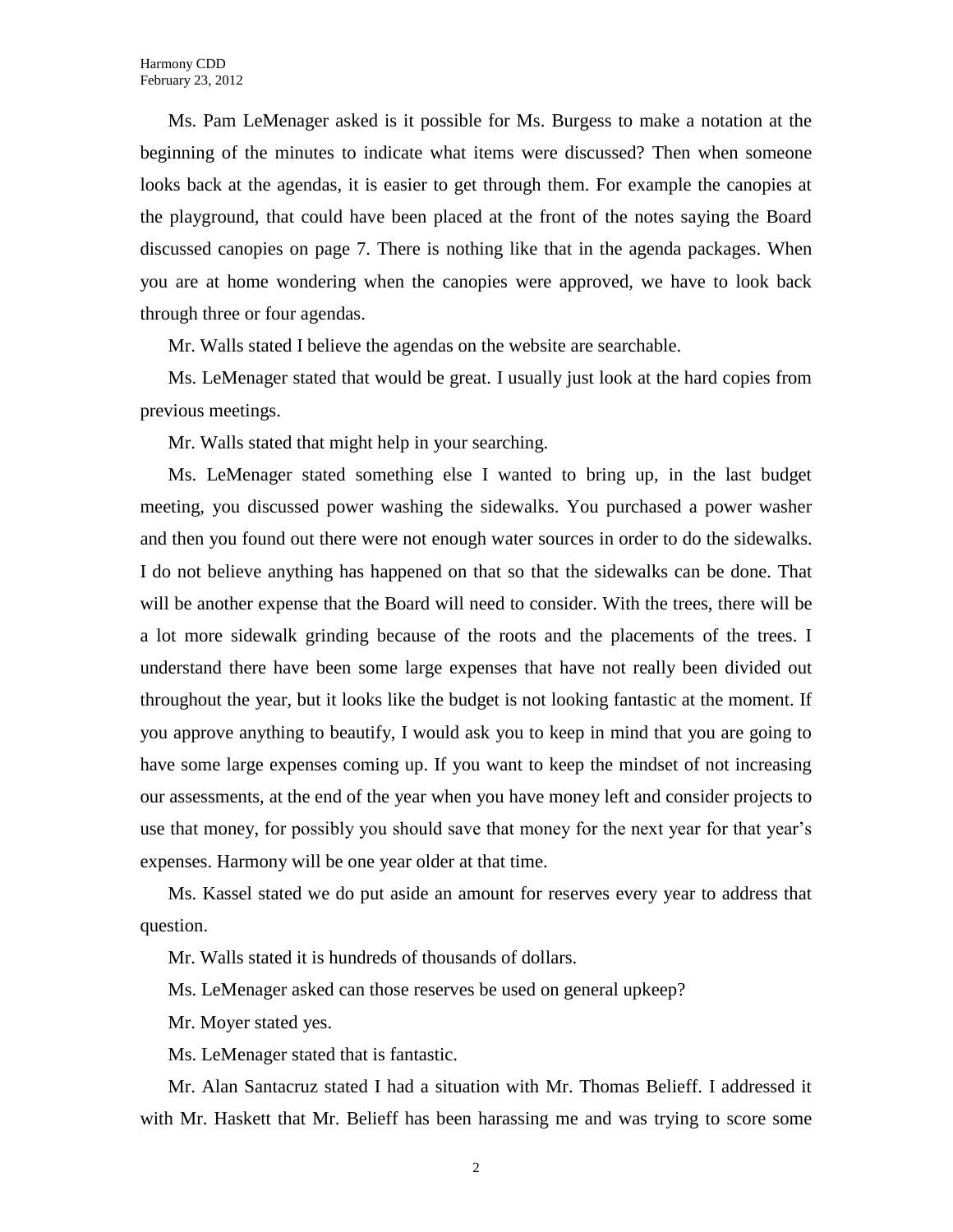drugs from a neighbor of mine. I spoke about this with Mr. Moyer. I went to my neighbor's house and spoke to his wife to address the situation because Mr. Belieff called and asked them if he could buy some marijuana. My neighbor said he does not do that, and Mr. Belieff said that he heard from his neighbor [me] that he could get some there. I have never had an agenda for anyone, but I have had a problem with him. I had a problem with him about three weeks ago when I was fishing. I went fishing with another resident who lives on Schoolhouse Road, and we went fishing with our two boys. We wanted to use the fishing poles, and Mr. Belieff gave us one fishing pole. He could have had the courtesy to give us enough fishing poles. We have been having an ongoing situation with him, so much so that my family and I feel uncomfortable with him. I went around to a couple residents to sign a petition to have Mr. Belieff fired. Mr. Moyer was very respectful and came to my house to talk with me about this situation. I feel very negative the way Mr. Belieff is treating me and others. There are some residents at tonight's meeting who signed the petition to have him fired. I think it is time to take some action toward him. One of the residents said Mr. Belieff was trying to buy some marijuana that he heard from me where he could get it, which is not true at all. I feel very bad that Mr. Belieff did that to one of my neighbors. I try to get along with all of my neighbors. It seems the only person I have a problem with as of now is Mr. Belieff. I do not know how to address it anymore. I was out walking a couple days ago and he started calling me names. I just stayed quiet about it. I feel very uncomfortable with him around. I spoke about this issue with Mr. Haskett and I met with Mr. Moyer. We have a problem with stray cats in my neighborhood and no one is owning up to it. They are just all around my house and around the block on Bracken Fern. Those are my two issues.

Mr. Evans stated relative to the stray cats, the HOA made a decision last night to pursue a removal program for the stray cats for the next couple weeks. I am not sure when that will be implemented, but we will attempt to get the stray cats under control. Regarding your first issue, I appreciate that you took the proper channels to address this directly with Mr. Moyer. I would like to hear what Mr. Moyer has to say about the matter.

Mr. Moyer stated what Mr. Santacruz indicated in terms of my meeting with him is correct. The situation that we currently are faced with is he said/he said, which on either side is not corroborated by anyone. I talked with Mr. Belieff, and he indicated he never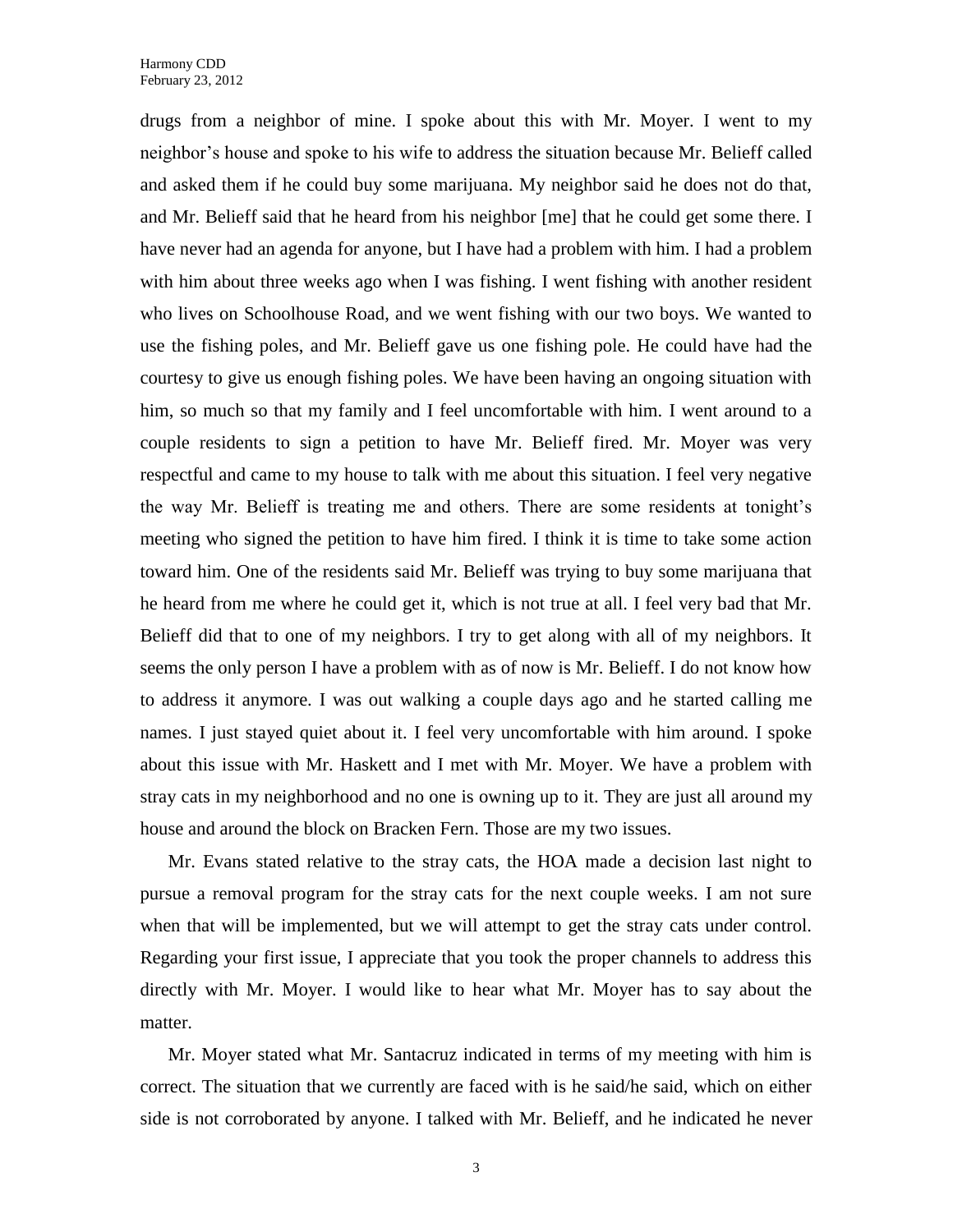did any of the things he is being accused of. I have no reason not to believe what Mr. Santacruz and his neighbor are saying, but in order for me, personally, to discharge Mr. Belieff, I am going to need to have something more than "someone said something about someone else." That is third party information, and none of it can be documented. That decision ultimately, however, does not lie with me. That lies with Severn Trent Human Resources, who has procedures and protocols in place to deal with these types of things. That is their responsibility, not mine. They have been made aware of the situation. As far as the issue of Mr. Belieff having future dealings with Mr. Santacruz, what I told Mr. Belieff today was that when Mr. Santacruz wants to take out a boat, then Mr. Belieff needs to get Mr. Druckenmiller or the new hire to accompany him to do that. I do not want Mr. Belieff to be with Mr. Santacruz alone, at least in the foreseeable future. If Mr. Santacruz does not abide by the rules, then I want it documented by a second person so that we do have some facts. In this particular case that he is referring to, there is a thirdparty witness that the boat was returned late. It was supposed to be returned at a certain time, and it was not. Mr. Santacruz had the boat reserved, was using it, and came back 22 minutes late. The suggestion was that we suspend his privileges for using the boats for 60 days. I do not believe I am going to do that. Where we are is, I have a letter prepared that I will send to Mr. Santacruz tomorrow that says I have verified that he was, in fact, late in returning the boat and if it happens again, under the rules of the District which are cited in the letter, then we will suspend his privileges. That is where I am in this process. I think it is probably the fairest position to be in at this time.

Mr. Berube stated we need to remember that going back a year or so ago, there was a situation regarding Mr. Santacruz and Mr. Belieff where Mr. Santacruz had some beer in a cooler and was trying to bring it on the boat. Mr. Belieff got involved in that and stopped him from doing that, which created at that time a little bit of "bad blood" between the two. I do not think the situation was ever smoothed over, and I think we need to think back a little ways and look at the bigger picture of the history between the two parties before we take any stern action in any direction.

Mr. Evans stated I appreciate Mr. Santacruz taking the direction that he did by going to the manager and talking with Mr. Moyer about the issue. Mr. Belieff is an employee of the management company, and the District hires the management company, so there is a series of channels. The management company will look into any accusation made against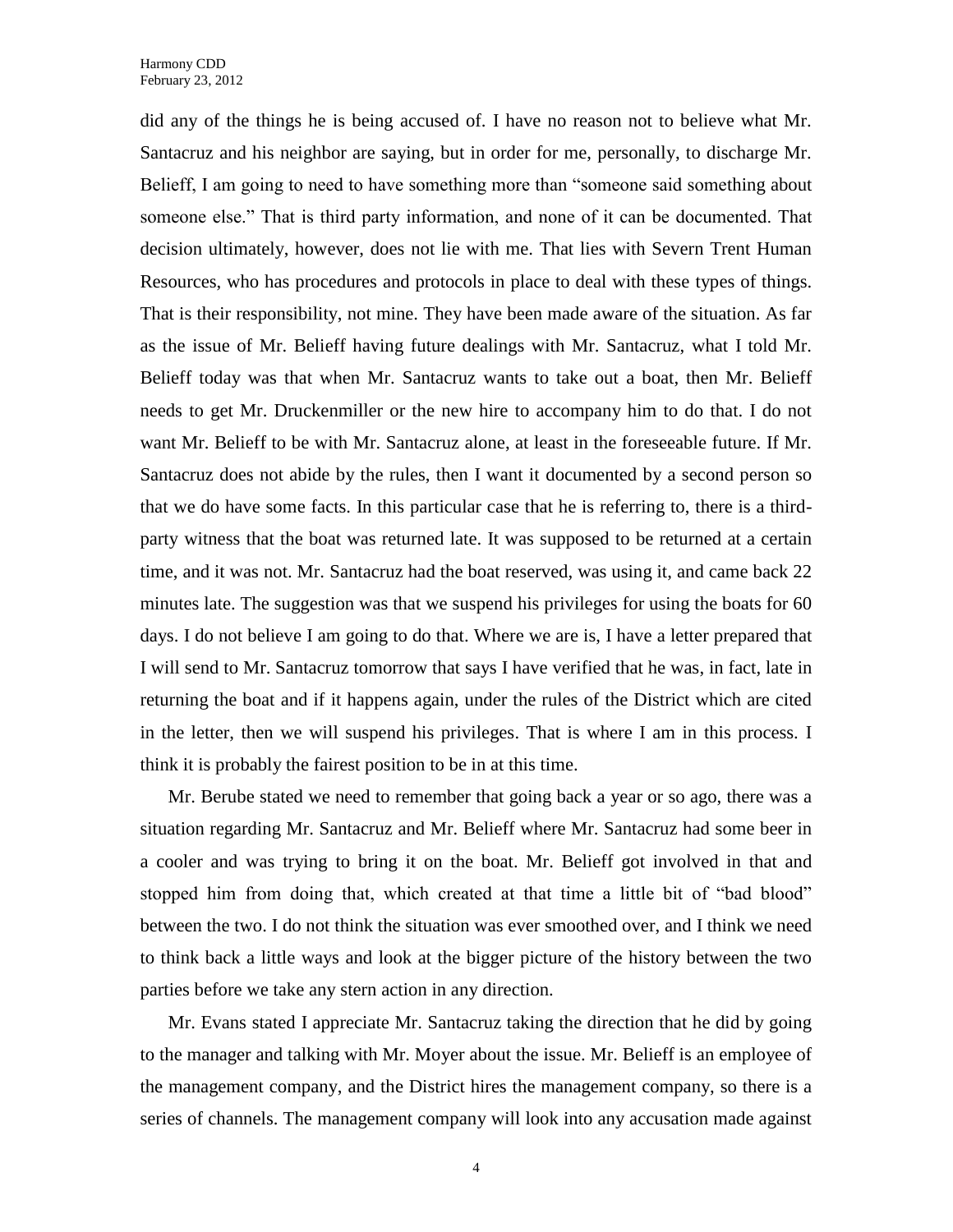any of their employees on any basis. They have to make that determination, if it is a he said/she said situation or whether it is a conflict of personalities or something else we just do not know. I do not think anyone likes to rush to judgment on anyone or any side. I was not first-hand privy to any of the conversations, and I do not know if any of the other Board members were either. We are at the point where you brought a situation to our attention, and we are not trying to say he did or he did not, or you did or did not. That is not the position of any of the actions that are taken here. What is clear is at the very least, there is a personality conflict between Mr. Santacruz and Mr. Belieff. That happens; that is just nature. There will be times when you get along great with people and some who just rub you the wrong way. Sometimes you just cannot explain it. I think what we can do in this case is the situation that Mr. Moyer suggested by having Mr. Santacruz interfacing with someone other than Mr. Belieff to address your needs as a resident and for Mr. Belieff's sake, too. I really do not want to get into a he said/she said argument, and I do not think it is productive. I think we follow Mr. Moyer's suggestion by having Mr. Santacruz interface with someone other than Mr. Belieff to move forward with your needs for utilization of the boats.

Mr. Santacruz stated regarding the first incident with Mr. Belieff, I have it documented with the Osceola County sheriff. There was no beer involved. Mr. Belieff first came to me when I moved here two-and-a-half years ago and went fishing with my brother and my father. He proceeded to say he wanted to check my tackle box. I was ready to let him do that, but my brother and my father said he should not because he is not law enforcement. We called the sheriff's department, and I have it documented. I did not make a big deal about it back then and I let it go because I was new to the neighborhood and wanted to give him a chance. It has just been an ongoing situation with Mr. Belieff. We had a problem a couple weeks ago and he called the sheriff on me for no apparent reason for a fishing pole that he lent to me. Instead of him being at the dock to receive me when I returned, he called me and said he was not going to be there and said I should close up, take the fishing pole with me and return it to him the next day. My wife went to West Palm Beach and had the fishing pole in her vehicle, so I told Mr. Belieff that she will be back Sunday night and I will return it then. He was really upset over that. He tried lunging at me, and I was going to defend myself. He called the sheriff, and we both ended up going our own ways. On New Year's, my neighbor came to me and told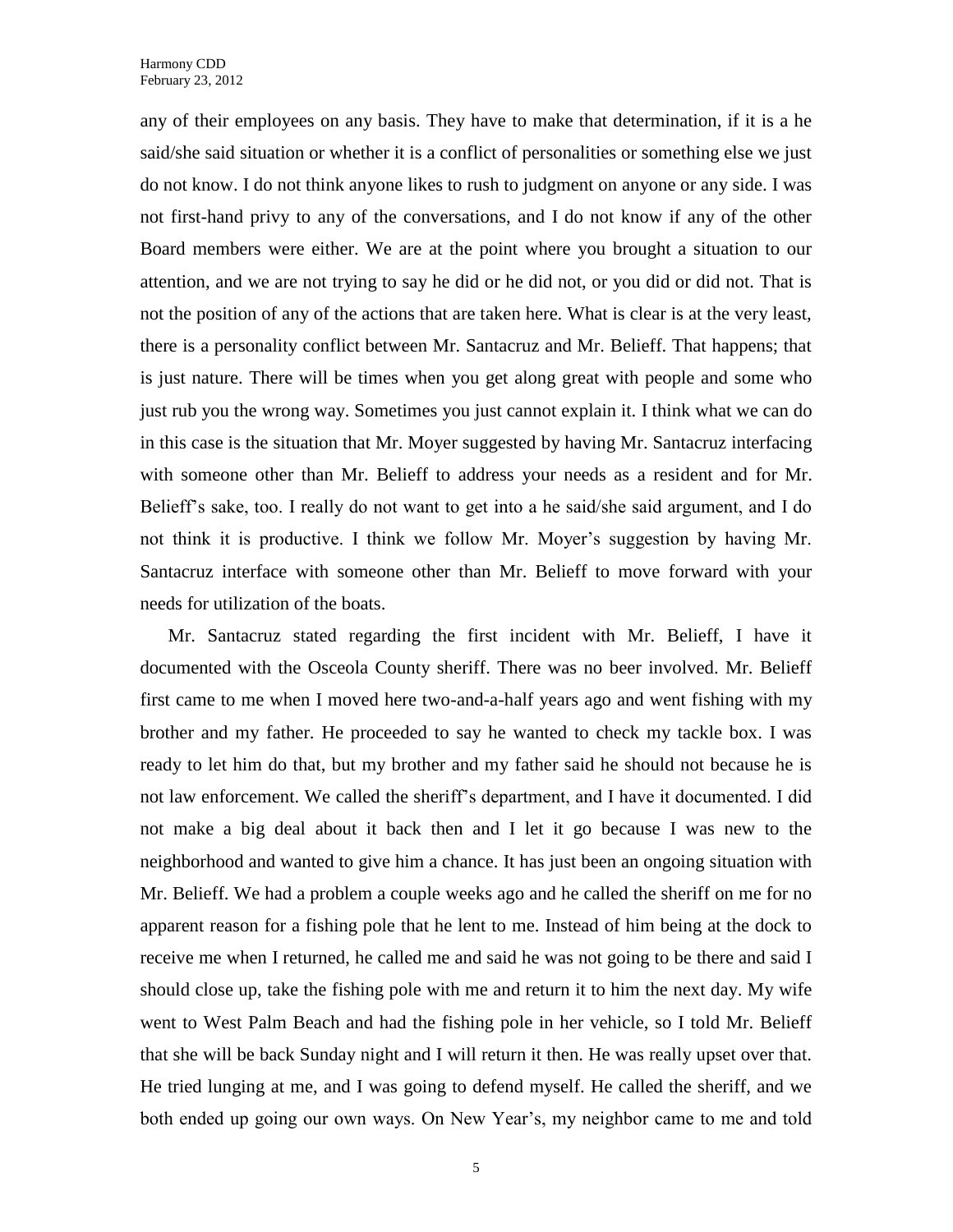me about the situation with drugs, trying to get drugs from my neighbor saying that he heard from me where he could get them. I do not even have a relationship with Mr. Belieff.

Mr. Evans stated we have already heard what you have had to say. From a beneficial standpoint as far as moving forward, we need to put those incidents aside. I am not downplaying anything that you have said, but we want to move forward. There is obviously a conflict. Whatever the basis or foundation there is for that conflict, it simply exists. I do not think anyone has to dispute it. I think the actions that Mr. Moyer is suggesting should be beneficial to both you and those others who may have a personality conflict with Mr. Belieff. We have alternative personnel that you can work with. That is the direction that we would like to go in.

A Resident stated I am new to the community, but my family has been to the dock with Mr. Belieff. He is not a nice person, and I will sign that petition. I think you should send out an email because everyone I have spoken to during the seven months I have lived here does not like him. He is rude to everyone.

Mr. Walls stated I cannot speak to what anyone has said, whether or not it is true. I dislike that these comments are going to be in the minutes unsubstantiated. I have lived here for six years and most of that time I was not a member of this Board. Mr. Belieff has been nothing but a stand-up guy toward me and my family. He has never said a cross word to me. He has accommodated me at all hours whenever I want to take the boat out within the time limits.

Ms. Kassel stated I would agree with that. Before I was a CDD Board member, he was always very pleasant and accommodating. He was always nice to me. It is always curious to me when I hear people say something to the contrary.

Mr. Glen Becker stated I have lived here seven-and-a-half years, and I have the highest possible praise for the way Mr. Belieff has done his job. He has been extremely accommodating.

Mr. Evans stated so you see the dilemma we are in. There are some residents who get along great with Mr. Belieff and some who may not. If you do have an issue, regardless what it is, if you would like to interface with someone else, I am sure that we can accommodate you because we do have other staff who can help utilize the boats.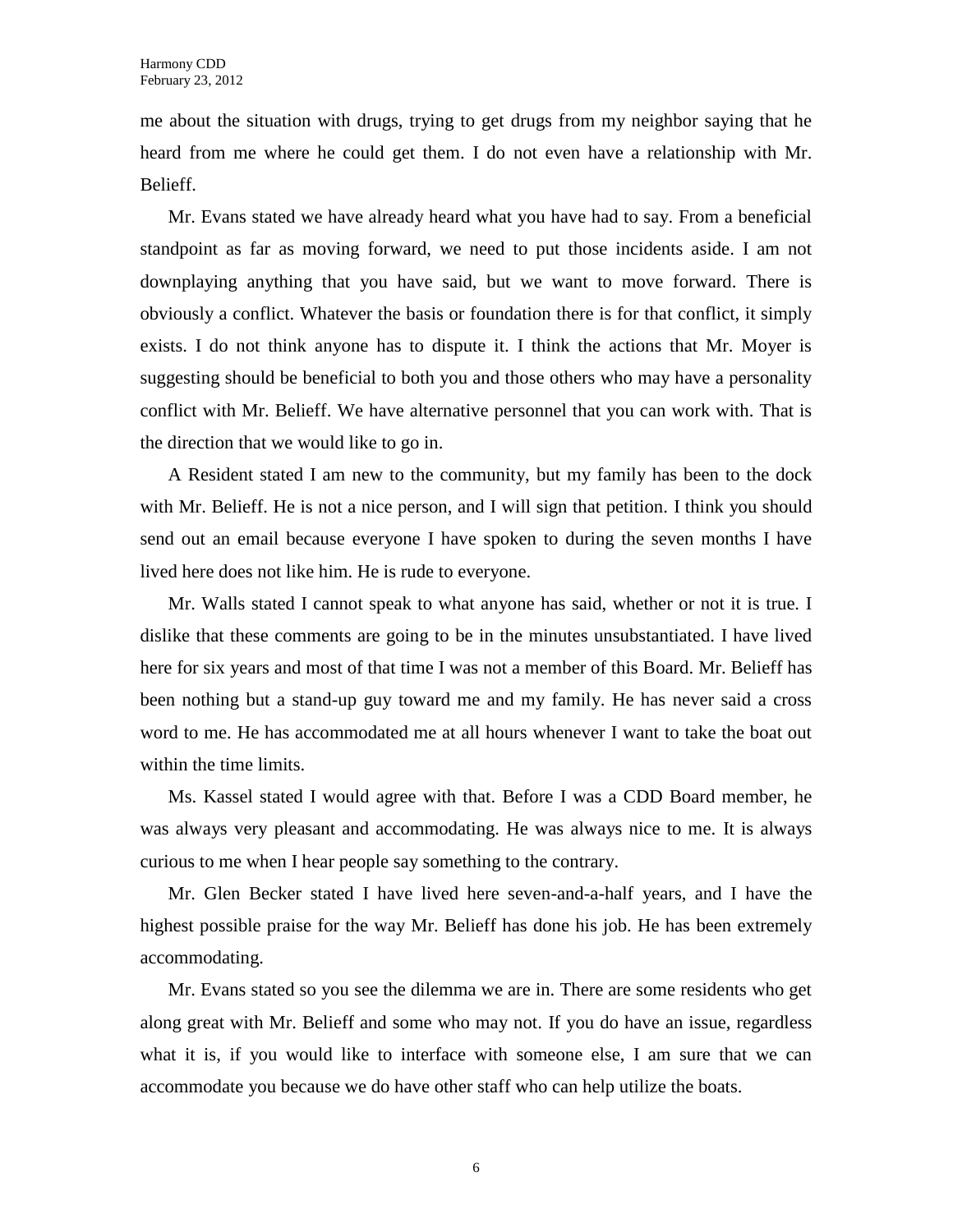### **FOURTH ORDER OF BUSINESS Subcontractor Reports**

## **A. Aquatic Plant Maintenance – Bio-Tech Consulting**

### **i. Results from Science Project**

Mr. Golgowski stated a few months ago, the Board authorized a science investigation on our ponds. Miss Megan Bell is a student at the community school and has prepared the results of her study of our ponds. She started with a small group on this study but ended up completing it on her own and did an excellent job. I was privileged to serve as a judge in some of the preliminary reviews of all the science projects. We have some great talent coming from the school, and Miss Bell is one of those people.

Miss Bell stated out of the five ponds we reviewed together, pond 33 had the most amount of biomass growing in it with the average total of the sample being 188.1 grams.

Mr. Evans stated that was the pond that had the most.

Miss Bell stated that is correct.

Mr. Evans asked over what period did you conduct these tests and at what frequency did you take your sampling?

Miss Bell stated we performed them in one day. I did three, and they were performed in the fall. It would be a more accurate sample testing by doing it in the spring or the summer because algae grows faster and is more productive than in the winter and the fall.

Ms. Kassel asked which pond had the least amount of algae?

Miss Bell stated pond 27, which had 7.5 grams of biomass.

Mr. Evans asked did you determine any correlation or similarities among the ponds as to what may be causing the difference?

Miss Bell stated if there is direct sunlight, if they are around houses, if they get pollution or if there are any micro-organisms living in the ponds.

Mr. Evans asked so you are saying the ponds that have more houses draining into the ponds had more algae growth?

Miss Bell stated no, they had less algae growth.

Ms. Kassel asked how is the sun related? Is there more or less algae for ponds getting a lot of sunlight?

Miss Bell stated they had more growth.

Mr. LeMenager stated that makes sense, but it does not make sense that ponds around houses had less algae.

Mr. Walls stated unless the houses are blocking the sunlight.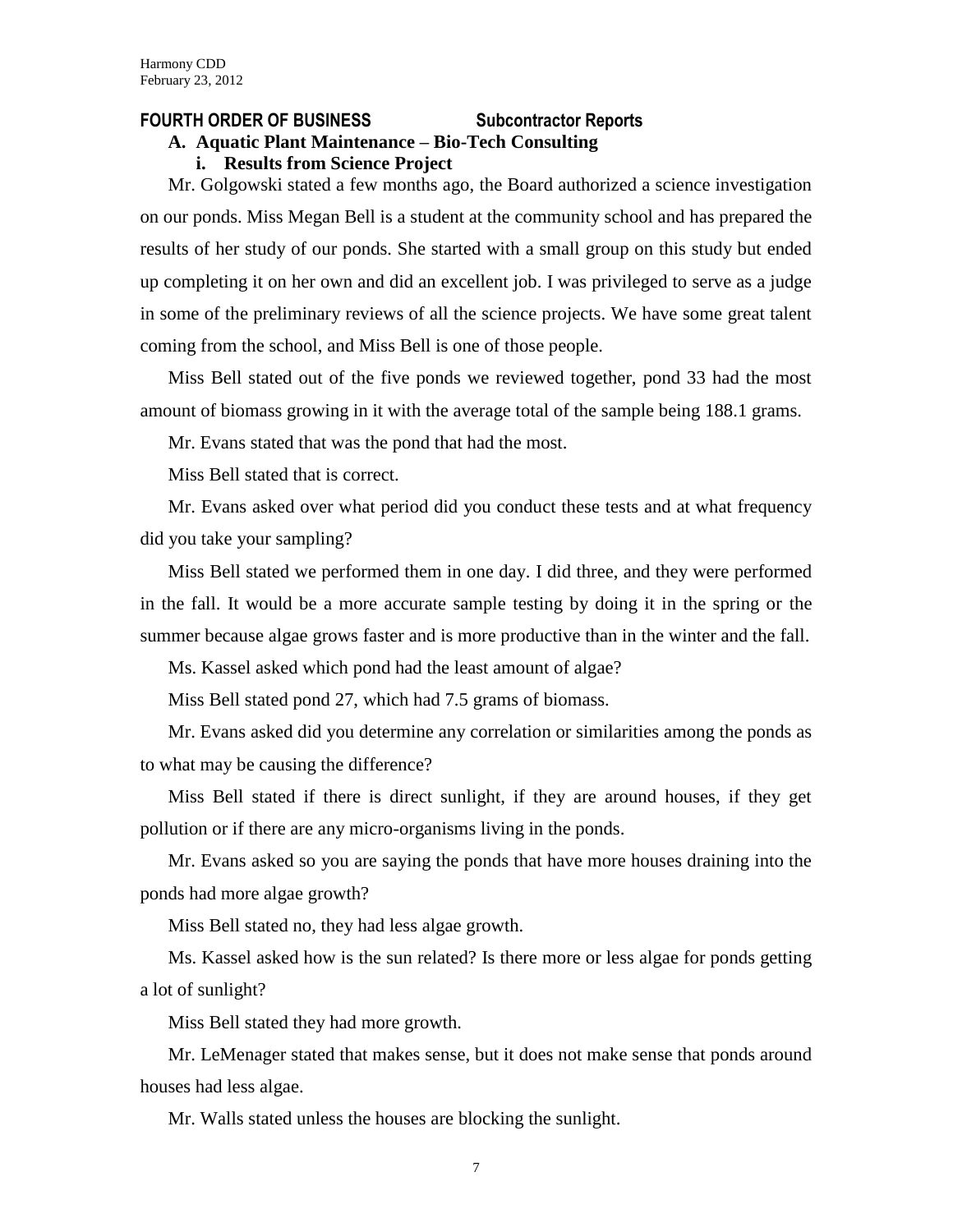Mr. Evans asked what was the problem you wanted to identify?

Miss Bell stated to determine if the untreated ponds had more or less biomass than the treated ponds.

Mr. Evans asked what was your hypothesis?

Miss Bell stated treated ponds may contain less biomass than untreated ponds.

Ms. Kassel asked what were your results?

Miss Bell stated my hypothesis was incorrect.

Mr. Evans stated that is exactly how you find out. You start off with an assumption or a belief, you look at the data, and you believe your data. Sometimes your data and findings turn out to be something different than what you originally thought.

Mr. Berube asked what do we mean by "untreated?"

Miss Bell stated untreated ponds do not have chemicals inside them to produce less biomass.

Ms. Kassel stated your hypothesis was that the treated ponds, which are treated to have less biomass, actually have less biomass. But that was proven wrong since the treated ponds have more biomass.

Miss Bell stated that is correct.

Ms. Kassel stated this is where her alternative hypothesis comes in. It may be that these ponds are treated because they have a tendency to have more biomass, and therefore, they need to be treated.

Mr. Berube asked when you are looking for biomass, are you looking for dead plant material?

Miss Bell stated yes.

Mr. Berube stated treating plant materials with chemicals and killing the plants adds biomass to the water. Is that the final conclusion?

Miss Bell stated yes.

Mr. Evans asked did you attempt to identify the types of biomass?

Miss Bell stated we tried but we could not figure it out very well.

Mr. Evans stated this was a valiant effort, very well thought out. You provided good exhibits. They are very well organized so we can follow along with the problem, the hypothesis through to the conclusion, including your graphics, and the degree of your data. I think it was very well done.

8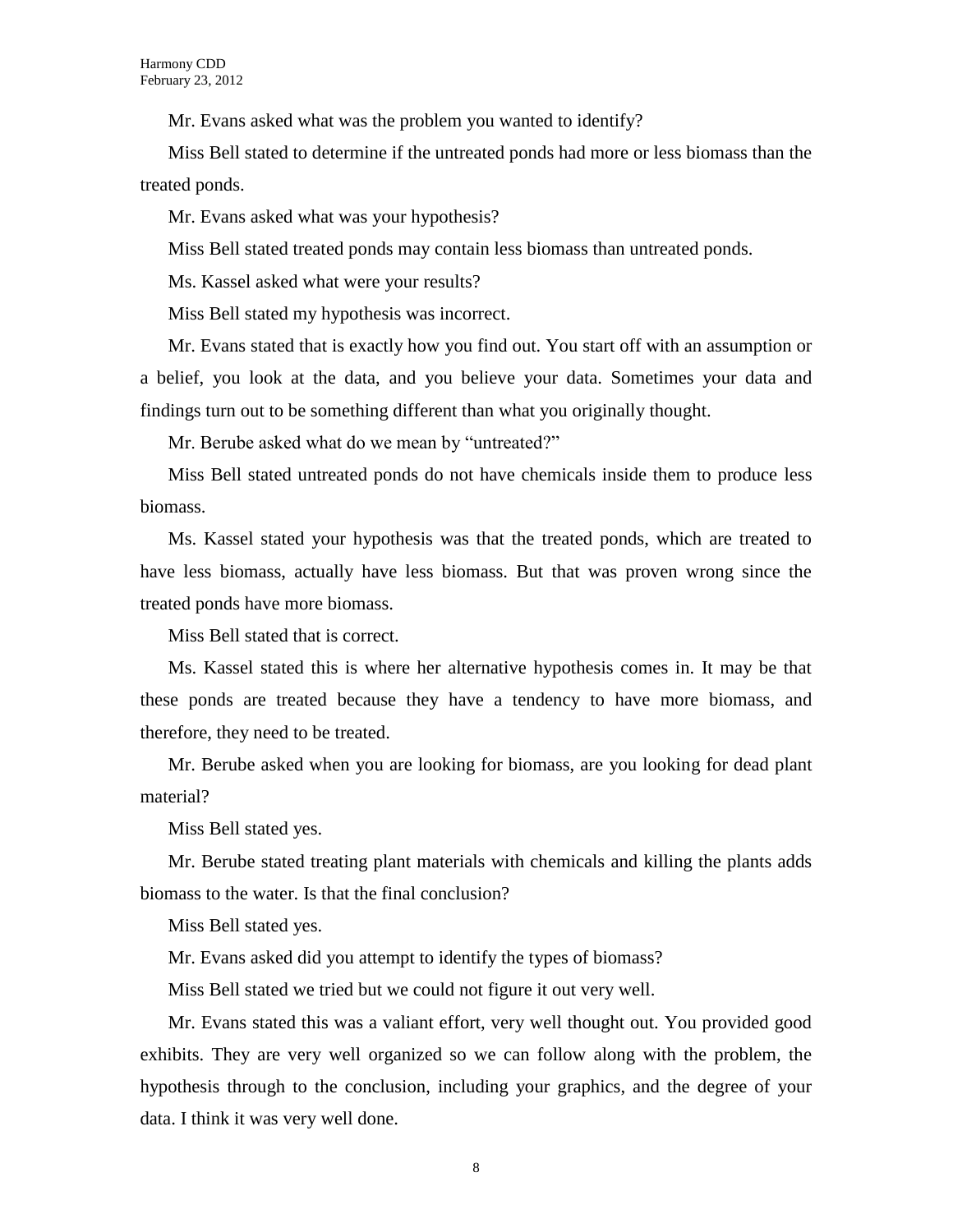Miss Bell stated thank you.

Ms. Kassel asked do you think the community is green? I see the title you have is "How Green is Your Community?"

Miss Bell stated I do not really know.

Mr. LeMenager stated you can be honest; it is called candor, not rudeness.

Mr. Evans stated anytime you prepare a report, you have an analysis. As your career advances in whatever direction you choose, people will be making decisions based on your research. They will look to you to be able to present those findings very factually. It could be a major component part of the decisions that are being made on a larger scale. When you present something to them, they are looking for you to do away with all the sugar coating. Either you like it or you do not, and if you do not like it, here is why. Either you support it or not, and here is why. They will respect you greatly for being very blunt and very straightforward. Never be bashful when you prepare a report that shows your findings. It is up to them to decide from that point going forward what decisions they will make and how they treat that data. Then your presentation is pure, and it simply provides the information. The decision makers will then go forward from that point. Never be shy about telling the truth. What are your overall thoughts and opinions based on the conclusion of your analysis?

Miss Bell stated ponds near houses are not really green because there is so much pollution going into them, probably from the chemicals coming from the houses draining into the ponds. When you look at the ponds that are not near anything, either just by trees or the golf course, they are greener.

Mr. Evans asked in your analysis, did anyone explain to you the function of these ponds and why they are here? Did they get into the purpose of these ponds? When you get into your analysis, sometimes people will ask if you considered a particular aspect. What happens when you have ponds that are close to houses, those ponds are capturing all of the runoff because there are more roads that serve those houses, so there is more surface area of roadways. Oil and rubber and other materials are on the roadways and end up getting washed into the ponds that are closer to the homes. You also get a hodgepodge of fertilizers and treatments from the houses. Some under fertilize and some over fertilize, some have too much pesticide and some have less. There is not a lot of consistency to the level you may have. At the golf course they have a totally different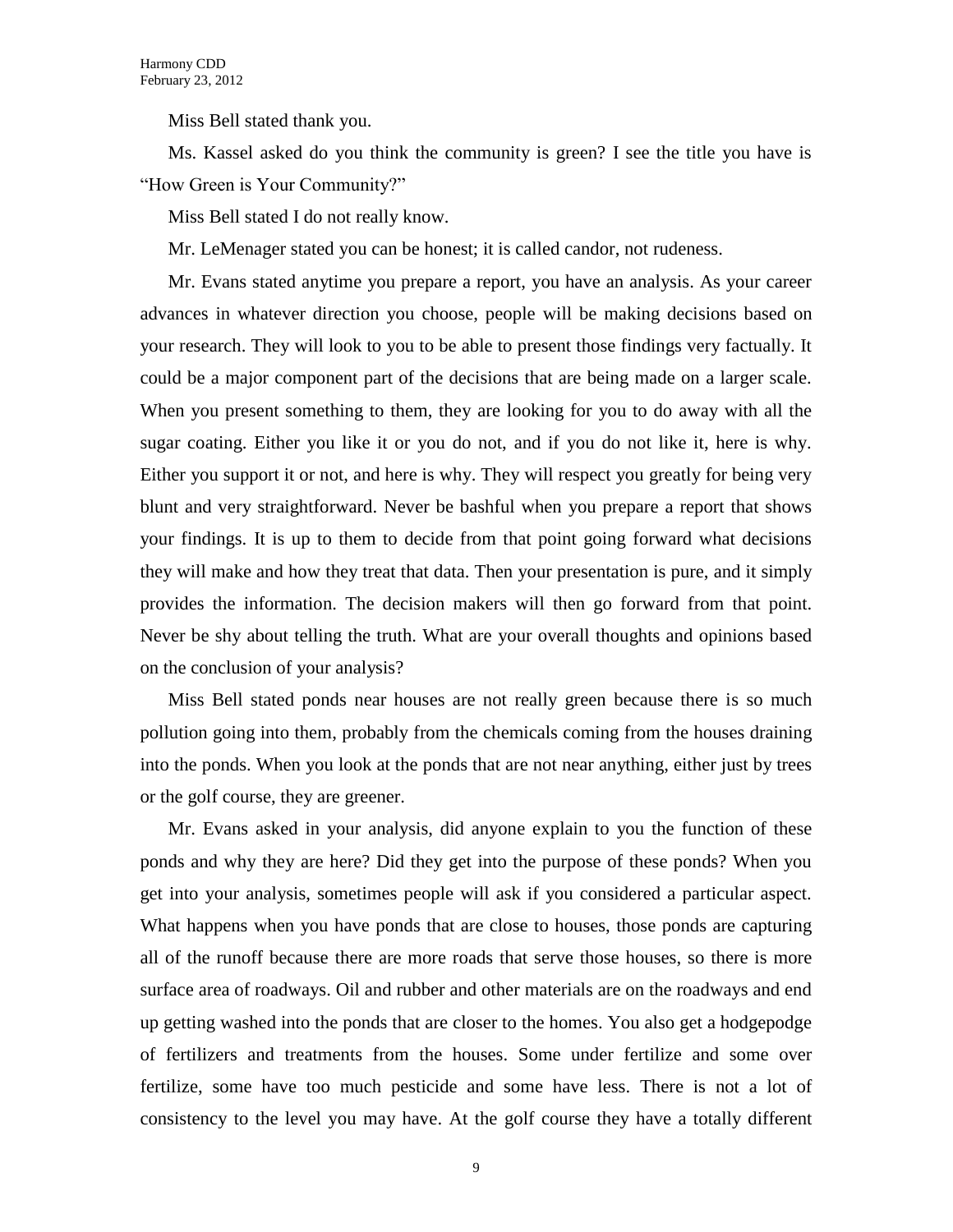approach to it. So you will actually get more contaminants. Those ponds are designed to catch all of that and filter it. That supports your finding, that because those ponds collect more rain water from highly impacted areas, they will support exactly what your findings are. So you were correct. It was an excellent report. Thank you for presenting it to us.

### **ii. Monthly Highlight Report**

Mr. Golgowski reviewed the monthly aquatic plant maintenance report as contained in the agenda package and is available for public review in the District Office during normal business hours.

Mr. Golgowski stated with the warm weather, we are getting a little more algae growth because there has been more pollen on the water surface. I have not heard anything happening out of the ordinary.

### **B. Landscaping – Luke Brothers**

### **i. Monthly Highlight Report**

Mr. McMillan reviewed the monthly landscaping report as contained in the agenda package and is available for public review in the District Office during normal business hours.

Mr. McMillan stated the Board approved the tree trimming proposal last month, and that work has been occurring this week. We are about 50% complete. The residents have been doing a good job as far as following the signs and not parking on streets where work is happening. There have been only three trees that have not been able to be trimmed because of cars being parked underneath, and we are keeping an eye on those. The crews should be working through Saturday. We are going into our final month for mulch, and we will make sure we complete this work on time for the remainder of the property. We are performing the spring trimming of the grasses next month. A lot of the flowering shrubs should be able to grow better with the annual trimming of the azaleas and other plants of that nature. In March, we will be mowing the turf three times pursuant to the contract. We have been dealing with the mild winter and it has been warm this week so everything has been growing.

Mr. Evans asked when your crews are trimming the trees, what are they using for tools?

Mr. McMillan stated power pruners, chain saws, and hand saws.

Mr. Evans asked what kind of oil are you using?

Mr. McMillan stated chain oil for the motorized tools.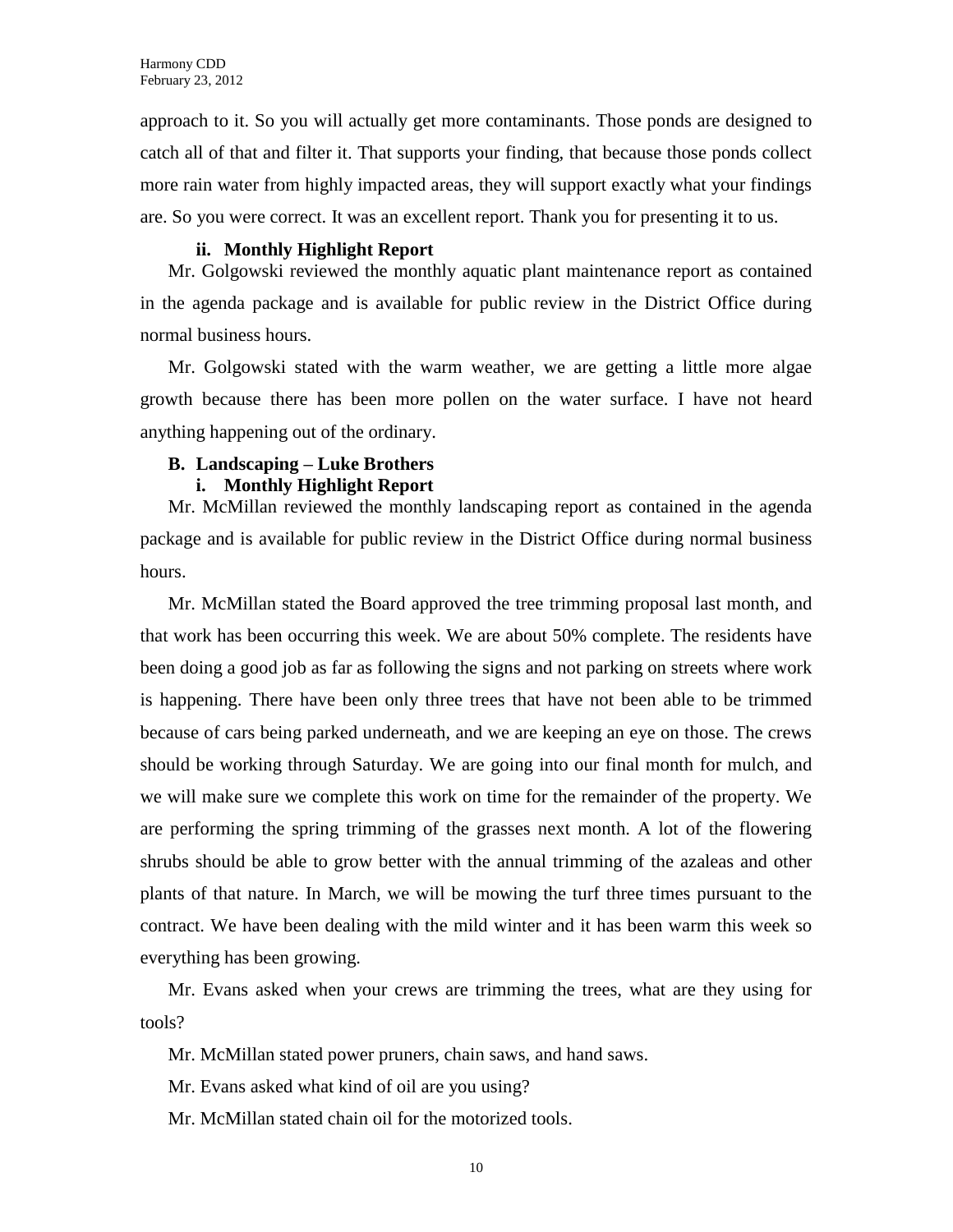Mr. Evans stated when you are using the chain saws and power tools, you can use an olive oil because it is an antiseptic. When you cut the branch, you are putting a chemical on that fresh cut on the trees. If you cut a tree limb and that tree is diseased, you will be transferring that to other trees as you prune them. If you clean out the chain saw or pole saw and use a cheap olive oil, it should not be any more expensive than the oil you are using now.

Mr. McMillan stated it should be less expensive. I will check on that.

Mr. Evans stated it serves as an antiseptic for those trees. My neighbor is an arborist and he just shared that information with me.

Mr. LeMenager stated regarding the mulch, you did a very nice job on the park by my house. I did not check all the other alley parks, however. We have put a lot of mulch immediately next to the roadway. That will all end up in the drains. We have a problem behind our house right now with mulch blocking the drains and the water can get to a foot deep. There needs to be some sort of restraint next to the roadways. Probably the most important infrastructure we maintain here is our water drainage system. It went through Hurricane Faye with flying colors despite the fact we had about 72 hours of constant rain. I must admit with all the mulch we have now, I am concerned what might happen the next time we have a similar rain event. I might suggest putting down more of a barrier to keep mulch from going down the drains.

### **ii. Contract Renewal**

Mr. Berube stated I have said this before but I will say it again. I have heard from at least four residents over the past couple months regarding services from Luke Brothers, and they are not happy with it. I heard Ms. McGinnis comment on her lack of confidence in their ability. When we go over the entire Luke Brothers package, we are getting to three years having them as our landscape contractor. We have had three different onsite managers. We have had plenty of different support staff, and all of their laborers have had a lot of turnover. We have been promised 14 people on their crews, and they do not have 14 people here. In most recent months, they have had eight. In addition to our project, they are doing work for the developer and the townhomes, and they have done some work for builders. In my opinion, the work is sloppy. Even as I read every monthly report, they are always behind. When you read our contract, it is very specifically written where they are supposed to be proactive in applying chemicals for fertilizer, weed control, pest control, fungus and others, they are always behind. In fact, when I read the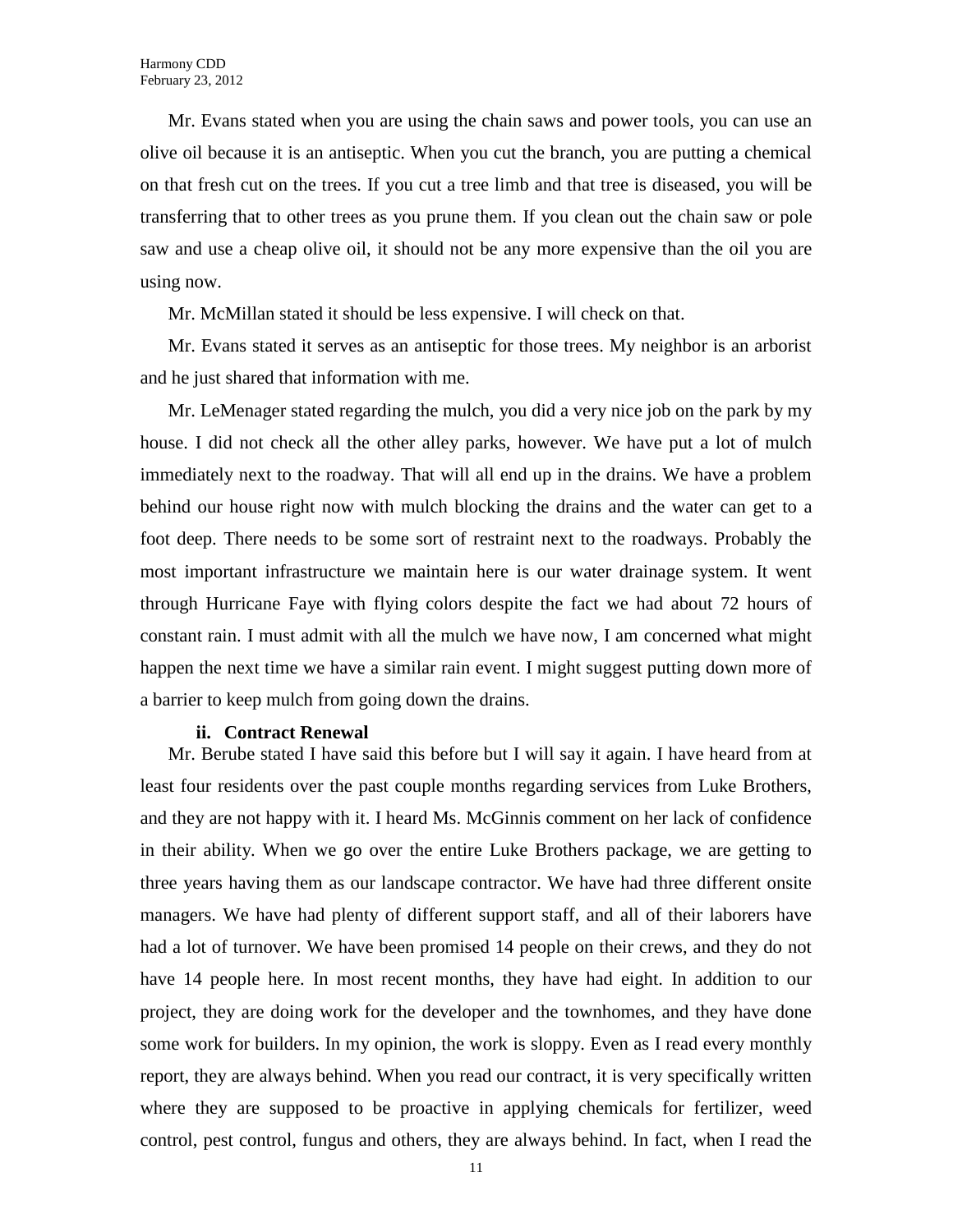February report, some of the things it says is they will be mowing the property the week before they are shut down. That shut down was at the end of December. Another line reads that shrub pruning will be completed throughout January. Another line reads all weeding will be completed by the end of January. This is the report for February, and he is indicating items from one and two months previous. It goes with the sloppy aspect of the landscaping and the lack of detail. Recently there was a green stripe put down in the middle of the road, and it is a half mile due to landscape paint. The list goes on and on. I will reinforce what Ms. McGinnis said tonight and what I said last month that I think we need to go out to bid for this contract and see what happens. I am not happy with it.

Mr. Evans stated I know Mr. Berube has been dissatisfied with the quality of work, and I do not think that is a secret. Do you feel that they need to be replaced and that a new company will be the solution, or just an alternative?

Mr. Berube stated I do not know. Mr. Haskett works closely with this contractor, and it seems Mr. Haskett spends a significant portion of his time keeping Luke Brothers on track. I do not know that replacing them is the right solution. We could conceivably go from bad to worse. We could also go from bad to better. I do not know that. But we have had three onsite managers. The managers are always on a learning curve. The laborer staff turns over frequently, so they are always in a learning curve. Over time, we realized they were not doing a very good job with trash collection and doggie pots, so we removed that from their contract. We also realized over that same period of time that they were not doing a very good job with the irrigation, so we removed that from the contract. I just wonder how much more we can piece out of the contract before there is nothing left. It is coming up for renewal later this year. I do not know what the right move is, and I realize we could go backwards. I do not know that we can continue forward on this path and have it be workable.

Mr. Evans stated that is why I wondered if it was an alternative or a solution. I think you answered this yourself, that the alternative is to put this contract out for bid and hire someone else. But we do not know that we will get anyone who is any better or worse. Maybe we need to look deeper into where the problem lies. I think at any time in any industry, you have a labor force that is hands-on labor and is in the field of this nature, whether it is Luke Brothers or REW or anyone else. There is a common thread of trying to find people to keep on your payroll and maintain that staff and keep them trained at the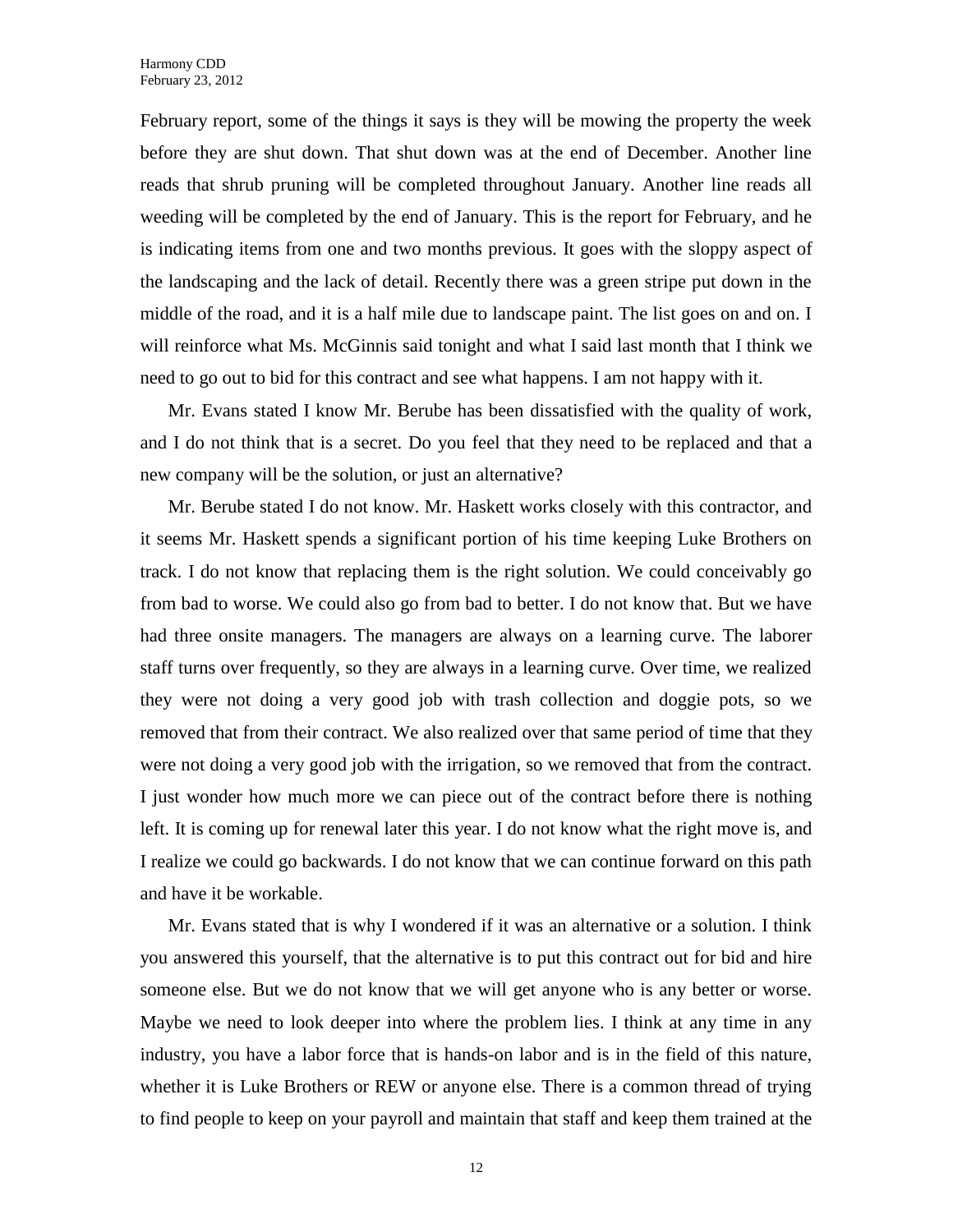price you can afford to pay them to be competitive in the marketplace to do the work. I think we all understand that. Maybe we need to look deeper. Are our expectations unreasonable? That is a good question to ask, but it is a hard one to ask. We want this community to be the best, but are we nitpicking? Maybe not, but maybe a little bit here and there. Are we being reasonable with our expectations? Are we looking more at the number of people that the contract says they should have here or the work product being generated from the people who are here? I am not taking one side or the other. These are some of the things that we need to have a very open and candid conversation about, what are our reasonable expectations, whether it is Luke Brothers or anyone else, regardless of what the contract says. Are our expectations reasonable? I am trying to lay the groundwork for future discussions.

Mr. Berube stated without being argumentative, we have had this discussion with Luke Brothers management before. When we get to the point where we are aggravated, usually Mr. Pete Lucadano comes to a meeting with a nice binder with a remedial plan. We have had five of those remedial plans. Those plans go back 30 or 45 days. Everything gets spruced up and looks nice and pretty, and then we go downhill. That has been the pattern. The last time, we were clearly promised 14 people on site. We had that many for a little while, but not for very long. Then they added the townhome contract that same week. I realize we do not pay them by the hour, but the number of people they have here just does not get it done. I know there is disagreement on the Board as to what looks pretty and what does not, but at some point, when you look around carefully, it does not look good and I am getting resident comments. One resident at the meeting said it clearly; she does not like what they do, and this is not the first time I have heard that. Maybe I am too picky. Mr. Evans made a comment about how many people they have here versus what they can afford. We already know we are paying 5% too much because Mr. Lucadano offered a 5% discount to get a contract extension. We know there is an extra 5% in there already because starting this year, he was willing to reduce it by 5%. Clearly, they can afford to keep us.

Mr. Evans stated that may have been prior to the increase in fuel costs.

Mr. Berube stated that may well be. I am just going with what people are telling me and what I see. I am not happy with the level of service. When you analyze our progression of events here, it has not been pretty.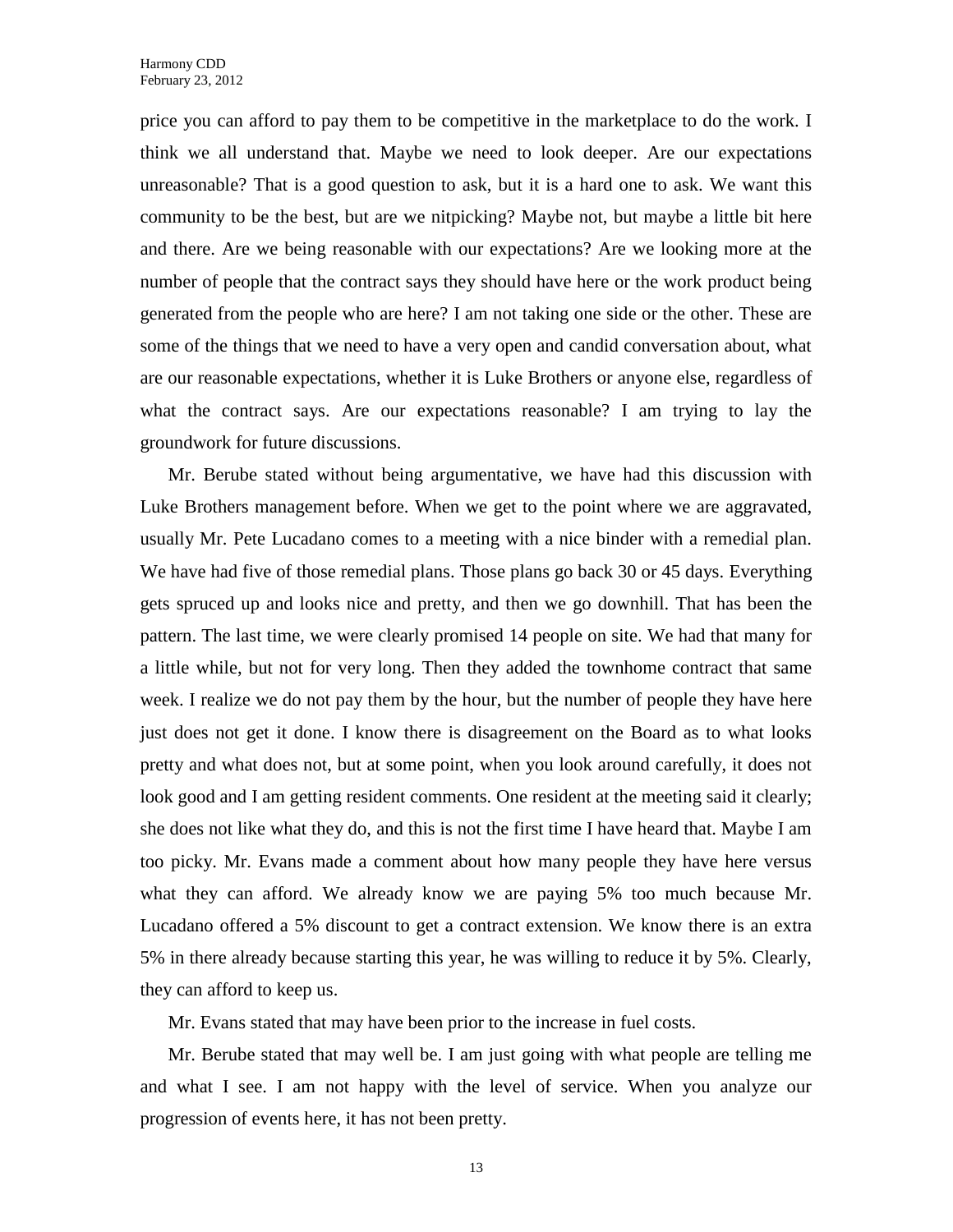Mr. Walls stated I have received comments from residents, as well, who are not happy with the way things look. I tend to agree with a lot of what Mr. Berube said. I brought up quality of work issues several times at several meetings. The question I ask myself is, am I happy with the service I am getting. The answer is generally no, for the reasons I have raised in the past. To me, we brought that up with Luke Brothers, and I keep asking myself the same question and giving myself the same answer that I am not happy with the service we are getting. I understand what Mr. Evans is saying about looking deeper, but I think we have done that. Now we have to try something else. Hopefully it works but if not, we will try something else. I would like to see this Board come to a consensus so we can move forward if we are going to bid out this work. We can make that decision tonight or perhaps next month after further discussion.

Mr. LeMenager stated if we do an RFP, we will spend tens of thousands of dollars to switch to another company. You have to do a cost-benefit analysis. We had a nice exchange on the Yahoo users group a couple weeks ago. Someone was talking about the leaves falling or the giant trees. It got to the point where someone suggested replacing them with palm trees. That is great, but who is going to pay for it? If we go down that route, we will spend a lot of money, including legal counsel services. You need to factor that into the cost. It is still a matter of dollars and cents. We are a relatively small community. The budget is pretty high and the amount we pay for assessments is outrageous. The question to the residents is, how much more outrageous do you want to pay to the CDD?

Ms. McGinnis stated there is money in the reserves.

Mr. LeMenager asked what happens when we have a hurricane?

Ms. McGinnis stated as a resident whose tax bill is primarily driven by that hefty CDD assessment, I expect to be able to look around this community and see what I am getting for that money. Right now, as you drive down the main streets, they do a good job because that is what people see immediately. But Cat Brier between the golf course and Cat Brier looks awful. I know what you are saying, that people get off on tangents with leaves and everything else. I am talking about very simple aesthetics of dead grass, trees that are not mulched, and ant mounds up to your calf. It is simple things that are not addressed.

Mr. LeMenager asked what month are you talking about?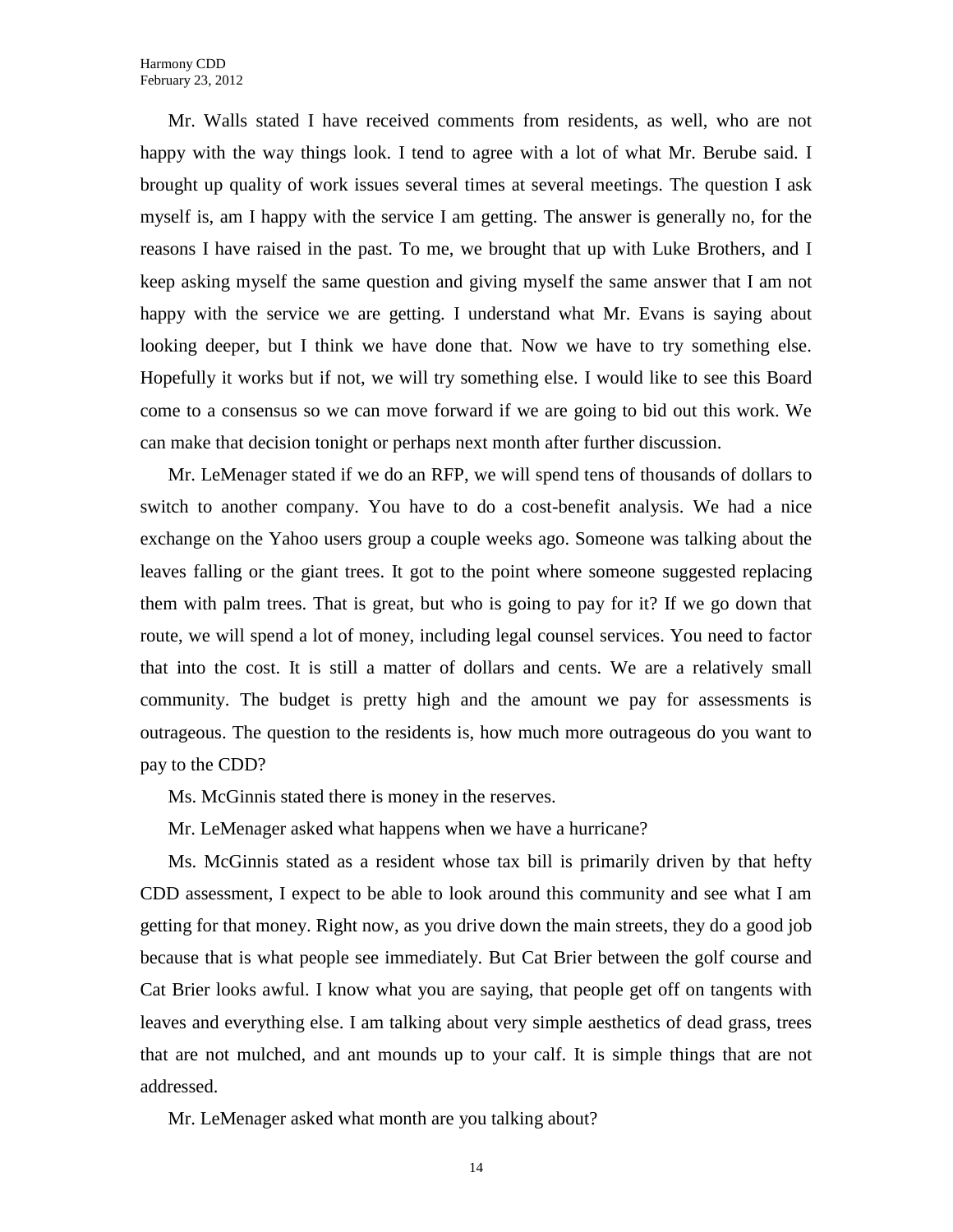Ms. McGinnis stated I am talking about right now.

Mr. LeMenager stated we are in the middle of February. It is winter in Florida, and the natural color of Florida is brown.

Ms. McGinnis stated I do not have fire ant mounds up to my calf in my backyard. It does not matter if it is February or September. There are certain maintenance items that they should be addressing and they are not. As a resident who pays CDD assessments, all I am asking is why. I guess a better question is, how did we get here in the first place? If I recall, we recognized a cost savings when we put this out for bid last time, and the previous landscapers did a nice job. We put it out for bid, we saw a cost savings, and you get what you pay for. This is what we have. You are correct that we might get something worse as we move forward, but if we never try, then we will never know. I wish that I could in my business give sub-par service to my clients and have them continue to pay me.

Ms. Kassel stated I wonder if it is possible to amend the contract in some way, if Mr. Lucadano is amenable, that Luke Brothers incurs a penalty when they are not able to keep up to schedule or if they do not comply with their contractual obligations. I wonder if that might not work.

Mr. Walls stated my only issue with that, is you still have a problem with your landscaping, whether they pay a penalty or not, or they do not get paid as much on their invoice. I would rather just have the job done right. If it costs a little more to do that, it is what it is.

Mr. Evans stated we bid out this work, they have a fixed price, a lot of their internal costs have increased for fertilizer, sod, fuel and other things, and they are impacted just like everyone else, but they are locked in on their price. Either they try to do the best they can with what they have or they go out of business. We can say that we do not care, they have a fixed price and we have established this level of excellence. If they cannot satisfy or accommodate that level that we anticipated economically, the reality is that it will just not happen. I do not know their internal balance sheet when it comes to this project. I do not know if he is making money or losing money.

Mr. Berube stated I am likely to think he is making money because he offered a 5% discount.

Mr. Evans stated sometimes that is just to keep his staff working.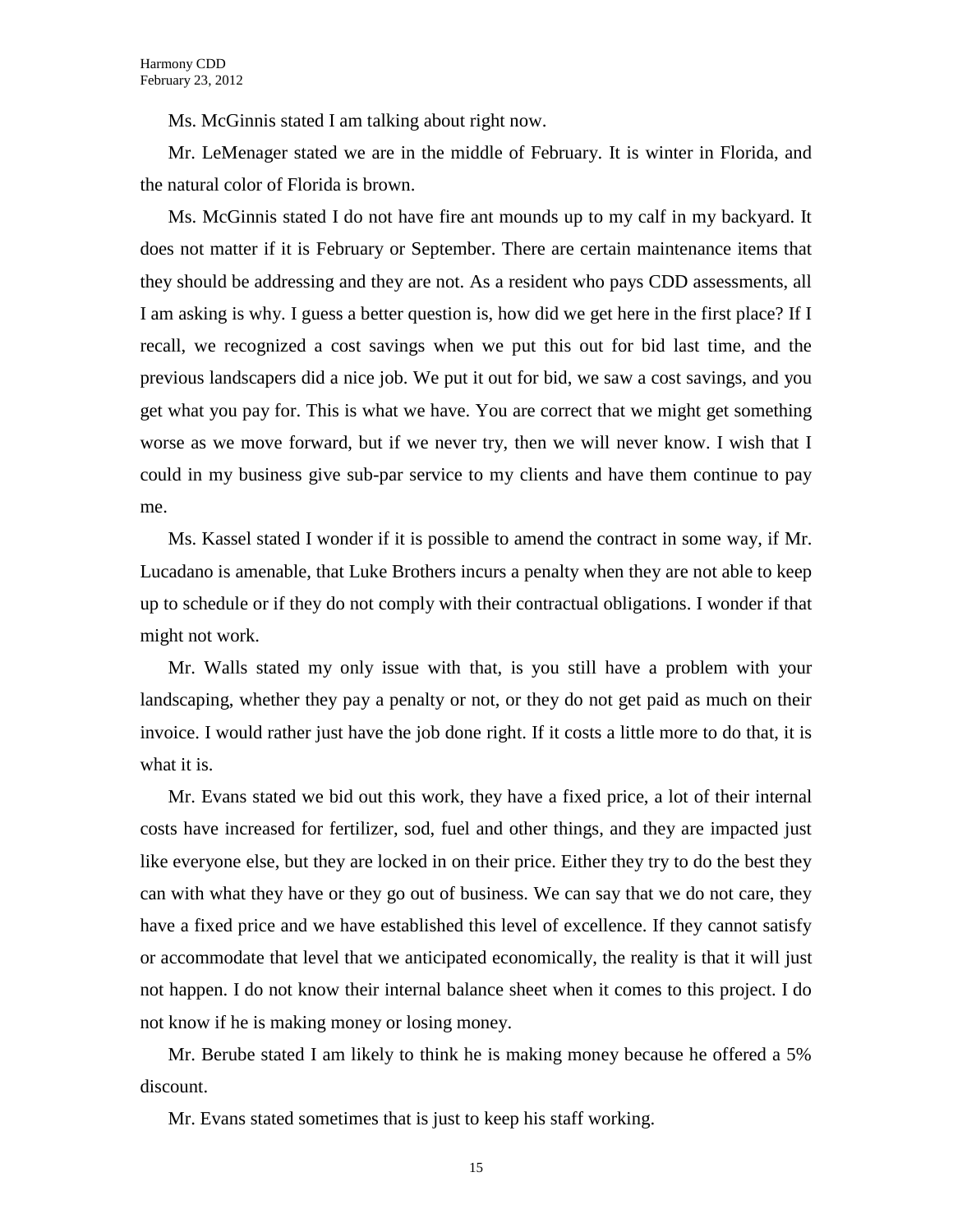Mr. Berube stated that may well be, but that is not really the point and it does not address the issue we are discussing. We have had repeat complaints about Luke Brothers and their up and down cycle for the entire time they have been here. It always results in a fancy remedial plan with promises to do better and have more people on site and they will be working harder to make it look good. It looks good for a little while and then it goes right back to the situation we have now. That has been our history and I do not expect it to change.

Ms. Kassel stated because they have the capacity to make it better for a period of time, then that gives us the evidence that they can do it.

Mr. Evans stated that is a good point. That is very valid.

Ms. Kassel stated this is why I suggested, since we know they can do that, if we can have some kind of penalty incurred. It is obvious in looking at the report that there are things that are behind. In looking at the contract, there are things that are not complete yet. If we can do something like that, then we might be able to get to a more consistent look.

Mr. Evans stated the ultimate penalty is already in the contract, with the ability to terminate for breach or failure to perform. We can also terminate at will. In summary, a lot of people believe the issues stem from a shortage of manpower. Manpower is an economic derivative of how much time and resources that Luke Brothers wants to commit. Will more manpower solve the problem? What is the issue? The complaints have never changed; they are always the same ones. Sometimes things are good and sometimes there are a lot of unhappy residents.

Mr. LeMenager asked are there a lot of unhappy residents? I appreciate that we hear from a few people, but I do not hear a giant groundswell of the majority of residents who live here saying we need to do a lot more.

Mr. Walls stated I am unhappy, and I was elected by the residents to vote on these issues. That is my opinion. I have heard from several others, including Ms. McGinnis, who have said the same thing. If I look around and I am not happy, then I have to base my vote on that as well as the people who have spoken to me.

Ms. Kassel stated I would like to hear what Mr. McMillan has to say in response.

Mr. McMillan stated I have been working with Mr. Haskett on this throughout the winter season. Things go dormant and do not grow as much, so the labor force goes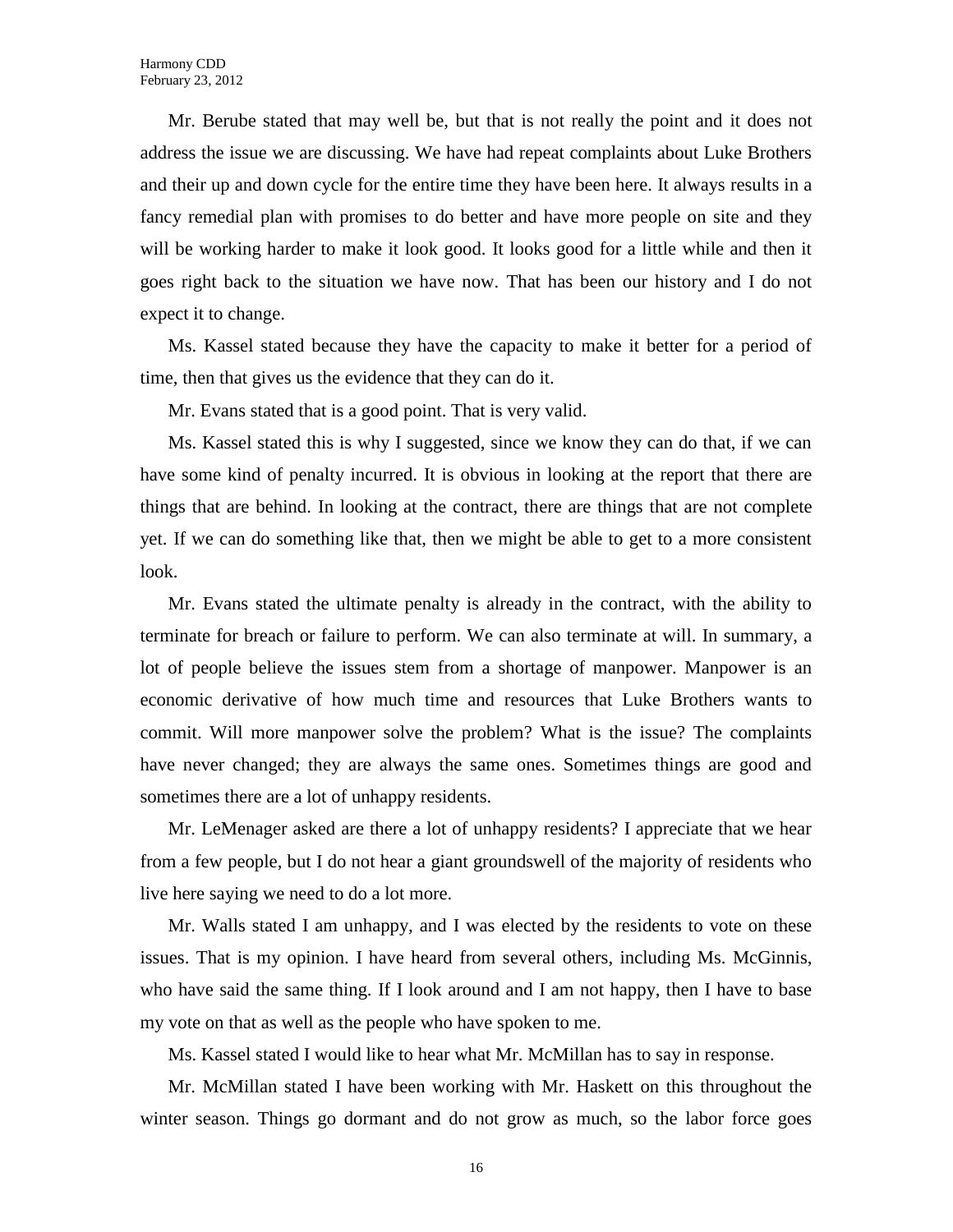down. Before that happens, I work with Mr. Haskett to get approval. As we are getting into spring, we have hired more people. We have 10 right now, and we are interviewing more people. Some look promising and we want to hire them, but they opt to receive an unemployment check, not that you need to necessarily know that information.

Mr. Evans stated we do, because it is that way in a lot of industries.

Mr. McMillan stated fortunately for this year, my core group of people has been here since I started in April 2011. I cannot speak for anything that happened before that time. We are going into the growing season with a good core group of people who can train the new staff the right way. When I came here last year, there were 13 or 14 or 12 people, up to 15 or 16 depending on how it fluctuated, and I was training all of them. The only learning curve I had was what expectations that the CDD wanted, and let me provide that service. We are looking at getting up to 13 right now. Applicants are out and some of them have come in. I know they will be detrimental just in talking with them about their knowledge and past history in talking with previous employers. It is nothing from Luke Brothers. I work with Mr. Haskett on this. It is important to get the right people in place. Things will happen. I look at the property and I see issues, but I am looking two and three months down the road, and I am happy with the direction we are going.

Mr. Evans stated one of your challenges is finding capable, quality people for what you can afford to pay them, when they compare that from what they can make from unemployment.

Mr. McMillan stated there was one specific example on that, but it is mainly looking for people to come in and they do not have landscape experience. They need to be paid to the level of their knowledge when they are looking for work.

Mr. LeMenager stated I think I might comment on the other side of the discussion. Mr. McMillan has indicated with some agreement, the staff is down to eight. I am very sorry that was absolutely not my understanding of the arrangement. You were going to stay staffed over the winter. To a certain extent, we can go back the past couple of years that this is the standard Luke Brothers February discussion.

Mr. Berube stated that is exactly right.

Mr. LeMenager stated if you are saying that you knowingly reduced staff over the winter, to me that is a breach of contract because that was not the deal. I am on the other side of the issue with that because I am sure that is what Mr. Lucadano said and we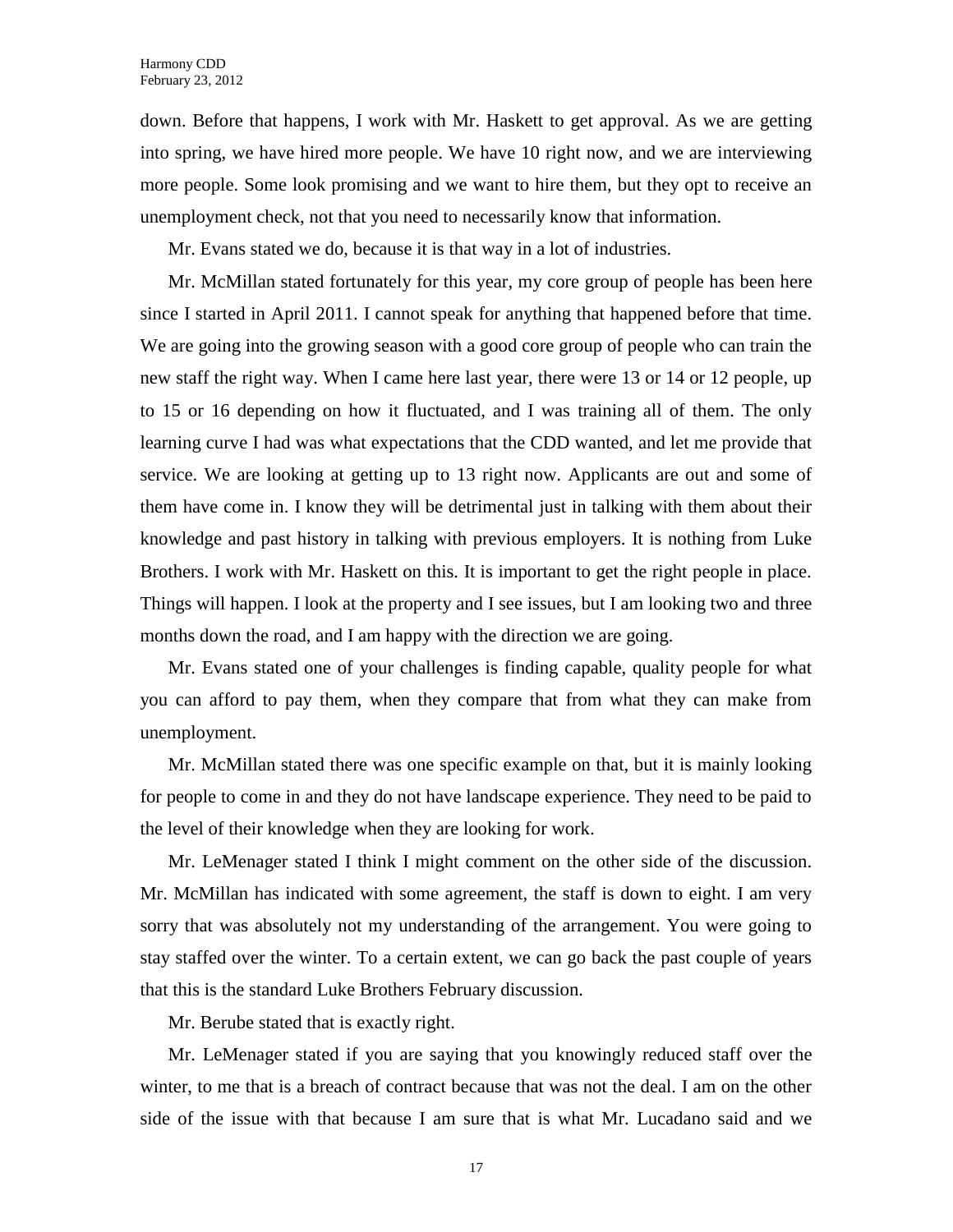certainly made that point. The core of the problem with all landscape companies, not just Luke Brothers, is you cut back a lot of staff in the winter because you do not have as much to do and that is when you get behind.

Mr. Berube stated keep in mind that at this same time, they picked up work for the development company, the townhomes and to a lesser degree, some of the new home builders. Let me remind you that two months ago we received 10 months' worth of invoices, which spans most of Mr. McMillan's timeframe here, that were in dispute for 10 months, \$15,000 worth of invoices. Much of that was irrigation, but if you look at those bills, a lot of it was for other landscape issues. Those invoices were in dispute for 10 months, meaning there was some sort of a battle. To me, that says a lot. Though Mr. Haskett is rather accommodating toward Luke Brothers, he had a big issue with all those bills and they appeared all of a sudden. There is a bigger problem here than just the staffing. It goes on and on. I am afraid if we continue down this road, we will have this discussion over and over again.

Ms. Kassel stated I would like to hear what Mr. Haskett has to say.

Mr. Haskett stated we continue to have this conversation and discussion month after month. Whatever the Board decides to do, I will support that.

Mr. Evans stated we talk about the pains and problems, but we have not discussed the solutions. I have not heard anyone offer a viable solution yet. I have heard suggestions to rebid it and find someone else. Will the next person be in the exact same situation because they are using the same labor pool, if one of the bigger issues is trying to get quality people, some of whom would rather stay at home than go to work? Maybe, I do not know if that is the solution to our problem. If Luke Brothers has taken on more business than they can handle with the current staff they have and they are having a problem raising more staff, that is an issue for Luke Brothers. Mr. LeMenager and Mr. Berube do raise good points. The RFP that was bid and the contract that was entered into was done so with eyes wide open. Everyone read the specifications and the obligations that were discussed at great length. It should not come as a surprise to you. I think the Board has been very lenient and we have tried to look at it from different perspectives. You will hear us debate multiple perspectives. Our only job is to write the check. We have defined what we expect from you, and we fulfill our obligations in making payments. We go over and above our obligations with the development company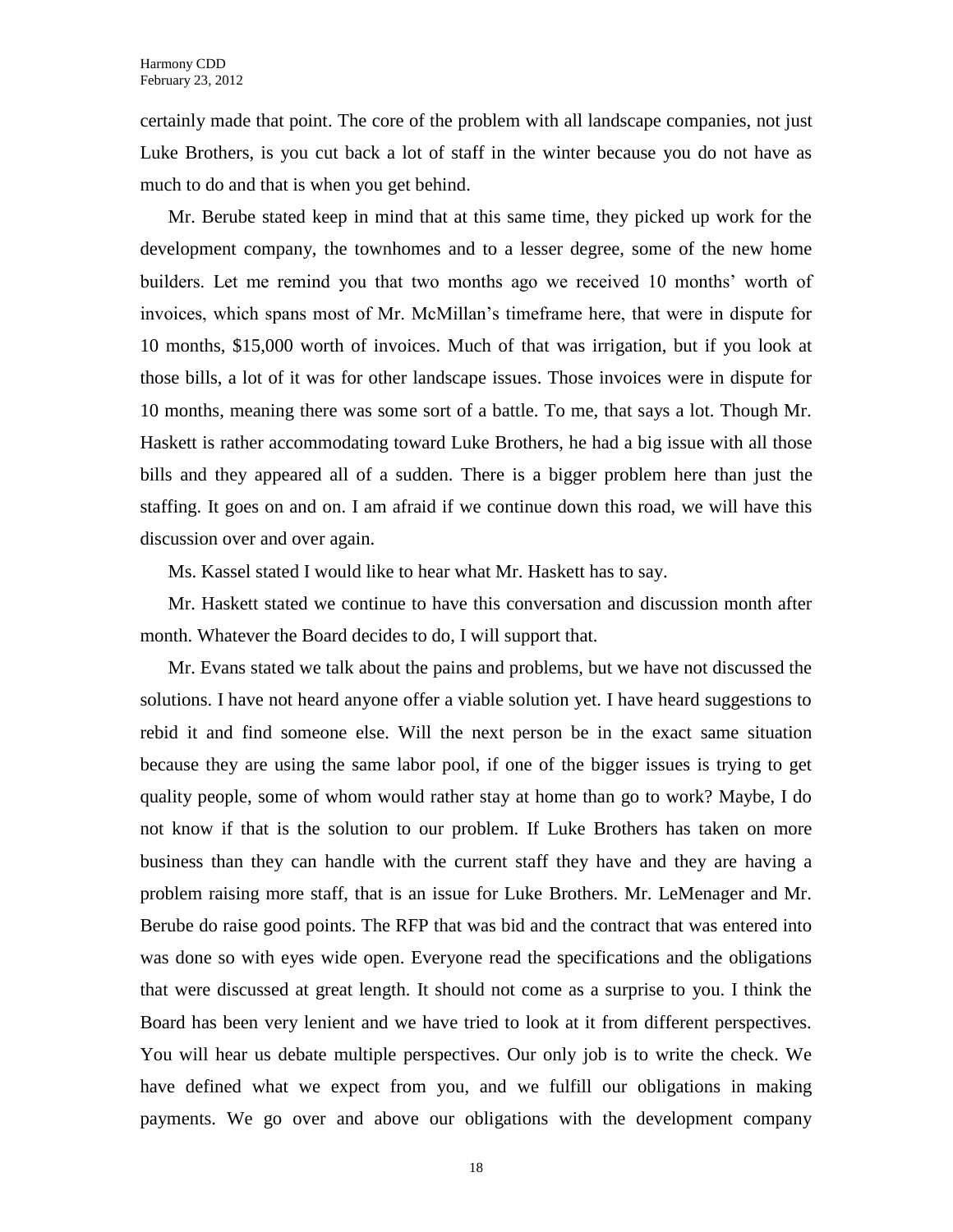providing Mr. Haskett's assistance to oversee the contract in a lot of capacities and provide you with day-to-day responses, where a lot of communities do not provide that. You may be out there on your own and all you get is a complaint section all the time. We have Mr. Haskett, who has intimate knowledge of this community and of your challenges and of our objectives, who interfaces with you on a day-to-day basis. I think the District has gone well overboard in trying to help you do your job. We need to see the effort from Luke Brothers to correspond to that same level of effort.

A Resident asked has Ms. Kassel's suggestion been adequately discussed? It sounded like an intelligent idea.

Mr. Evans stated one of the things you run into with any kind of construction or management contract is the determination of that penalty. A lot of it is subjective. I may say the grass is brown, but they will say it is because of something that happened with the irrigation that they had no control over because someone else turned the switch off. Then you get into a constant finger pointing on micromanaging certain aspects. In the construction industry, it is the same thing. You have to make the determination of choosing the horse, and you ride it. No contractor or subcontractor is ever going to do a job perfectly. It just does not happen. So you select someone you think you can work with, who is responsive and respectful and tries to constantly do a much better job. Therein lies the issue that we have here. Is Luke Brothers going over and above to try to accomplish the scope of what we have asked them to do? There is a lot of dissention here as to whether they have or not. That is what we are trying to determine. We can sit here and complain all night, but it does not provide a solution. That is what we want to get to, what is a viable solution. The Board can only do so much. We can sign checks and draft agreements, and we can hire and fire. That is what we can do. We have gone over and above that with assistance in an effort to provide the best level of care for the infrastructure, including the landscaping. We are really going out here to make sure this is taken care of.

Mr. Berube stated I believe they do not pay enough to attract and maintain quality people, and that is going to be one of their core values. I think they turn a lot of people, and it will continue down that road because that mindset is not likely to change. An example of that is, we hired our third employee away from them which may or may not have contributed to this. We were not paying a huge amount of money, but he jumped at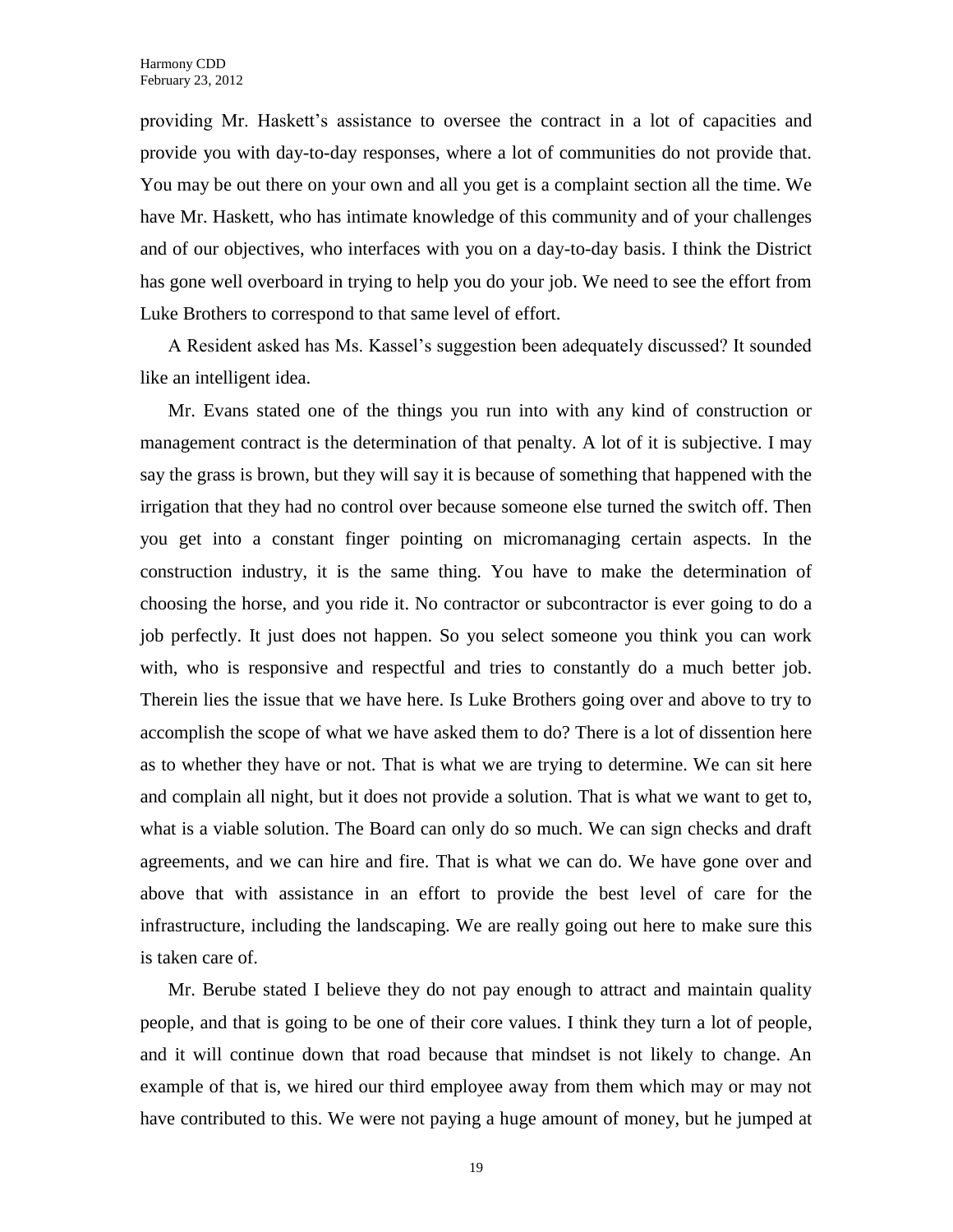the chance, so apparently it was more money. That is my thought and we probably should not go down that road, but I think as long as the pay scales are where they are, and I could be wrong, but I do not think they pay enough to attract and maintain people. That is my opinion, having been involved with contractors before. When there is a lot of turnover, it usually comes down to money. Mr. McMillan kind of alluded to that when he mentioned that people can make more money on unemployment, which pays \$295 per week.

Mr. Evans stated it is not just his industry; it is a lot of industries that are out there. Without covering the same ground multiple times, as we have tonight, we are still looking for a solution, which lies in your lap. We have done all that we can do. The other option we have is to find someone else and start over and hope that we do not have the same problem. Luke Brothers is in the driver's seat because you have the ability to make changes on your side to deliver a better product that we believe we should be entitled to. It is now up to you to decide what to do. I have a feeling at the next meeting, hypothetically, there will be a vote to go out for an RFP to be put together. We already have the draft.

Mr. McMillan stated all I can say is that by the next meeting with me looking forward and being optimistic, I know there will be a significant increase in the quality of the landscaping coming out of the winter. It will be cut, clean and dry, not so much with Mr. Lucadano coming in with binders for you but there will be a quality product by the next meeting.

Mr. Evans stated so by the next meeting, there will be more answers and fewer complaints.

Mr. Walls stated I do not know what the will of the Board is, but I would tell them not to waste their time on that. We have been down that road. I have been here just over one year and we have done that several times since I have been here.

Mr. Berube stated I do not want another plan; I want more action.

Mr. Walls stated I would rather they focus on the job we have asked them to do. I do not want them to come up with any plan, just do the job we hired them to do.

Mr. McMillan stated visually, you will see a difference by next month.

Mr. Evans stated I am in full agreement with Mr. Walls; we want to see the efforts for what we pay for.

20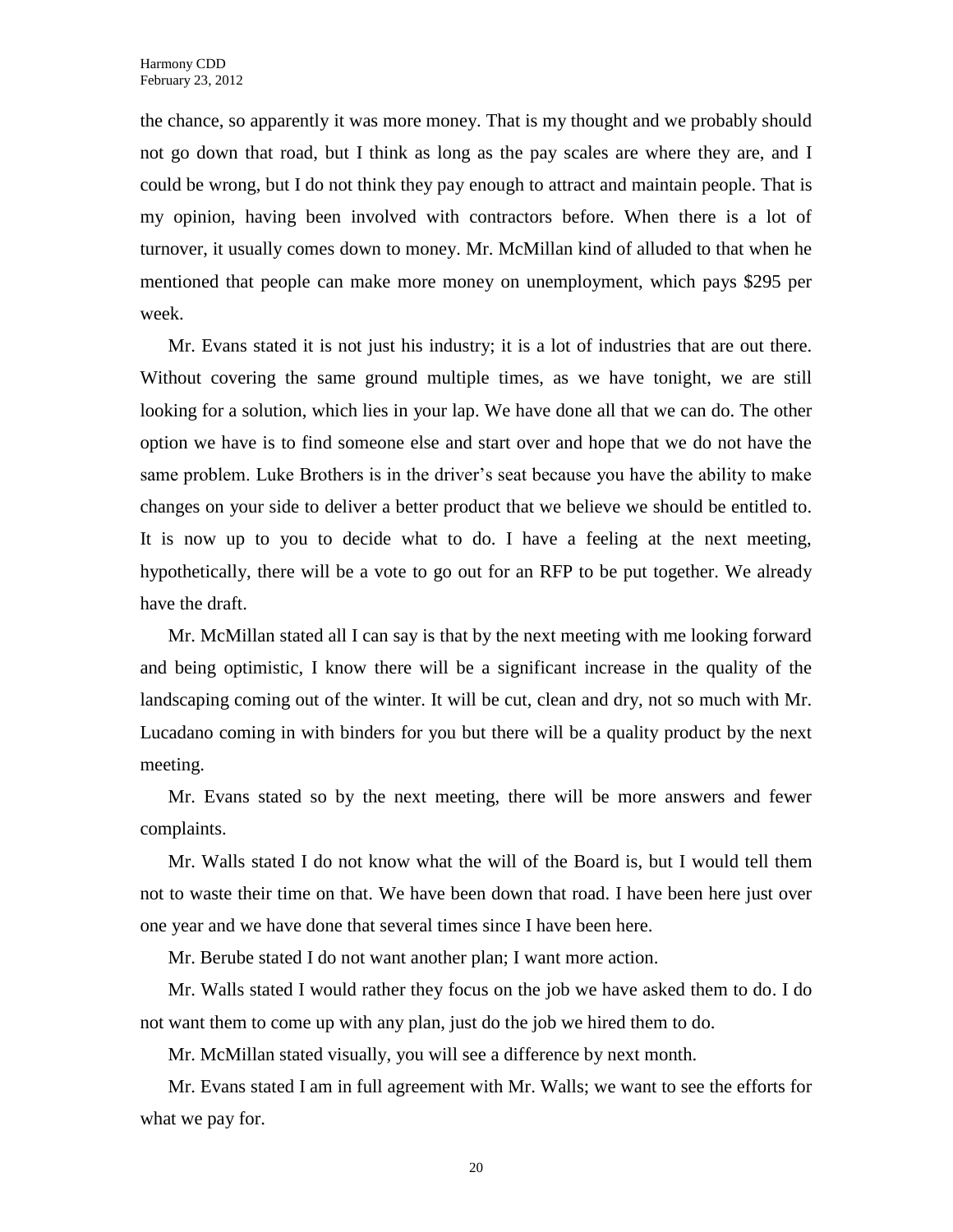### **C. Dockmaster/Field Manager**

### **i. Buck Lake Boat Use Report**

Mr. Haskett reviewed the monthly boat report as contained in the agenda package and is available for public review in the District Office during normal business hours.

### **ii. Field Activities**

Mr. Haskett reviewed the monthly field activities report as contained in the agenda package and is available for public review in the District Office during normal business hours.

Mr. Haskett stated the Lakeshore Park restrooms are about 90% complete. There are some extra things to be done, such as the doors which we are going to modify instead of replacing them. They are a little rusted, but we think we can work with what is there and recycle them and not spend a lot of money on commercial doors. The floors were redone, so it should be good for another 10 years. We had a budget of \$4,000 and we are at under \$1,000 right now.

Mr. Walls stated they did a great job.

Mr. Haskett stated the staff of three men we have are a good group of guys who work hard and stay on task.

## **FIFTH ORDER OF BUSINESS District Manager's Report**

### **A. Financial Statements**

hours.

# Mr. Moyer reviewed the financial statements, which are included in the agenda package and available for public review in the District Office during normal business

Mr. Moyer stated we received 49% of our non-ad valorem assessments, and last year at this time, we collected 47%, so we are pretty much where we expect to be at this time of the year, given the history of the District. Generally on the expense side, even though we have had some major projects and some line items are well over budget, the bottom line is in total we are only \$11,000 over budget at this time. Some of that overage is caused by annualizing the budget and our expenditures are happening earlier in the year than in one-twelfth increments. Given the projects that we have undertaken early in the fiscal year, we are doing fine.

### **B. Invoice Approval #142 and Check Run Summary**

Mr. Moyer reviewed the invoices and check summary, which are included in the agenda package and available for public review in the District Office during normal business hours, and requested approval.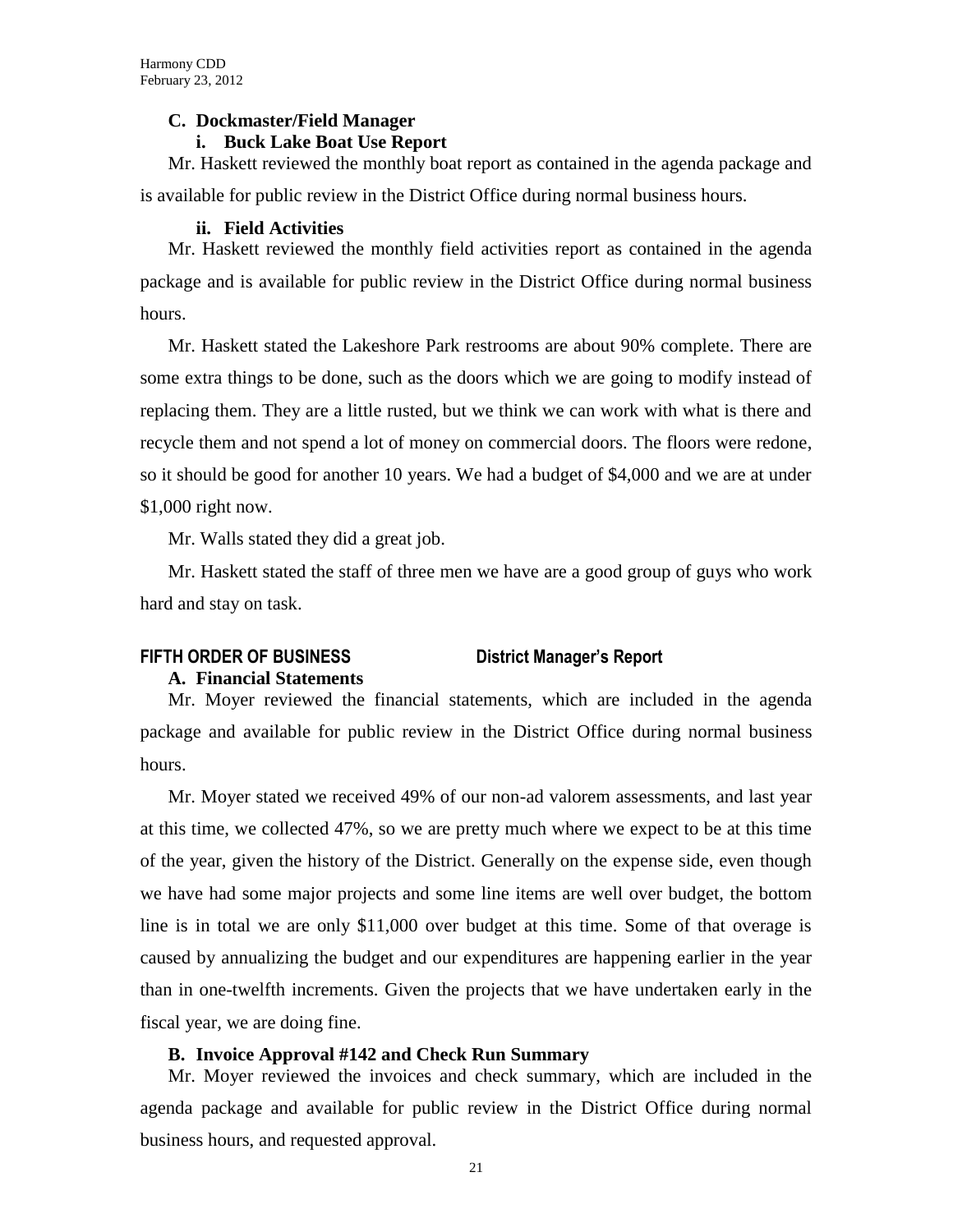Mr. Berube stated for Century Link, there are still two monthly bills, and we used to have three. Sometimes there is a timing issue with those. We installed the wireless communication system for Maxicom. Where do we stand with the Century Link bills? Have the two phone lines that should no longer be needed been disconnected? What is the status?

Mr. Golgowski stated we are going to be dropping the line that connects to the Swim Club; that was picked up by the wireless service. Mr. Mike Walker was having some trouble communicating with that, and we were not sure if it was in the wireless system or something else, or if it was with his system since everyone else seemed able to connect with it. We are proceeding cautiously in disconnecting that line because of that issue, but at this point, it looks like we can disconnect it. I meant to do that today, and I will schedule that for tomorrow.

Mr. Berube stated the invoice from Robert's Pools for the Swim Club indicated a full month of service, but the pool was down for at least two or three weeks. Why would we pay for full service in January when he did not have to do anything to that pool?

Mr. Haskett asked was that a bill for January?

Mr. Berube stated I believe so. We received a bill for full services for January as well as for February, since they bill us ahead of time. Either way, we paid for services we did not receive when we had an empty pool. I think this month's agenda package showed a bill for five weeks in January.

Mr. Haskett stated I will look into it. I have their latest bill in my computer waiting for my approval, and I will get it adjusted if it was not considered.

Mr. LeMenager stated I want to point out on the bill for attorney that we had the situation of the unpaid CDD assessments. We have been convinced that the bond portion is not really missing or that there is no way to account for it. We have an offer from Severn Trent to make up the \$11,000 we missed for operations and maintenance. We have a legal bill for \$6,000, perhaps our highest legal bill in one month ever, and who knows what the bill will be for this month.

Ms. Kassel stated not all of it was due to that issue.

Mr. LeMenager stated a large part of it was.

Mr. Berube stated presumably we will eat up our \$50,000 in what we might collect in assessments and pay it in legal bills.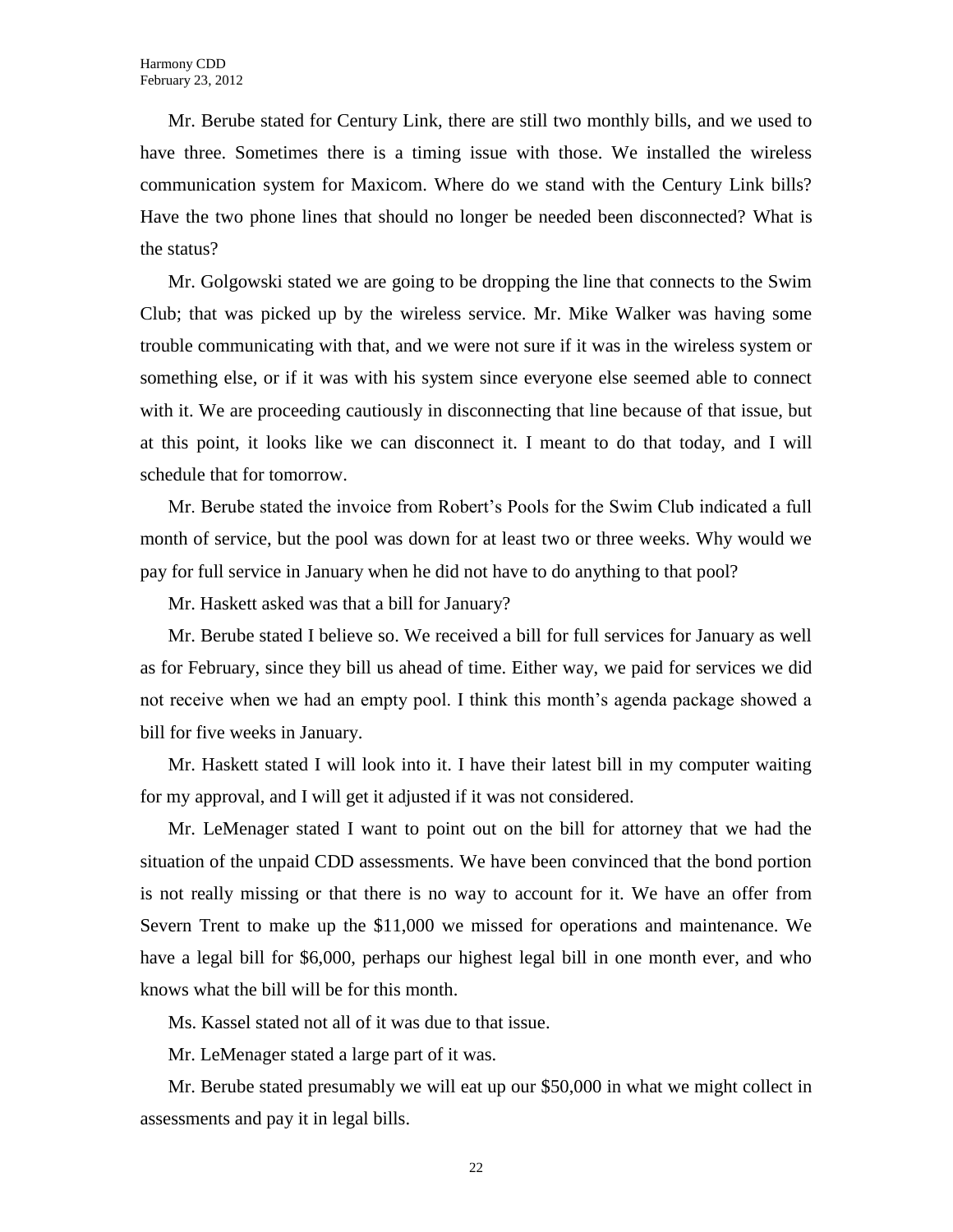Mr. LeMenager stated we are at the point where we are going to have a net loss for this. When we ask the attorney questions, we spend a lot of money.

Mr. Berube asked how many questions did we really ask the attorney? Most of it has been looking through old emails and correspondence. To Mr. Qualls's credit, he jumps in and tries to help, but all that assistance has cost us a lot of money and has not gotten us very far.

Mr. LeMenager stated our budget for the year for legal services is \$23,000, and we just spent \$6,000 in one month. If we do an RFP, we will spend \$50,000 for legal services this year. Do keep that in mind.

> On MOTION by Mr. LeMenager, seconded by Ms. Kassel, with all in favor, unanimous approval was given to the invoices, as presented and discussed.

### **C. Public Comments/Communication Log**

Mr. Moyer reviewed the complaint log as contained in the agenda package and available for public review in the District Office during normal business hours.

Ms. Kassel stated the fountain was running again this morning at the dog wash.

### **D. Website Statistics**

There being none, the next item followed.

### **E. Photocopying Analysis**

Mr. Moyer stated in response to a question, we provided a breakdown of the copying costs that some of you thought was high. The suggestion from staff deals with a way to disseminate these invoices without putting them in the agenda package if there is a more efficient way to do that.

Ms. Kassel stated some of us get them by email. They are not in our agenda packages. Are we being charged for invoices in our packages that we should not be paying?

Mr. Moyer stated the breakdown is for exactly what is charged.

Mr. Walls stated I asked this question because things are moving toward electronic dissemination. We receive these agendas via pdf files, and that is where I do most of my research, looking at the pdf copy that is available online. We are spending about \$6,200 annually to print these agenda packages. This month's package was worthless for me because of the additional information that was sent out.

Mr. Berube stated I agree; there were no minutes and no invoices.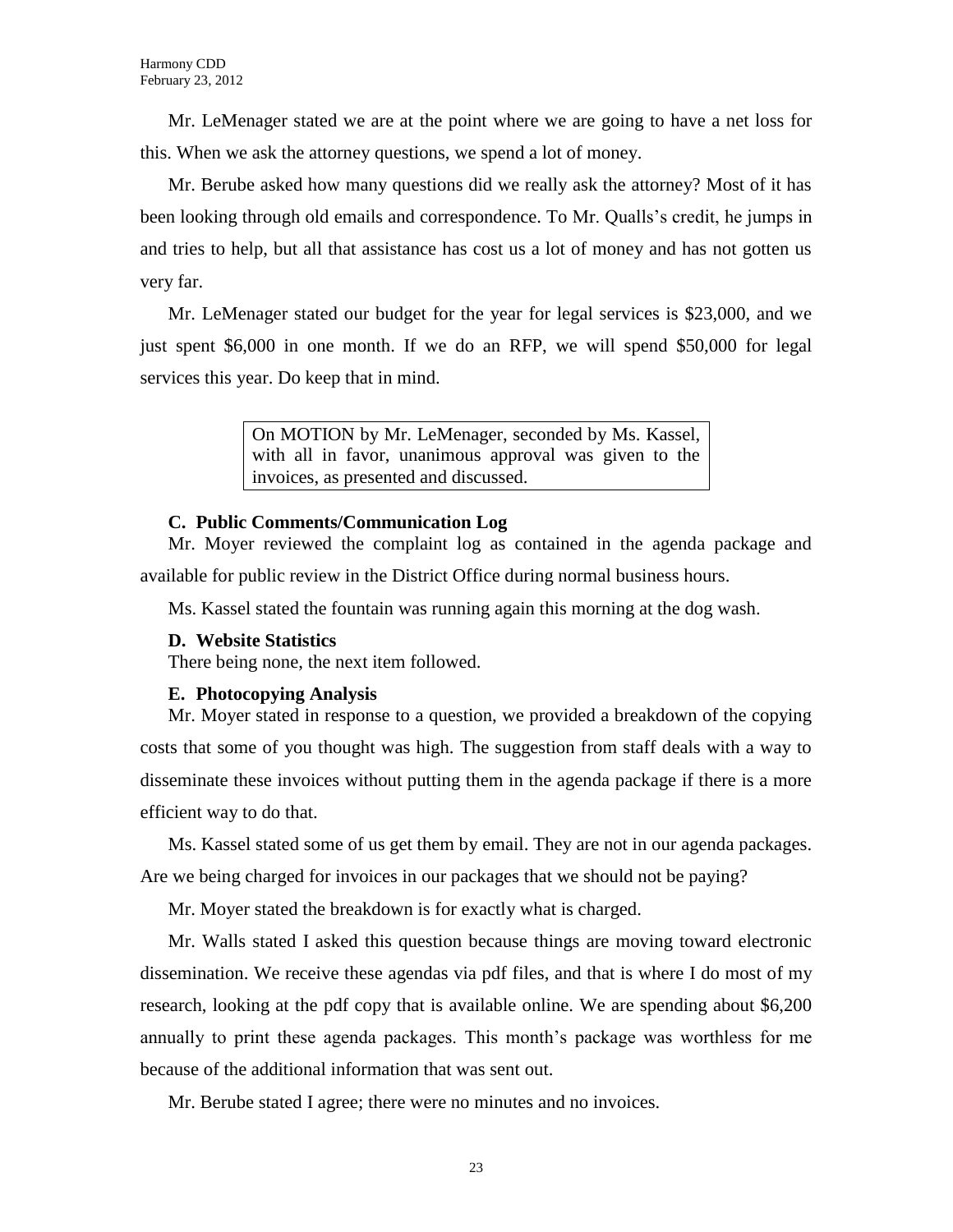Mr. Walls stated I am happy to make a small investment in a tablet or a personal computer where we spend \$1,000 or \$2,000 to save \$4,000 or \$5,000 every year in printing these agenda packages.

Mr. Berube stated last year, I was involved with Toho Water Authority (TWA) and checked on how to become one of their Commissioners. They issue each Commissioner an iPad or laptop at their choice for use specifically for that purpose of receiving agendas and invoices. Everything comes electronically and you bring the iPad or laptop to the meeting. There is no more FedExing of paper or copying charges. It all becomes electronic and you read it on a screen. That has its pluses and its minuses. But even if we spend \$1,000 per Supervisor on an electronic medium that becomes part of the job, it would still be less than what it costs to print and copy them. You would not have to spend \$1,000 on either a laptop or an iPad, but probably a total of \$2,500 for everyone.

Mr. Walls asked is this something to consider? I am in favor of doing something like that. I think it would save the District money. I am a technology person and it would be easier for me than having all this paper.

Mr. Evans stated they can break, and I have all my paper copies in boxes that will always be there.

Mr. Walls stated all these packages are also online on our website and we can access them from several places. I do not know if any other District has any type of electronic medium that they use.

Mr. Moyer stated it is certainly going in that direction. Baldwin Park Supervisors do everything online, not that the District bought their laptops because they all had laptops. That was not a big deal; they just show up with their laptops at the meeting.

Mr. Walls stated I am fine with that, also.

Ms. Kassel stated I already have an iPad.

Mr. Walls stated we can purchase one for Supervisors who do not have their own, but it is cheaper.

Mr. Moyer stated I agree.

### **F. Discussion of November 2005 CDD Assessments**

Mr. Moyer stated Mr. LeMenager summed up this item earlier. I think the analysis and the materials that were provided indicate that on the debt service side, the debt service payment was, in fact, made and for operations and maintenance, it was not. The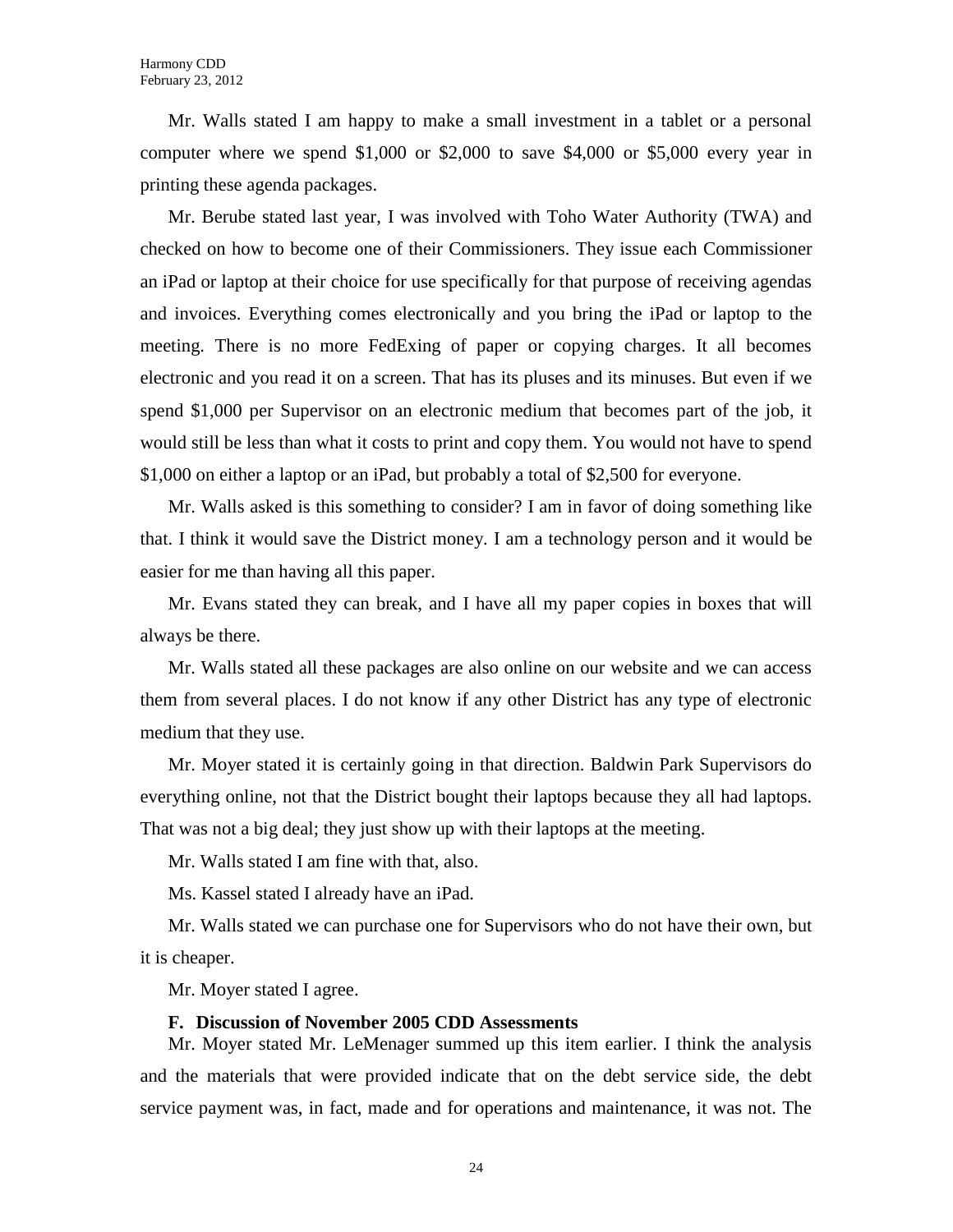numbers are a little different after truing all that up. It is now about \$13,000 rather than \$11,000.

Mr. LeMenager asked is the offer still open from Severn Trent to pay that?

Mr. Moyer stated yes.

Mr. LeMenager stated I think we should accept their offer.

Mr. Walls stated I emailed Mr. Moyer earlier this week and said that I did not agree with anything in this memorandum. It boils down very simply for me. The developer paid their assessments based on the methodology that was approved. Other property owners paid their assessments based on the methodology that was approved. Some property owners did not pay their assessments based on the methodology that was approved. Those who paid and did not pay impacted what the developer paid pursuant to the methodology. No matter what the developer paid, they did not cover the bills for those individual properties. That is just not true. What you are saying is that Mr. LeMenager, Ms. Kassel, Mr. Berube and I can say that we are not going to pay since the developer will pay, which is ridiculous. That does not make sense in any logical fashion at all. Mr. LeMenager has already stated that he did pay his assessments in 2005 and 2006. To say that the developer covered some individual bills is just not correct.

Mr. LeMenager stated I do not think that is what they are saying.

Mr. Walls stated that is what they are saying.

Ms. Kassel stated we are making the distinction between the assessments being paid versus the bills being paid. They are two different things. However, at this point, Severn Trent is willing to pay the assessments that were not paid by the people who were supposed to pay them.

Mr. LeMenager stated only the operations and maintenance portion.

Mr. Walls stated it is only a portion. What they are saying is the developer trued up the amount that was owed for the principal and interest piece of the debt payment. In my view, that does not cover the bills for those individual properties. They should have gone out and collected from those individual properties in 2005 and 2006, but they did not.

Mr. Berube stated I agree.

Mr. Walls stated that money should have gone into our funds, had they eventually collected it, and it should have been adjusted from future payments that were made from that fund to cover principal and interest for the debt service. None of that ever happened.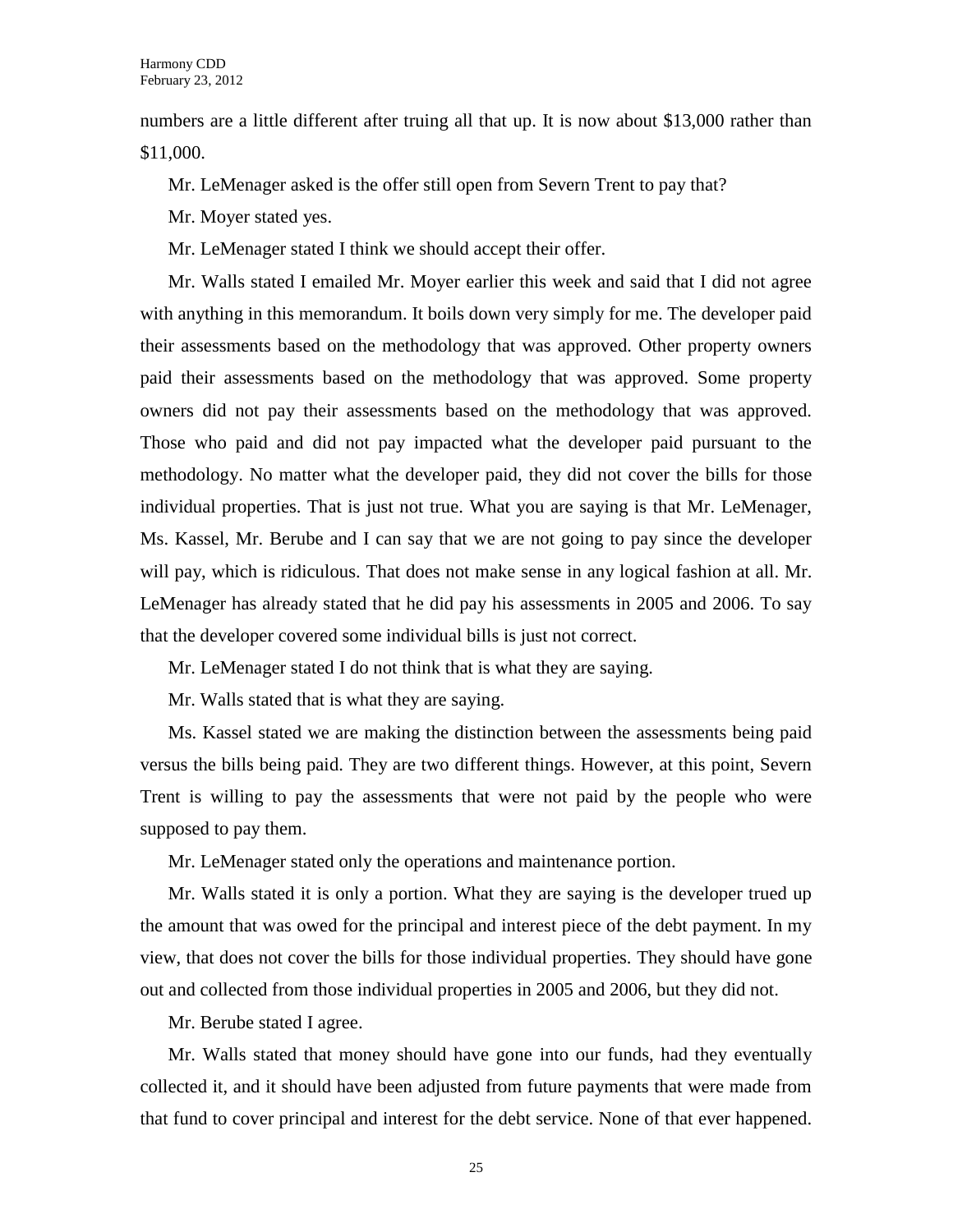None of this is against Mr. Moyer because I think he does a great job. My problem is with Severn Trent and how they handled this. I am very disappointed from a customer service perspective. A few weeks ago, we received a letter from Mr. Bob Koncar that said he was going to attend our February meeting to discuss this issue. He is not here tonight. I feel like they have spent more time trying to come up with an excuse than to come up with a viable solution.

Mr. Berube stated I agree.

Mr. Walls stated unfortunately, we are six years after the event. We cannot go back to these property owners with a straight face and say they owe us money; we just cannot. Severn Trent needs to step up and pay these bills, not just the operation and maintenance but also the debt service portion.

Mr. Berube stated I agree. Just because the developer stepped in, the bottom line is, we sent out bills totally nearly \$50,000. We collected a small piece of that and the rest did not get paid until the developer paid it. If we are going to do this right, we need to collect it from the right source, whoever that is, and give those excess funds back to the developer. We are talking about doing things right, above board, and clean. We are willing to accept some sort of a settlement, simply because we received our money from the developer and Severn Trent will pay for part of it. I really do not think it is right. I have a hard time accepting it. I agree with Mr. Walls that we have not seen Severn Trent management here. We received a letter from Mr. Koncar, which was condescending, at best. I do not like it. I do not want to accept the fact that we received the balance of the \$50,000 from the developer, so therefore, it is all good. It needs to go back to collecting from the right place and giving it back to the developer. We asked them for payment because we needed money. It all started with Severn Trent six years ago. No matter how you sugar coat this, we are trying to put lipstick on a pig, and you cannot do that. I realize mistakes were made, but you need to own up to them, which they have, but so far they have not been willing to pay for those mistakes.

Mr. Walls stated I want to clarify what I said. The developer paid based on their assessment methodology. The money was not paid by the developer. They paid what they owed based on the methodology. Some other people did not. When the money comes back, if we were to collect that money at a later date, that money would have gone back into the fund. Assessments that would have been determined in the future would have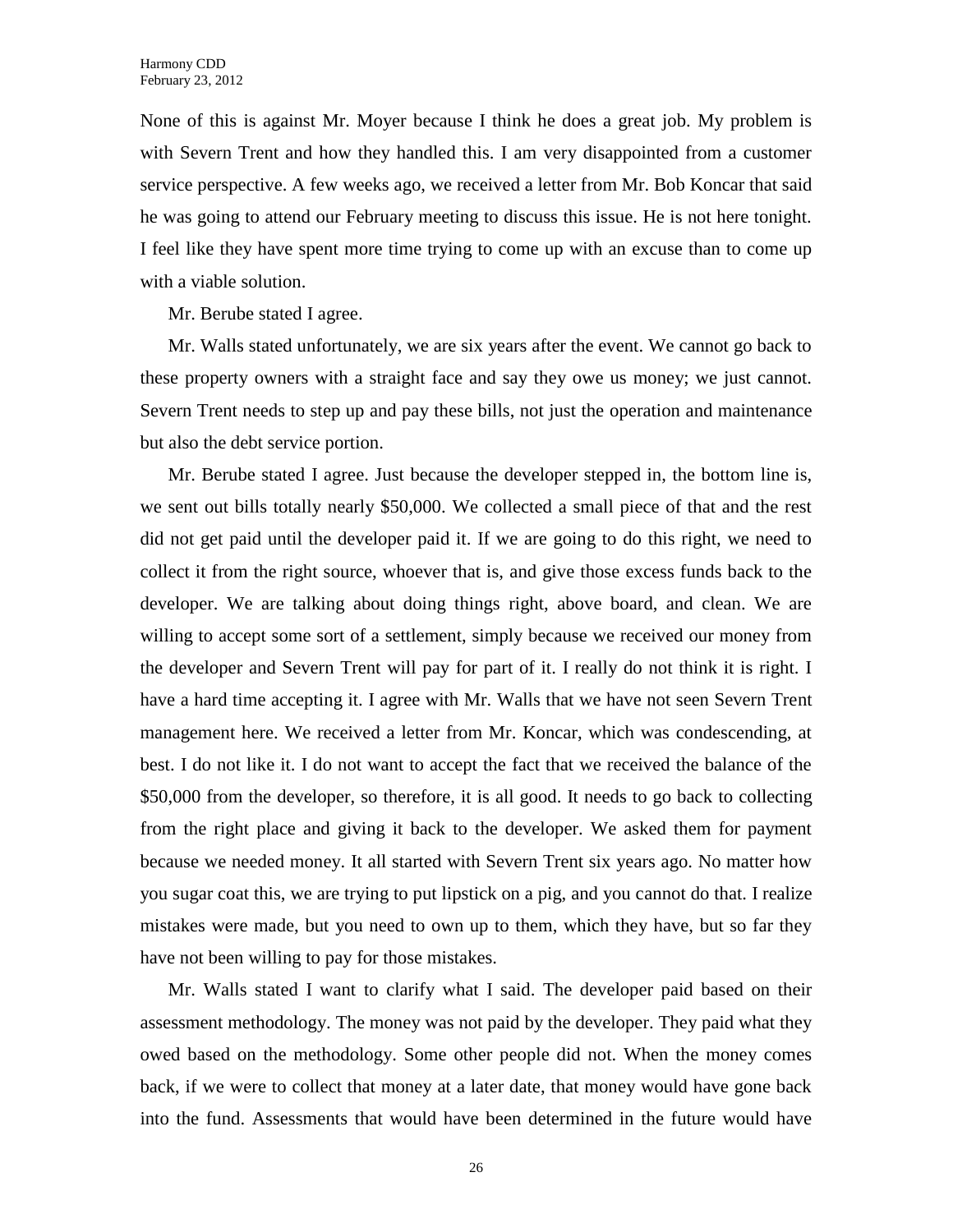taken that money into account. It is not that someone is owed money and someone paid money that they should not have; people paid based on the assessment methodology and some people did not. That is my problem.

Mr. LeMenager stated I am in complete agreement with Mr. Walls and Mr. Berube that I think there has been a smoke-and-mirrors job done here. However, if I am listening to Mr. Walls and Mr. Berube, I am hearing we should shoot off our nose to spite our face and spend another \$6,000 for our attorneys to figure out how to resolve this. We have received an opinion from our attorney on this. The whole thing is great, but how would you go back and actually prove that these people did not pay? It sounds as though there is no basis for doing that. I think we have a nice pragmatic solution, so let us draw the line. Is it right? No. I am in complete agreement with Mr. Walls and Mr. Berube that it is not right. But I do not want to use up our entire \$13,000 just to end up paying the attorney to sort it out. We received a solution. Is it a great solution? No. Is it good way to proceed pragmatically? Yes, absolutely. I do not disagree with Mr. Walls and Mr. Berube, but we have to decide how much we are going to fight.

Mr. Walls stated I would like to hear an opinion from Mr. Qualls on the latest memorandum from Severn Trent that says the developer paid the bills for these individual property owners.

Ms. Kassel asked did they pay the assessments or did they pay the debt service? To me, that is two different things. If they paid the debt service but not the assessments, then we would have the money in the CDD funds for those assessments.

Mr. Moyer stated at the end of this discussion, you will end up right where you do not want to be, and that is filing foreclosure against 19 properties.

Mr. Walls stated that is not true.

Mr. Evans stated that is the only recourse we have.

Ms. Kassel stated that is not what Mr. Walls is saying.

Mr. Walls stated I am asking Severn Trent to step up and say they made a mistake and they are going to pay the bill.

Mr. Moyer stated I would be glad to be the conduit to pass that message to Mr. Koncar.

Mr. Walls stated I would appreciate that. I am not sure that I want to do business with people who are making excuses.

27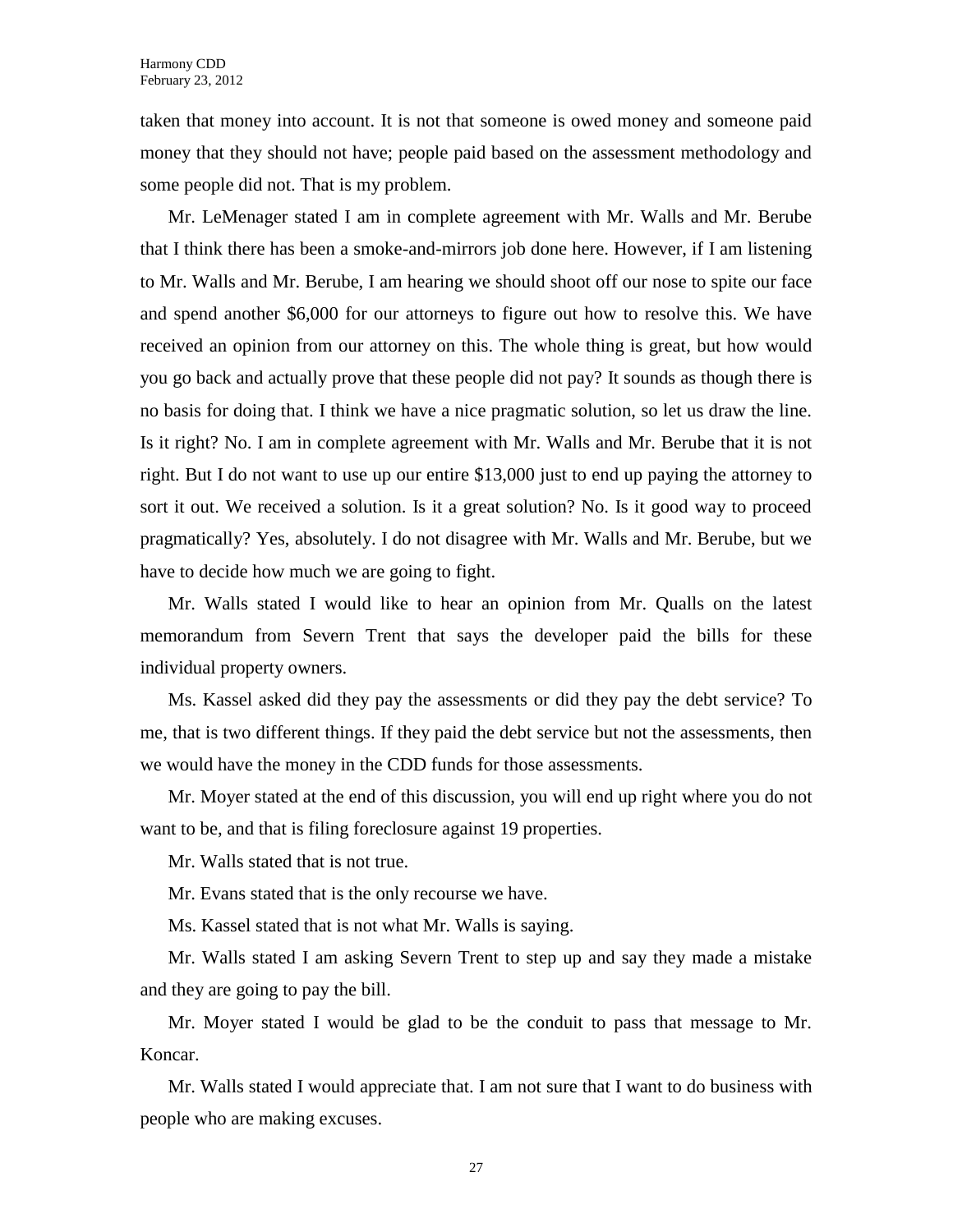Mr. Moyer stated Mr. Koncar is going to say that under the normal course of business back in 2005, what happened is exactly what was anticipated pursuant to the developer funding agreement in 2005. That is the way business was done.

Mr. Walls asked did the developer pay pursuant to the methodology at the time?

Mr. Berube stated no, not if you say that the fact that we sent out 19 bills that did not get paid is the expected course of events. They did not get paid and we never did anything with them after that time, and that is where this problem begins. No matter where the money ultimately came from, the fact is, bills were sent out once, they did not get paid, and there it stopped. That is the mistake, and that is what we are discussing. Yes, we received the money from someone else, but that was the mistake that was made, and that is the bottom line.

Mr. Evans stated here are your options. Your sole source of legal recourse is to try to pursue recovery from those 19 lot owners.

Mr. Berube stated no, we can pursue recovery from Severn Trent.

Mr. Evans stated no, you have not been economically harmed other than the operation and maintenance assessments. Severn Trent is prepared to pay that. You have no standing to go prosecute these 19 owners. That is the only legal recourse you have. You can say it is not fair all you want, but you will end up spending a lot more than \$5,000 or \$6,000 in legal fees to start to draft a complaint against whomever you are complaining. The solution is on the table.

Mr. Berube stated my feelings are clear. I think Severn Trent made the mistake.

Mr. Evans stated they admitted that they did. So the issue is, Mr. Moyer has been very straightforward. There has been no smoke and mirrors. There was an accountant who made a mistake, period. If no one in this room has ever made a mistake, then stand up because I want to see you. They made a mistake. When it was discovered, they stepped up to the plate and said they were trying to figure this out as fast as everyone else is.

Mr. Walls stated I have a fiscal year 2005-2006 invoice with a January 17, 2012 date on it.

Mr. Moyer stated that is because her computer will not print anything out that does not have the current date on it. I asked the same question. It does not make any sense to me, either.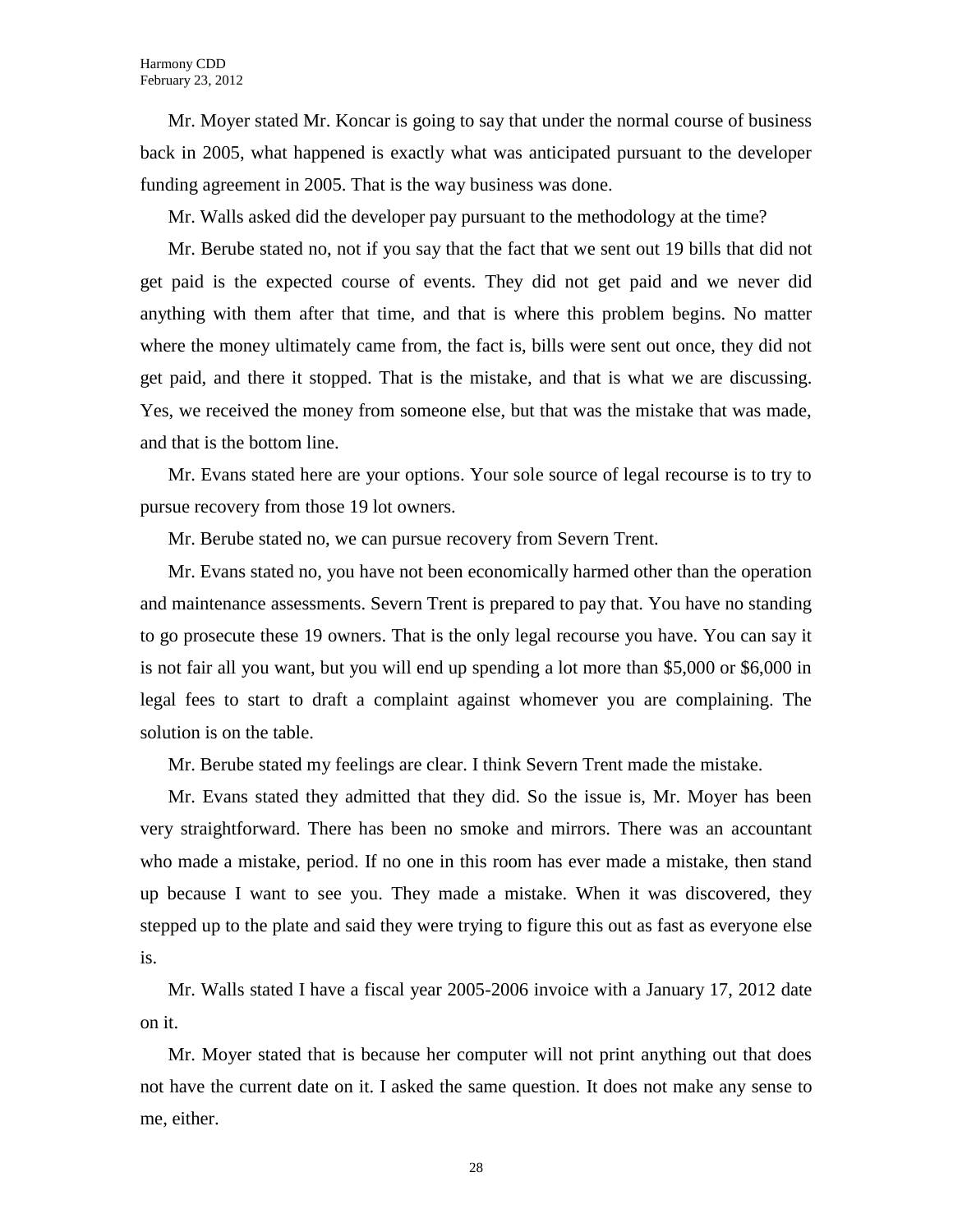Mr. Walls stated I feel like you have come up with a lot of excuses.

Mr. Evans stated no, he has not. That is just when you go back to print it out, it prints out the current date on it.

A Resident stated I think they should at least pay our legal expenses for having to look into this issue.

Mr. Evans stated all we needed to do before everyone went off on a lynch-mob mentality is to ask Mr. Moyer what happened. That is all we had to do.

Mr. Walls stated that is exactly what we did.

Mr. Evans stated and we incurred a lot of legal fees on this mentality of wanting to lynch someone. He is our manager and they are the accountants. All you need to do was go to him and acknowledge his 40 years of experience and the fact that he has more knowledge on this than anyone in the country. We found out we had a problem, and all we had to do was ask Mr. Moyer to look into this for us. Then he gives you the answer but it also cost \$6,000 in legal fees.

Mr. Walls stated I absolutely did that when we started discussing this. The answer is baloney.

Mr. LeMenager stated I would like to put this to a vote.

Mr. Walls stated I would like to hear an opinion from the attorney about the developer's claim that the developer paid the individual assessments for these properties.

Mr. LeMenager stated no one said that.

Mr. Qualls stated I am not going to speak on that.

Mr. Walls stated that is what this memorandum says.

Mr. Qualls stated I understand and I have read the memorandum. We were not consulted when the memorandum was drafted. Our firm has called Mr. Stephen Bloom and we asked some technical and legal questions because there are terms that can be defined either way. I really hesitate to comment until I understand what the intent of the author was in setting forth certain things in this memorandum. That is where we are as a law firm. I am not prepared to opine on this memorandum because I am not exactly clear what some of the statements are supposed to mean.

Mr. Evans stated I come back to Mr. LeMenager's point. We have a solution before us that makes the District whole.

Mr. Walls stated that is absolutely not correct.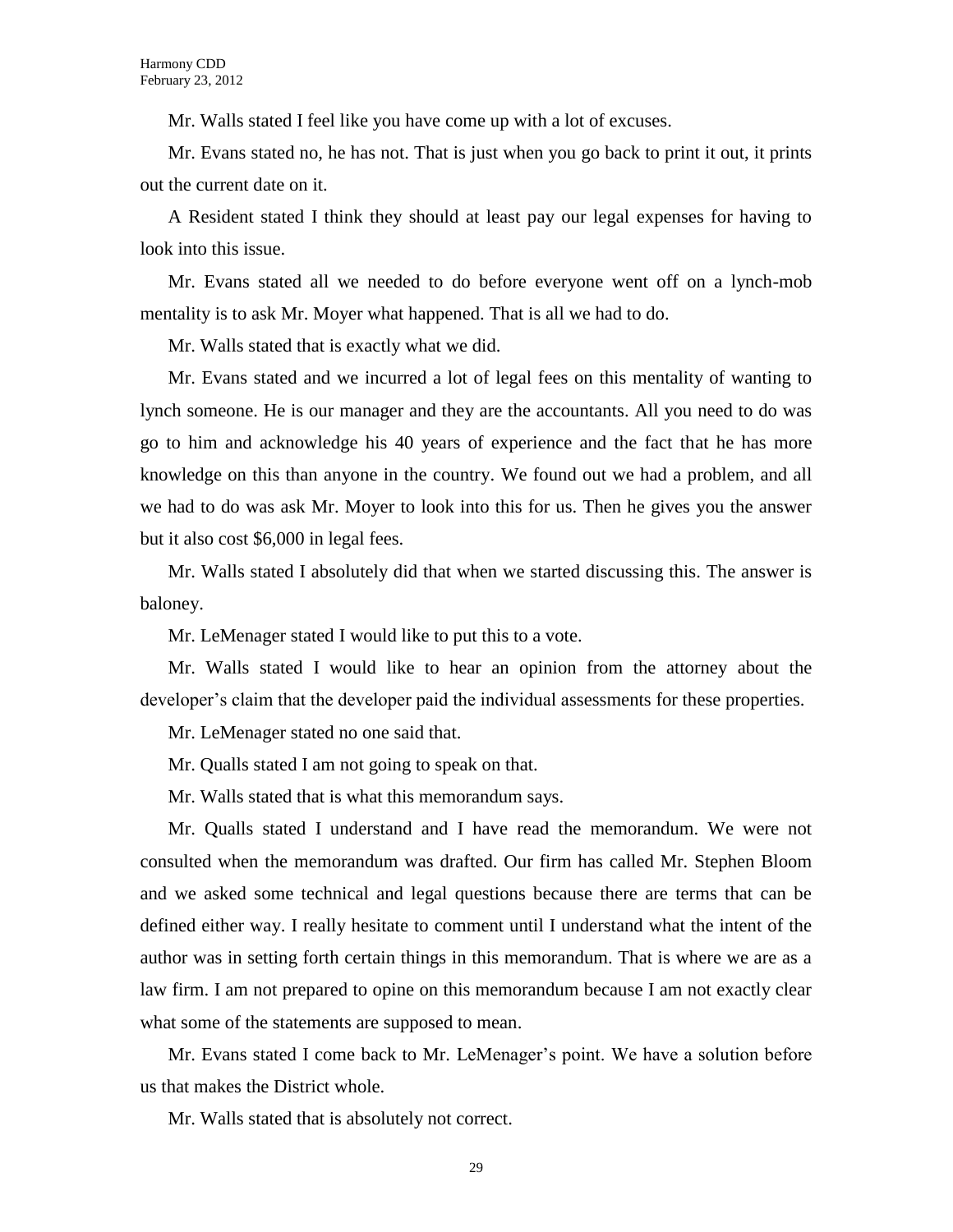Mr. Evans stated then you have to show me the evidence that supports and validates enough that you are willing to take to a courtroom and attach to a complaint that says you want to pursue foreclosure on those 19 owners, that you were damaged and that you have the right to pursue that action.

Mr. Walls stated I am absolutely not going down that road.

Mr. Evans stated that is the only recourse you have.

Mr. Walls stated Severn Trent has already said they made a mistake.

Mr. Evans stated they admitted it.

Mr. Walls stated they said they will pay the operations and maintenance portion, but then they came up with some crazy reason why the debt service has somehow been paid already, and it has not.

Mr. Evans stated if you are sure it has not, then show us the evidence.

Mr. Walls stated if they are willing to pay the operations and maintenance, then they should pay the debt service. If the developer entered into an agreement with these individual property owners to pay their bills, did these people report that as income to the IRS?

Mr. Evans asked if you have not been economically damaged and you are the plaintiff—the District would be the plaintiff—any time you are going to try to take action against anyone, you have to show damages. The burden is upon us. The preponderance of the evidence lies with the plaintiff. When we come forward before the court and we put forth a complaint, we will say that we have been damaged, here is how, and we can prove that we have been damaged.

Mr. Walls stated absolutely, we do not have the \$30,000+ in the account that was never collected.

Mr. Evans stated you do not know that.

Mr. Walls stated I absolutely know that. They have nothing that shows that the individual bills to the individual property owners were paid.

Mr. Moyer stated just the opposite is true.

Mr. Evans stated when you draft a complaint, you have counts, and you start off with the finding of facts. Those facts are undisputed. Then you get into your count. The first count that you are saying is that those funds were never received for the debt. Let us split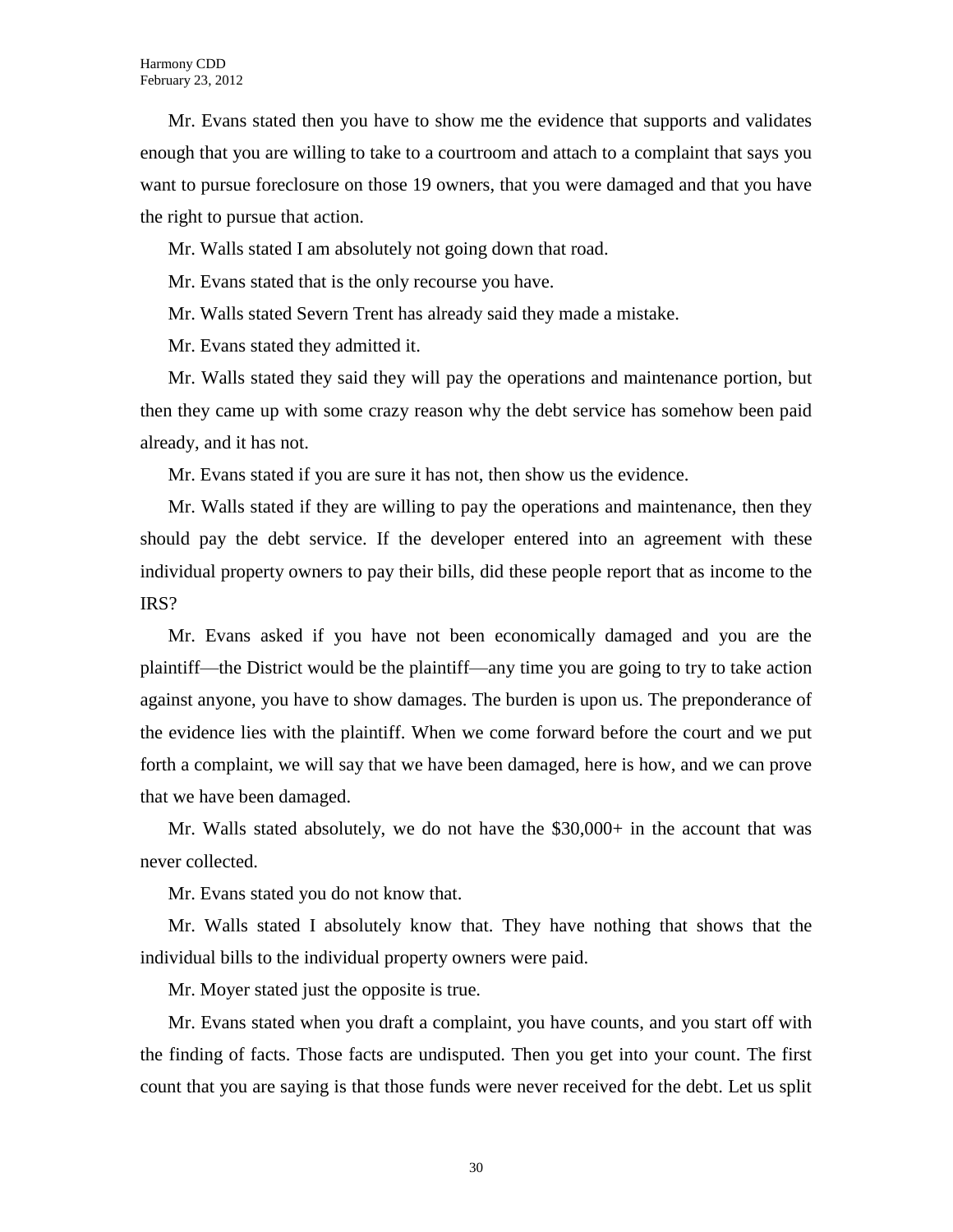the two portions. We acknowledge that Severn Trent will pay the shortage for the operations and maintenance.

Mr. LeMenager stated I think the difference in view is, you are expressing a view that when the bonds are paid, each tiny little piece of it is paid. As a point of fact, that is not how the bond is paid down. It is one gigantic lump sum. Their point is, this one lump sum was paid, *ergo* the accounts are whole.

A Resident stated I have not read that draft, but to Mr. LeMenager's point, I think that draft is a "cover yourself" from them to say they collected the money.

Mr. LeMenager stated I do not disagree, but this is not a public forum.

Mr. Walls stated we are then saying individual assessments do not matter. Is that what you are saying?

Mr. LeMenager stated I am not saying that at all. I am saying to have a pragmatic solution. Did they make a mistake in 2005? Yes. Did we suffer economic loss as a result of that on the bond side? No, I am in agreement with Mr. Evans. There is no way you can prove it. So it comes down to viewing it as, the bonds get paid in 500 little pieces when, in fact, it is not paid in 500 pieces. There is one check that pays for the bond payments.

Ms. Kassel stated the question is not about getting the bonds paid and having enough money; it is about receiving the assessment amounts that were supposed to be received.

Mr. LeMenager stated I agree.

Ms. Kassel stated they are two different things.

Mr. Moyer stated Mr. Qualls is very good about breaking this down into components, where assessments are different than paying principal and interest. But look at the use and the purpose of the assessment. The assessment is levied for the purpose of paying principal and interest on the bonds. There is no argument that those assessments were not paid. No one is saying those assessments were paid. To the contrary, we are agreeing that they were not paid. But there is no economic harm to the District because the use of that money was to pay principal and interest on the bonds, which took place *vis-à-vis* a developer funding agreement.

Mr. Walls stated we are setting a precedent here that it is fine not to pay your debt service assessments.

Mr. Evans stated no.

Mr. Walls stated that is what you are saying.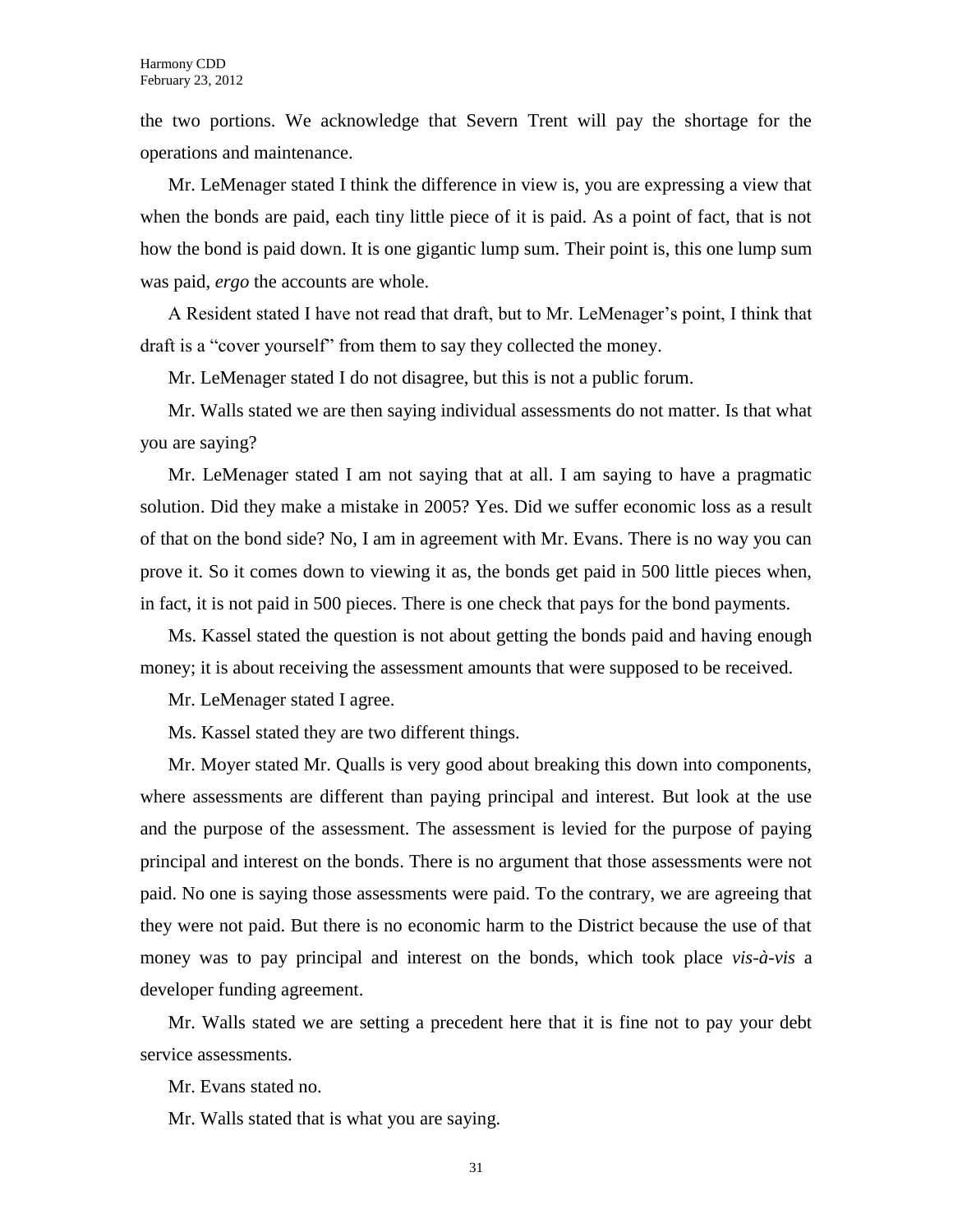Mr. Evans stated no, he is not.

Mr. Walls stated I cannot accept this.

Mr. Moyer stated then we go back to having to foreclose on these properties.

Mr. Walls stated we are at this point because Severn Trent did not do their job. That is why we are here.

Mr. Moyer stated there are a lot of people who did not do their job. The property appraiser did not do his job, frankly, which is how we got here originally.

Mr. LeMenager stated the property appraiser is the person who ultimately made the mistake.

Mr. Walls stated we pay Severn Trent to handle our assessments, to do the follow up, to submit the roll to the property appraiser, everything. That did not happen.

Mr. LeMenager stated they made a mistake.

Mr. Walls stated that is why we are here.

Mr. Moyer stated that is an example of no good deed goes unpunished. The reality is, Severn Trent should have never been put in the position of having to collect individual tax bills that should have been on the tax roll pursuant to the platting of that property that took place in March 2005 and never made it on the tax roll.

Mr. Walls stated there is nothing we can do about that.

Mr. Moyer stated your comment the other month was the property appraiser was busy. This was in 2005 and they were not busy in 2005.

Mr. Walls stated that was not a comment that I made.

Mr. Moyer stated unfortunately the person who did this work in 2005 should have said we are not going to do that.

Mr. Walls stated that is not our problem. We pay you to handle these issues.

Mr. Moyer stated you did not pay to handle that issue.

Mr. Walls asked then why did you do it?

Mr. Moyer stated they wanted to provide a customer service. Did they provide it well? It appears they did not.

Mr. Walls stated I have said my piece on this issue. If you want to accept this solution, feel free.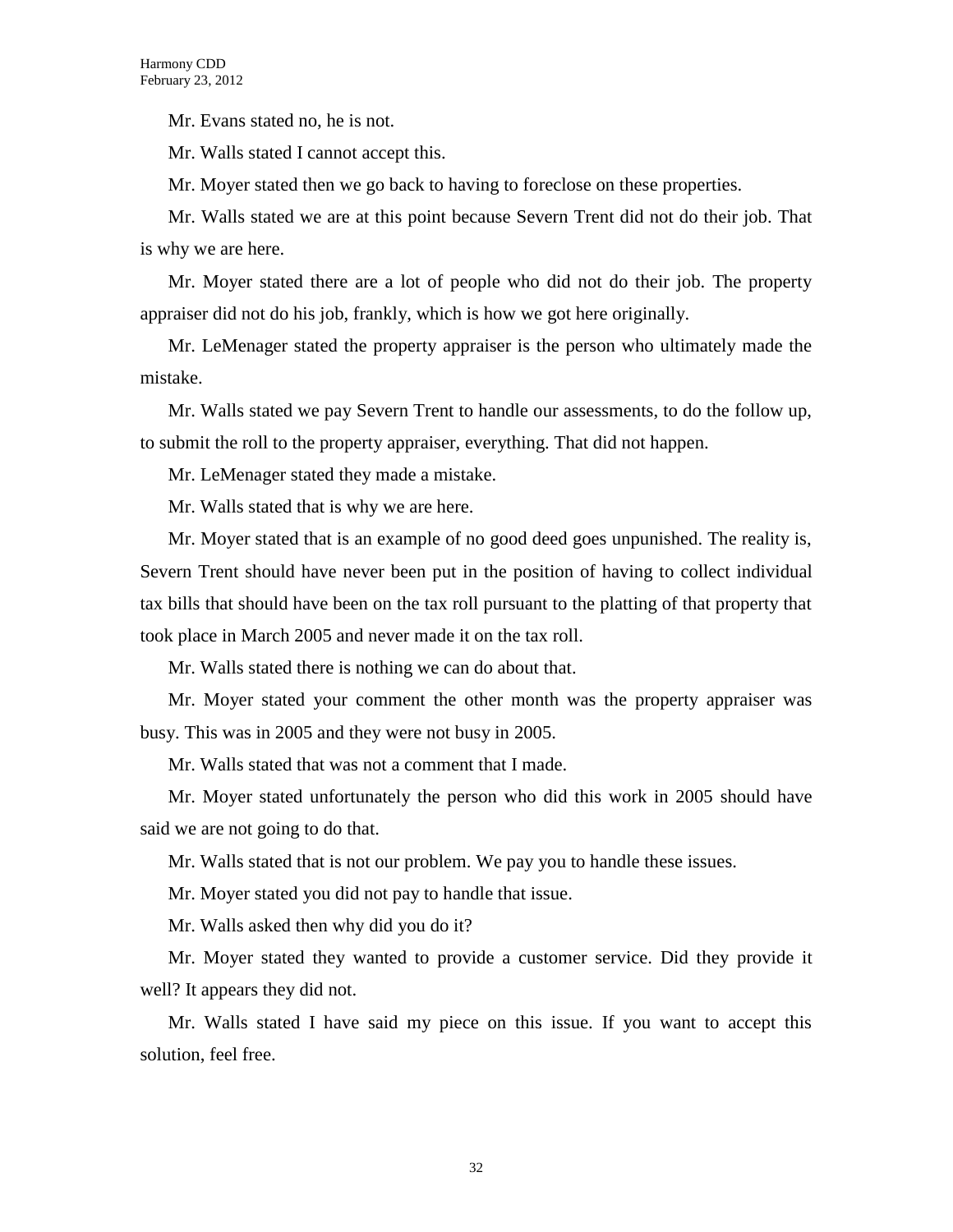On MOTION by Mr. LeMenager, seconded by Ms. Kassel, with Mr. LeMenager, Ms. Kassel, and Mr. Evans in favor and Mr. Berube and Mr. Walls against, approval was given to pay the outstanding operation and maintenance assessments from November 2005 as provided by Severn Trent.

Mr. Walls stated I will say again that I am very disappointed in Severn Trent on this. Going forward, I do not want to do business with a company that operates like this.

Mr. Evans stated when you get a lot more years of business experience, you may understand a little bit better.

Mr. Walls stated I do not appreciate that comment.

Mr. Evans stated it was not meant for you to appreciate it. I think you insulted a gentleman who has 40 years of experience. You are a baby in your field against someone who has 40 years of experience in this, and you want to chastise him.

Mr. Walls stated you are out of line.

Mr. Evans stated I am just telling you the way it is. Sometimes you get on a warpath that you want to chastise people instead of working things out.

Mr. Walls stated I will chastise people for not doing their job that we pay them to do.

Mr. Evans stated we did not pay them to do that. They tried to fix a problem that they did not cause.

Mr. Walls stated they let it linger for six years.

Ms. Kassel stated they missed it.

Mr. Evans stated that is correct; they missed it. But do you think they knew they missed it? Are you saying you have never made a mistake in your job?

Mr. Walls stated I am not saying I have never made a mistake. If I make a mistake, then I will stand up and say I made a mistake. That did not happen here.

Ms. Kassel stated yes, it did.

Mr. Evans stated then you should be called out and chastised in front of all your peers at work. Do they ever do that if you make a wrong entry? No, you go back and fix it, you solve the problem, and you move forward. Let us move forward. We had a vote so let us resolve this issue. Let us move forward.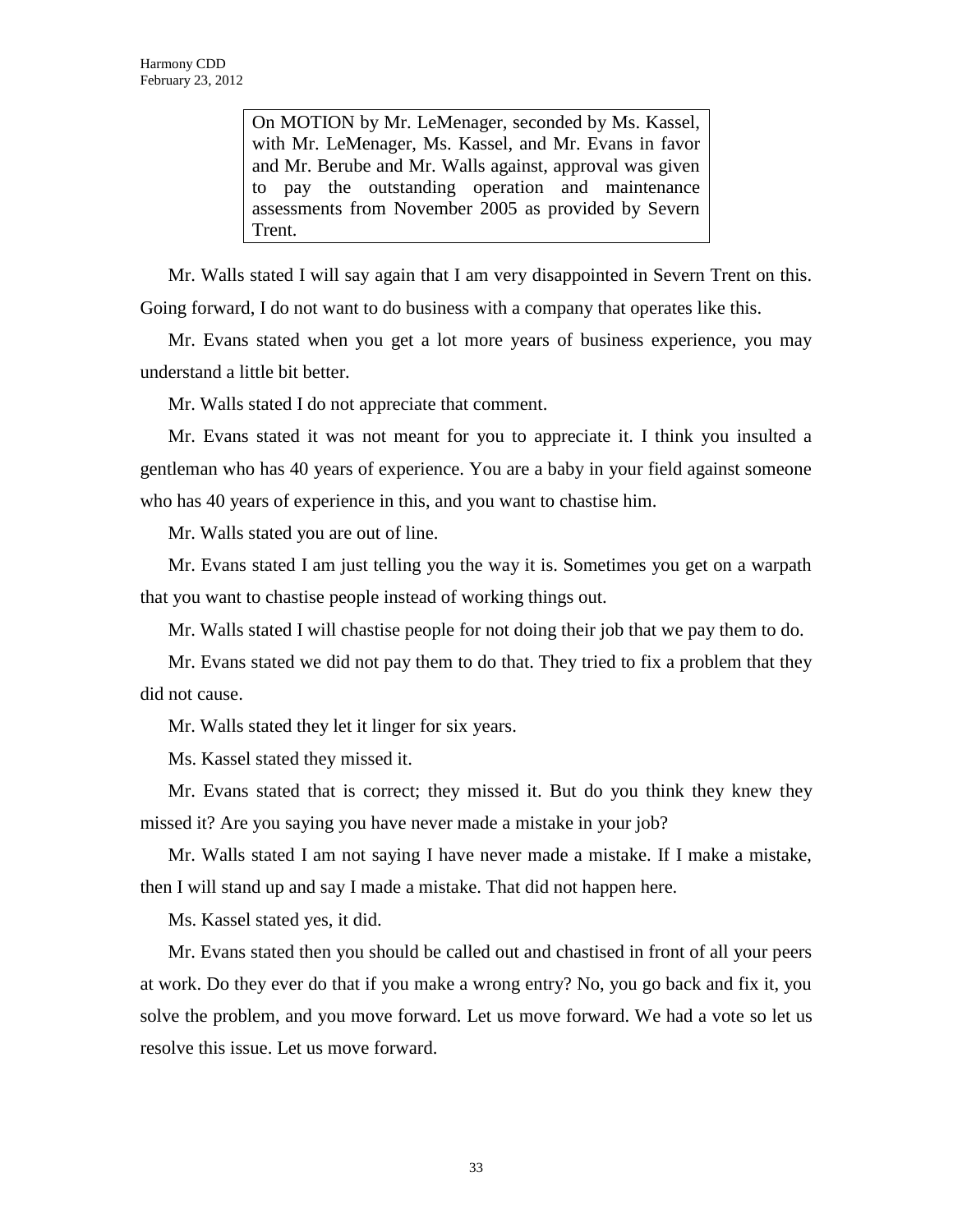### **SIXTH ORDER OF BUSINESS Staff Reports**

### **A. Attorney**

Mr. Qualls stated we finalized the agreement for tree trimming in short order with the exhibits. Mr. Haskett helped in getting it signed by Mr. Lucadano, so that is complete. In reference to your comments about our invoice, at the bottom of our bills is a statement that says we view out bills as an extra form of communication. I say this with all sincerity that we appreciate the communication because we feel it helps us do our job better. I do want to say, however, that we received a memorandum with several questions in the memorandum, and we addressed them and answered them thoroughly. I will also say that what we strive to do for our clients is to provide preventive maintenance. If you think \$125 an hour is steep, litigation is a lot steeper. We are trying to prevent that from happening, which is why this recent bill was higher than normal. We do not set the budget but we have a very clear record of working with you to continue to provide outstanding, economical legal services.

Mr. LeMenager asked is anything happening with the Legislature that we should be aware of that might impact CDDs?

Mr. Qualls stated there are some Community Development District Bills that are moving, but I do not think they will impact this District.

Mr. LeMenager asked is there anything of concern?

Mr. Qualls stated not at this point. There are some Bills that may affect mergers and dissolutions and things of that nature. At the end of the Session, I will be happy to provide a record of that legislation to you.

Mr. LeMenager asked how are we impacted by what the Governor wanted to do in terms of reviewing all Districts?

Mr. Qualls stated I think this District is not one of those Districts that the Governor is concerned about. Your budget is in line and things are going well.

Mr. Moyer stated this is a study of 1,600 Districts in the State of Florida, and 585 are CDDs. The other two-thirds are all sorts of Districts—hospital, mosquito control, inlet, soil and water conservation. The Governor's concern is that some of those old Districts— I started with drainage Districts—there really are no specifics in terms of how they are governed, where they meet, how they go through competitive bidding and some of them do not even have competitive bidding requirements. His concern is if they are transparent, so they are studying all 1,600 of those Districts. CDDs will come out very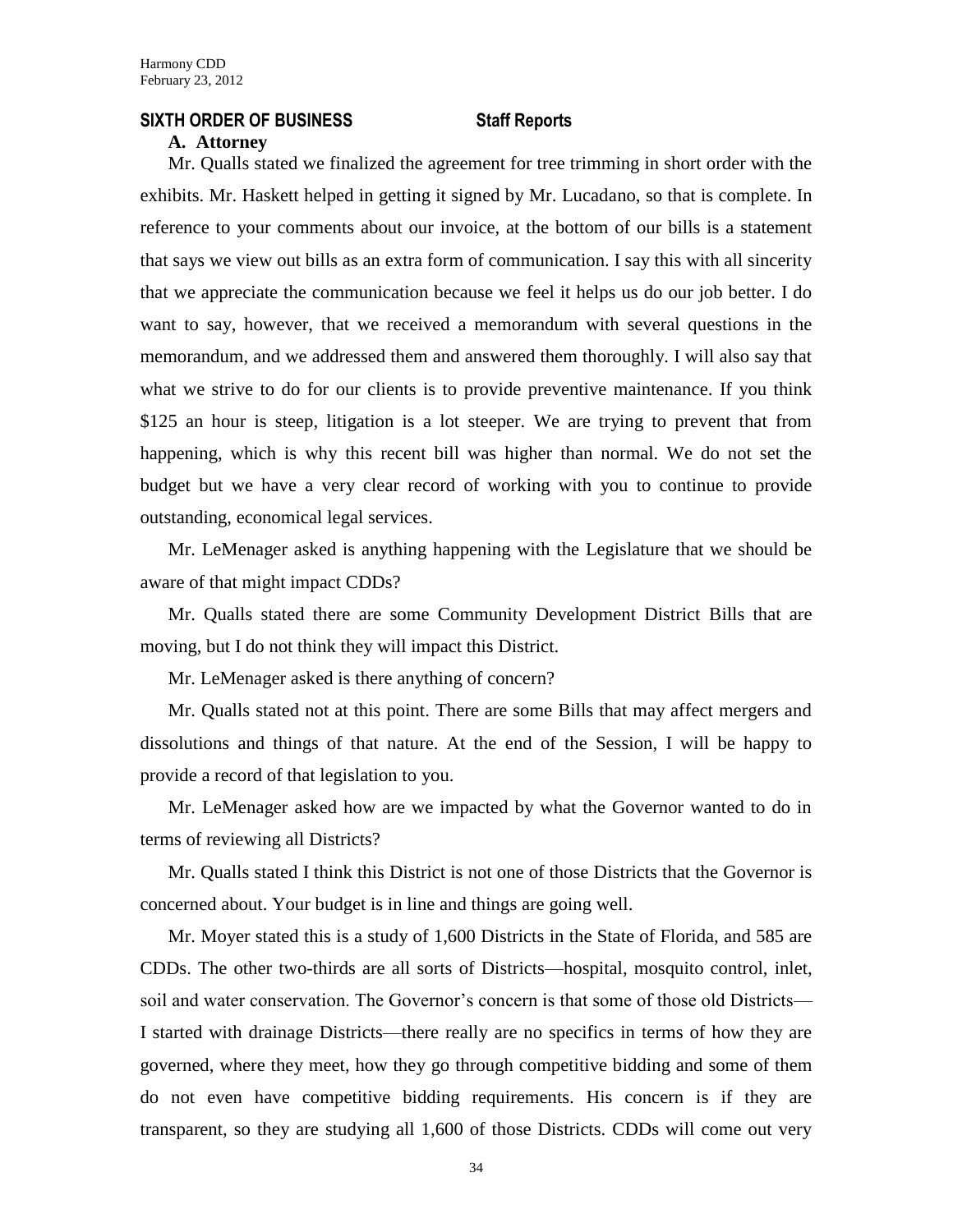well in that study because all the things he is concerned about are already addressed in Chapter 190, Florida Statutes. That is a piece of legislation that has evolved over 30 years. The evolution was to address those transparency issues going back to 1980 forward. I have no concern about CDDs.

### **B. Engineer**

Mr. Evans stated we received a letter from Woolpert saying that Mr. Boyd has left Woolpert. Mr. Boyd has been our engineer for many years and has a wealth of knowledge on everything that happens in Harmony. He is setting up his own firm, and he is asking that we accept a transfer from Woolpert to his new entity as far as being the District's engineer of record. Woolpert is acknowledging that transfer of all intellectual properties and the transfer of responsibilities that they have which they have accumulated from us over to his new entity.

Mr. Qualls stated I saw a letter saying that there would be an assignment document sent, but I did not see the assignment document.

Mr. Moyer stated the letter is set up for signature approving the assignment.

Mr. Qualls stated I did not see that letter, so I would ask that you approve it subject to final review by legal counsel.

> On MOTION by Ms. Kassel, seconded by Mr. LeMenager, with all in favor, unanimous approval was given to assign the engineering contract from Woolpert to Boyd Civil Engineering, subject to final review by legal counsel.

Mr. Evans stated I wish Mr. Boyd the best of luck with his new firm.

### **C. Developer**

### **i. Consideration of Irrigation Proposals**

Mr. Golgowski stated last month we presented a proposal from Insight Irrigation regarding an audit of our irrigation system, which was requested by staff since we are now assuming the maintenance responsibilities for the irrigation and in an effort to get a handle on this system. There were some parts of the proposal that were attractive and some parts that some Board members did not want to move forward with.

Mr. LeMenager stated essentially he proposed \$6,000 to produce the map. What was the price last month?

Mr. Berube stated \$2,810.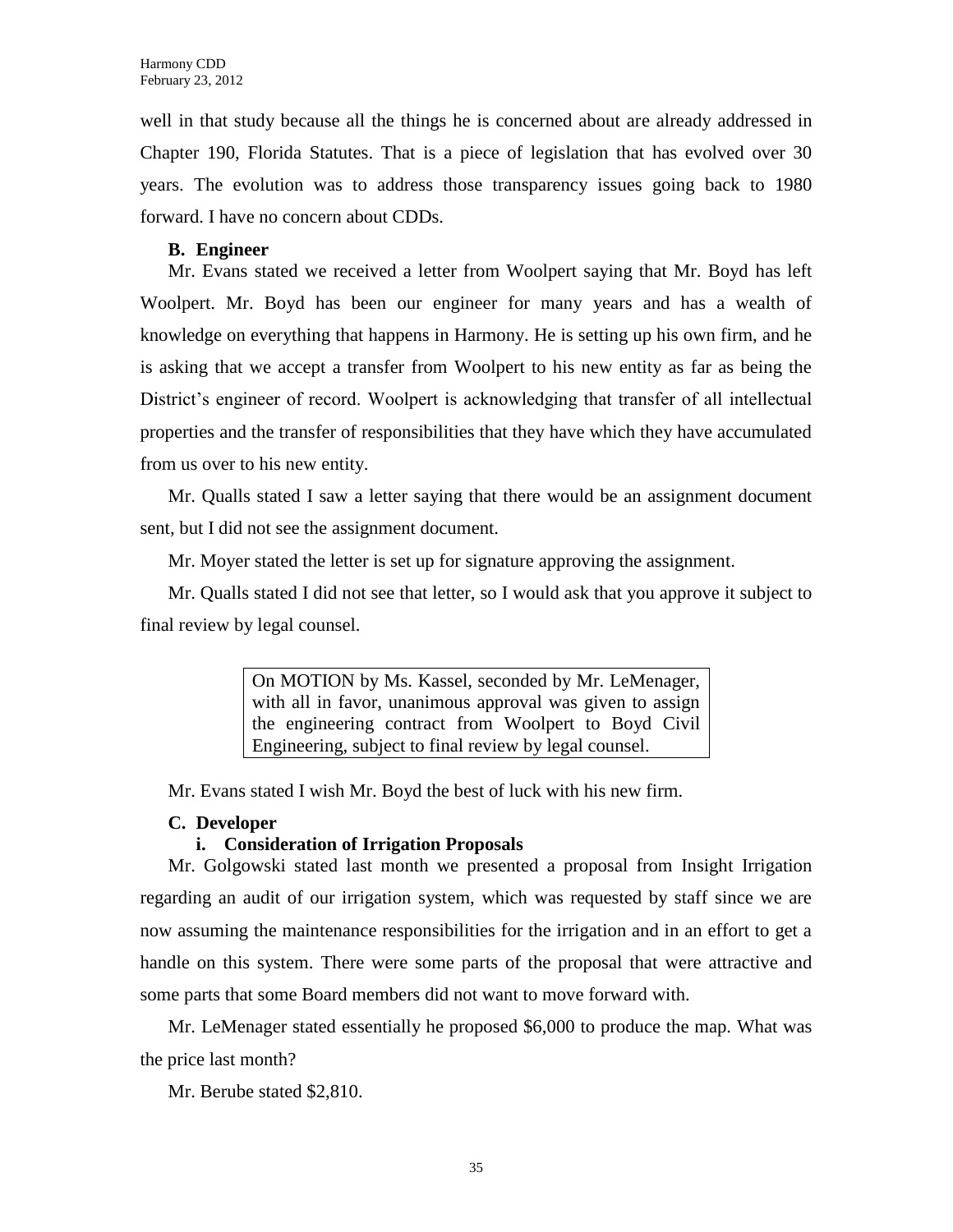Mr. LeMenager stated but last month, he wanted to say that the proposal was not for each item on a stand-alone basis.

Ms. Kassel stated he had parts A, B, and C and if we were not going to go with C, he was going to reprice item B.

Mr. Golgowski stated that is correct.

Mr. LeMenager stated so he wants \$6,000 to produce this map.

Mr. Berube stated it went from a \$2,810 map, which in my opinion is useless. My concern with the proposal is the notes. Basically it says that we have to provide him with all kinds of background information so that he can do this, and it will also be subject to change orders and changes as needed. I can see this being never ending. I do not like the proposal. I did not like it last month. I am still in favor of letting Mr. Druckenmiller work through the irrigation. I have talked with him several times and I think he has a handle on it. We trusted him enough to give him the job. We should trust him enough to let him work through it. I think we are thinking about potentially spending a lot of money that is going to be open-ended and it will be more expensive. We will have a nice book that will sit on the shelf.

Mr. Haskett stated when we bring proposals to the Board, we bring them with knowledge of the systems and everything else. We do not just bring proposals to you to spend the District's money. If we did not feel like they were important, we would not ask the Board to review and consider them. We have gone back to Insight Irrigation and asked them to look at their proposal. We feel it is very important for the District to consider having Insight Irrigation prepare the map and provide the training to Mr. Druckenmiller because it is necessary. If it is not necessary, we would not have brought it to you in the first place.

Mr. Walls asked are you saying we have a person on staff who does not have the training to do the job?

Mr. Haskett stated yes, that is correct. He inspects the system.

Mr. LeMenager stated he is a wonderful worker with his hands, but this is a slightly more complicated project than his pay grade.

Mr. Golgowski stated I thought they gave a very creative approach to the issues that you raised, resulting in training for Mr. Druckenmiller and an audit of the system that we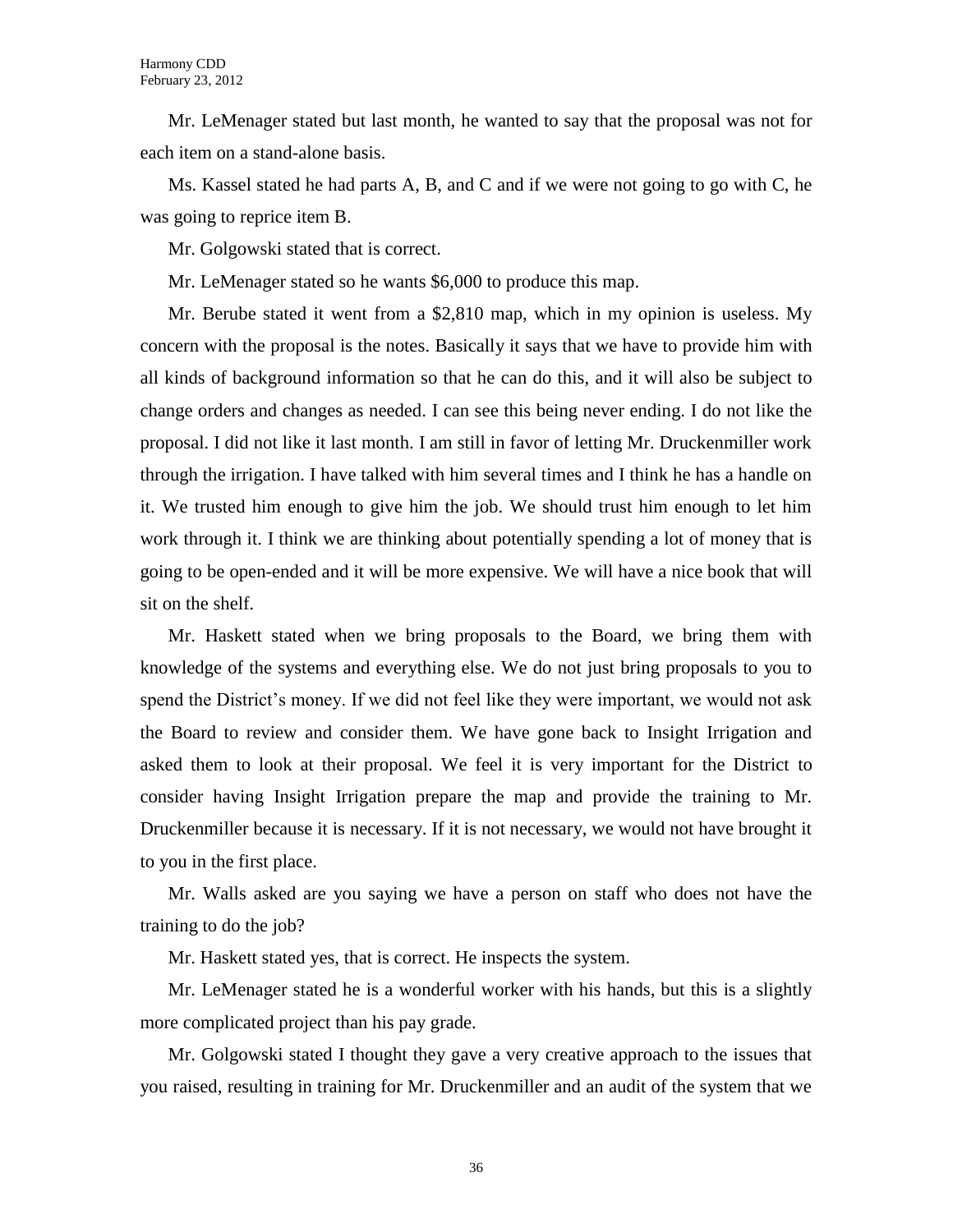are trying to get that will provide an interactive map so we will finally know what we have and where it is.

Mr. Walls asked what happens if we spend \$6,000 and the job still cannot be done?

Mr. Golgowski stated it is an ongoing thing. I know you are troubled about the last comment that the proposal requires site-specific information.

Mr. Walls stated I am talking specifically about the training. Right now you are telling me that we have a staff member who does not have the necessary training to do the job he was hired for.

Mr. Haskett stated perhaps I misspoke. He has the knowledge to do the job that he was hired for. This is continual on-the-job training. Mr. Druckenmiller is quite capable of going out and making sure the irrigation heads are spraying water and keeping plant material alive. This is to advance to where we do not need to spend more money for Insight Irrigation to come out and locate valves for us. Mr. Druckenmiller and I spent probably half a day trying to find two valves that were on the plans but they were nowhere to be found. It takes a probe out there in the ground and actually trying to locate them physically. This map, with the help of Insight Irrigation and Mr. Druckenmiller physically in the field with this person, will have that knowledge and will know from this day forward where each valve is, and it will cut down tremendously on a loss of labor for trying to locate them.

Mr. Berube stated we have an upfront investment of \$6,000. If it costs \$300 to have Mr. Aaron Smith come out and locate a valve, he could come out 20 times at \$300 each before we reach \$6,000 investment.

Mr. LeMenager asked how many valves do we have?

Mr. Haskett stated 453.

Mr. LeMenager stated this is to create a map of 453 valves. I agree with you for 20 of them, but I am a little concerned what happens in 10 years. I do not like having to spend this. I find it disappointing that it was not actually done when they built the system. You would have thought that whoever was in charge at the time would have thought it was important to make sure they did it. But we have to play the hand we are dealt. I hate spending the money, but we are at a point where the community is getting older and we will have more and more problems with these things. If there are 453 valves buried in the ground and we do not know where most of them are, I think we should do it.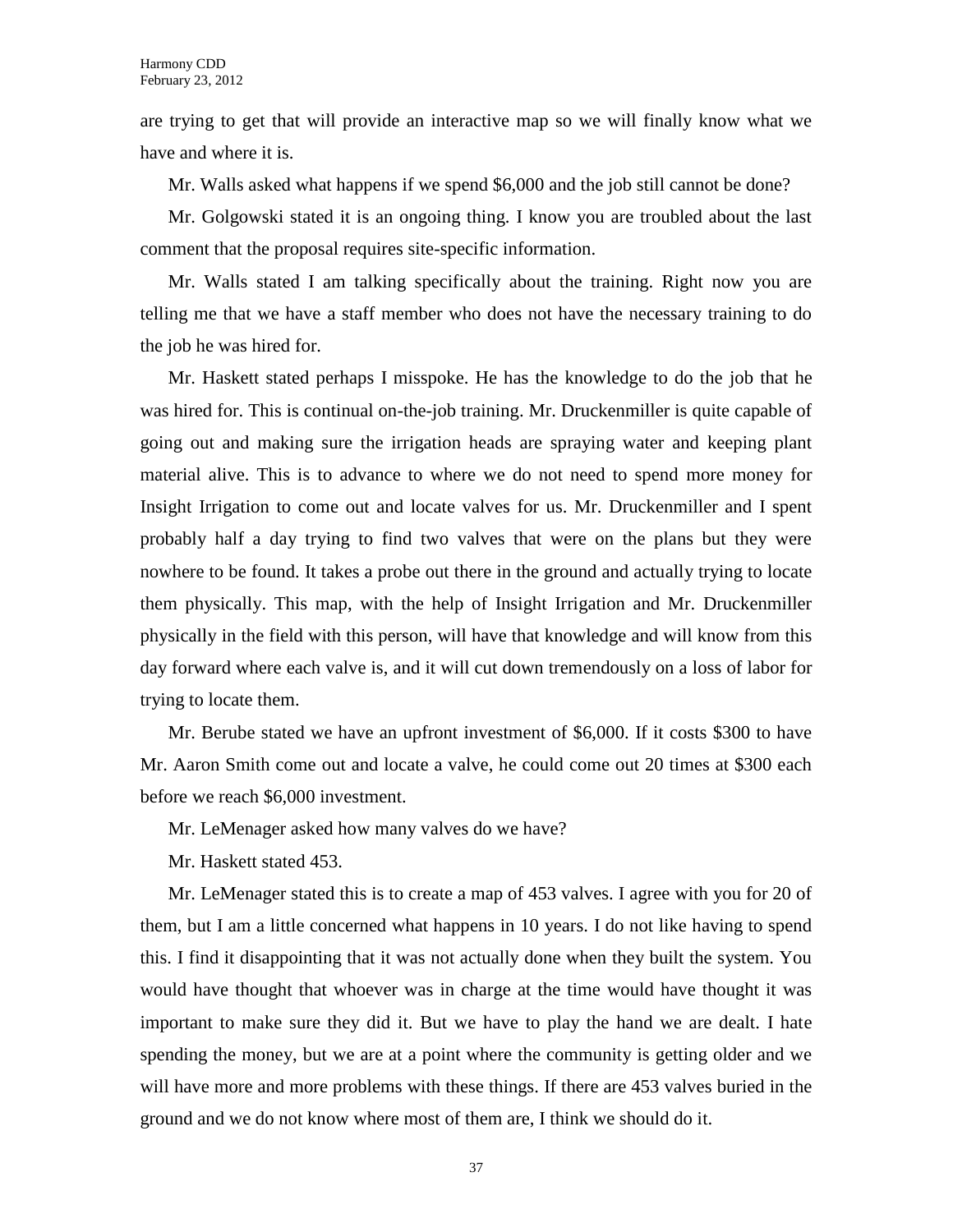Mr. Berube stated I would disagree that we do not know where most of them are. I think we do know where most of them are. Some of them, logically, will be buried and we may have to go find some of them. I do not know what the counts are, but I am against spending more money on this system. I am telling you the \$6,000 will be just the beginning of a never-ending requirement to update this. That will be the sale point. When it needs to be updated, we will need to spend more money to update the \$6,000 we have already spent.

Mr. LeMenager stated that is a good question for Mr. Haskett.

Mr. Berube stated we do not spend that much money on the labor to go out and locate valves.

Mr. LeMenager asked then what is the plan to keep this updated as we make adjustments and changes?

Ms. Kassel stated I asked that question last month.

Mr. Golgowski stated what Mr. Smith is suggesting is because we will have a digital map with all of the data in the system being produced, you can easily load this onto a tablet. The technician goes out into the field and starts changing heads or replaces a valve, he can enter that change on the spot so you have an ongoing update of the map. It is not a revisit to redo it every few years. That is my understanding of how it works.

Ms. Kassel asked is Mr. Druckenmiller sufficiently savvy that he can handle that kind of technical update?

Mr. Haskett stated yes.

Mr. Evans stated Mr. Haskett brought up a really good point. They do not just bring proposals just for entertainment. They spend an enormous amount of time going back and bringing proposals. We review them and come back with questions, and they go back and get new proposals and analyze them and provide them with the proper exhibits on the basis that they are on our side. They are trying to provide us with the best information to help us make the best decisions that we possibly can, regardless of how we view it, whether we are in favor of it or against it. I really appreciate the work these men do. I think that we need to rely upon that to a great degree, and we do rely upon it for the quality of work that they provide to us. I do not think Mr. Haskett or Mr. Golgowski would make a recommendation to spend \$6,000 if they did not truly believe that it has a value of \$6,000 or more to this District.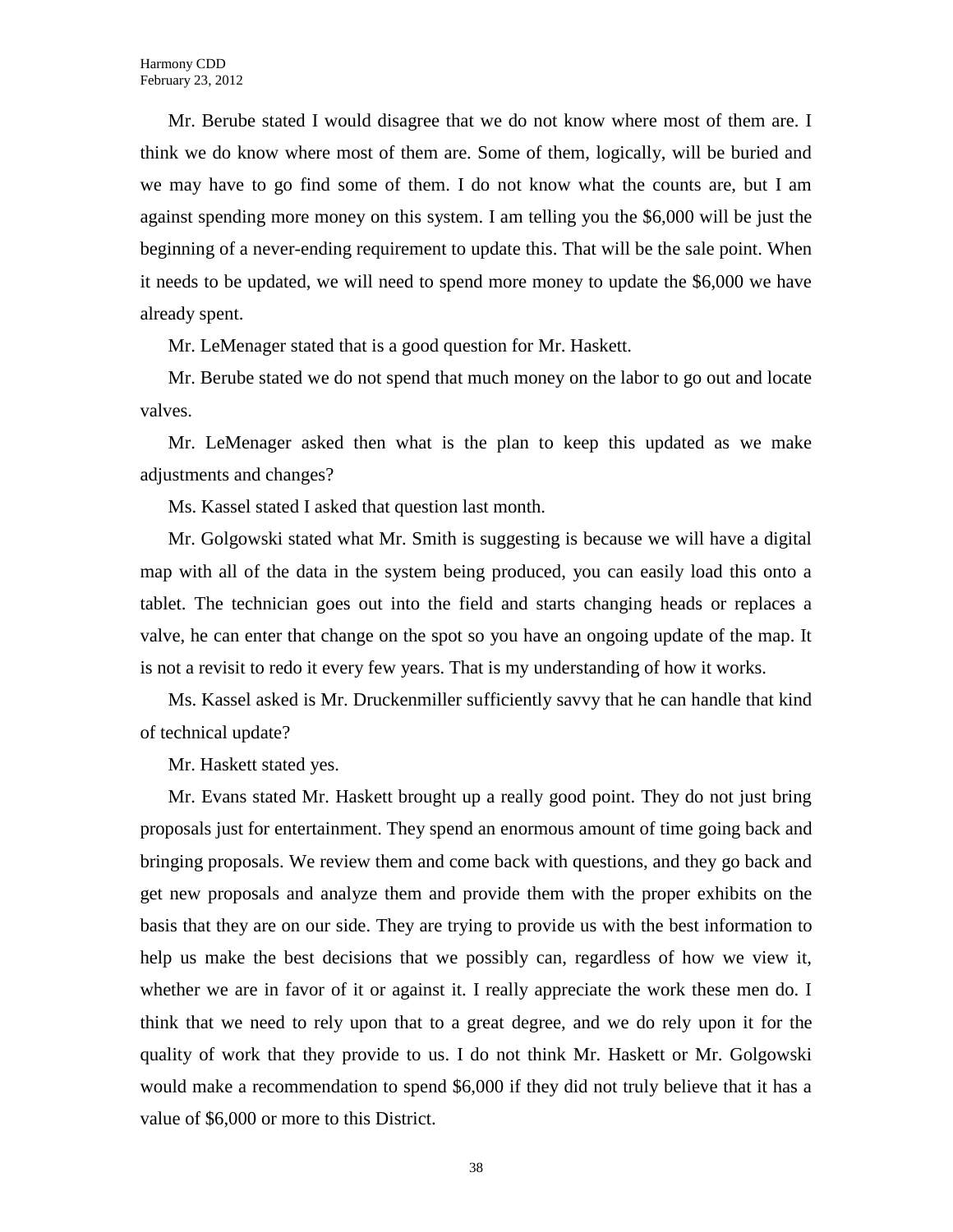Mr. Berube stated I agree with you about the value that they provide that costs us no money for their time. But the state of the system was well known three months ago when we approved putting Mr. Druckenmiller in charge of this system. Nothing has changed over the past three or six months. Now that we have Mr. Druckenmiller in the field, and all of a sudden, we have a major problem that we cannot find anything. Nothing has really changed but here we are looking to spend a lot of money on the irrigation system. I just do not see the need.

Mr. LeMenager stated I have some difficulty saying that we hired a technician at fairly low wages and put him in charge of a multi-million dollar irrigation system. We hired someone because we thought we needed someone with good hands-on ability that was accountable, and we did not feel we had that accountability with Luke Brothers. To say that we have put a skilled manual worker in charge of a multi-million dollar irrigation system is kind of stretching it.

Mr. Evans stated we need to provide the tools for him to maintain the system that we are giving him the responsibility to maintain.

Ms. Kassel stated I would like to know why the price for the map is much higher now than it was in the previous proposal.

Mr. Berube stated because we eliminated the other pieces of his original proposal and he needed to make some money on it.

Mr. Golgowski stated the map is being produced as the audit occurs. He put two functions under one price with this proposal. As Mr. Smith accompanies Mr. Druckenmiller in the field, they are taking one-tenth of the system on each visit and looking at it to see if the irrigation head has been changed, see if it is a rotor when we thought it was a spray head. They cover different areas, and he will be digitally mapping the area covered by each zone, which we do not have now, as well as including all of the irrigation equipment.

Ms. Kassel asked he will be checking the equipment and mapping it? Previously, there were A, B, and C choices on his proposal. Now there is only part A? What was the total amount for A, B, and C, or just for A and B?

Mr. Berube stated the total was about \$11,000.

Ms. Kassel stated so the new proposal is \$6,000, and we will not be getting option C, which is the Maxicom communication audit.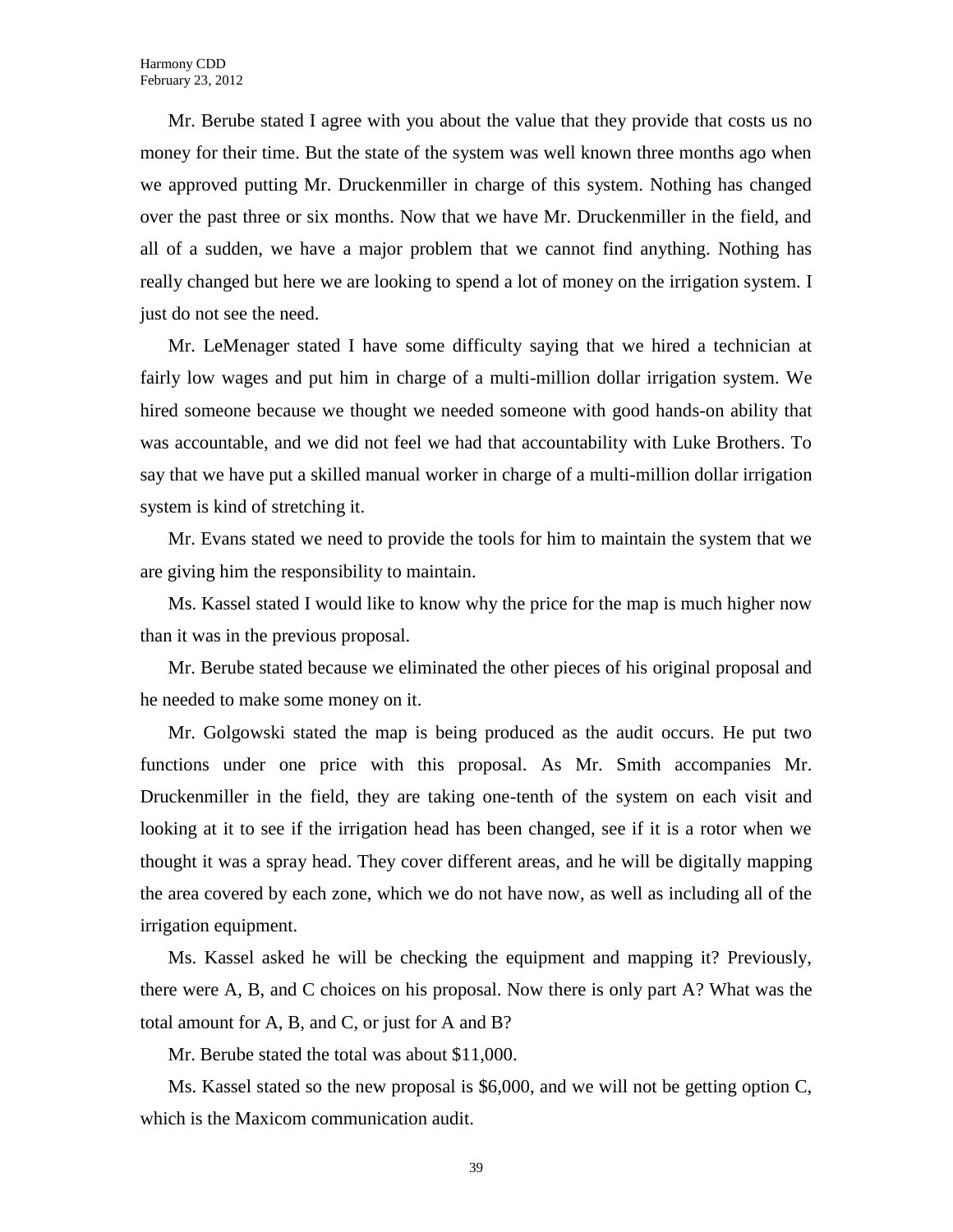Mr. Golgowski stated that is correct.

Ms. Kassel stated so we are not paying for that. Both Mr. Golgowski and Mr. Haskett feel that this is something that would benefit Mr. Druckenmiller and the community and the District.

Mr. Golgowski stated that is correct.

Mr. Walls stated as Mr. Berube stated, this is an open-ended \$6,000. There will be an additional \$95 per hour for anything else that is not included specifically in this agreement.

Ms. Kassel stated any contract would be like that.

Mr. LeMenager stated then we just do not authorize anything outside the contract.

Mr. Berube stated then the argument will be that your \$6,000 package is now no good unless you authorize me at \$95 an hour to update it for you. That is what is going to happen here. It is open ended; it is not fixed. It will be a living agreement, just like grass is a living organism. This will live and cost a lot of money. It is dangerous to do this.

Ms. Kassel asked if he does the job and provides the map, how is it ongoing?

Mr. Berube stated because it will need to be updated all the time.

Mr. LeMenager stated but Mr. Smith is not going to do it.

Ms. Kassel stated Mr. Druckenmiller will do it.

Mr. Berube stated yes, Mr. Smith will do it. Mr. Druckenmiller will not.

Mr. LeMenager stated our staff will do it.

Mr. Berube stated Mr. Smith will be involved in this at every step because it is his map and there will be problems, so he will charge for every bit of this. It is a living and moving organism. I am against it. I do not like open-ended deals; it has to be finite, and this is not finite.

Mr. Walls asked do we have the tools to update this electronic map now?

Mr. Golgowski stated if the tool is a tablet, we do not have that.

Mr. Walls stated this will require software, some type of GIS software to update.

Mr. Golgowski stated it is almost freeware that can be used. I believe that is the case.

Mr. Walls stated I would like to know that. Mr. Berube is right that anytime a piece of equipment is moved or changed, the map will need to be updated or it will be worthless.

Mr. Berube stated if we are going to trust Mr. Druckenmiller to update the \$6,000 map, it is also the time to consider giving him the ability to go in there and do the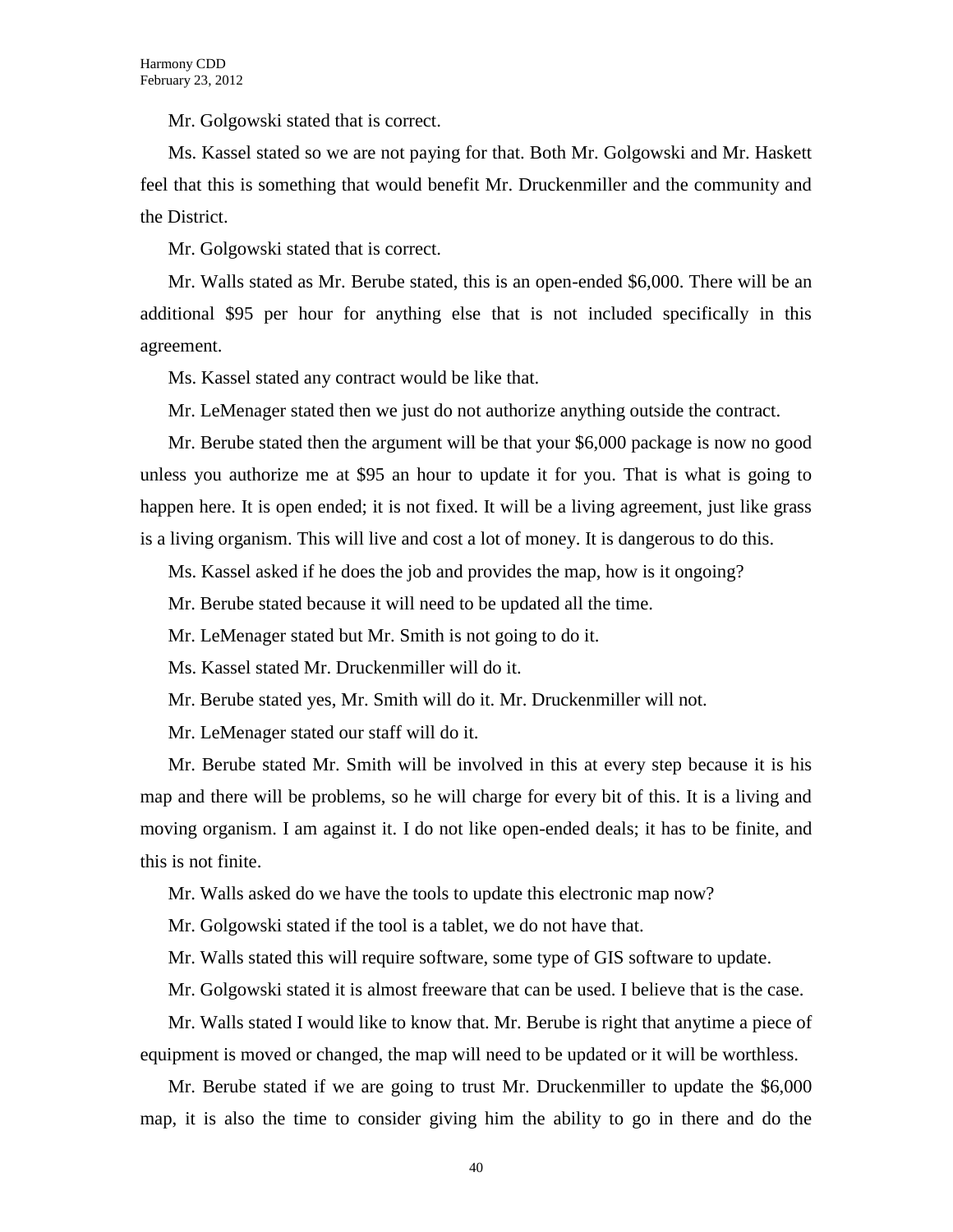electronic portion for Maxicom. We received a proposal last month to increase the monitoring of Maxicom. We are still paying \$250 a month for not much service. If we trust Mr. Druckenmiller to update our new \$6,000 map and keep it updated, we ought to be able to trust him to move the timers on Maxicom and run the water.

Ms. Kassel stated those are not the same. It is comparing apples and oranges.

Mr. Berube stated I understand, but if he is smart enough to update this map, I am sure he is smart enough to be trained to run Maxicom. I know this is a different tangent, but I am against these open-ended proposals because we will end up paying more and more.

Ms. Kassel stated like Mr. Walls, I would like to know if we will be able to update this plan without additional costs to us, except perhaps for a tablet to do it on.

Mr. Evans stated Mr. Berube raised the point about updating the map. I have not seen the format or the example of the finished product, so I presume that part of it will be a graphic that will be like an aerial or a construction drawing that will show a physical location for these valves. The other would be more like an Excel spreadsheet that you would update when you replace certain things. There are two components to the data that is part of the finished product.

Mr. Golgowski stated that is correct. There are tables that would stand behind the map that includes the geographic information.

Mr. Evans stated so you would be updating any changes that we make on the data portion.

Mr. Golgowski stated that is correct.

Mr. Evans stated if you had to swap out a head or there are comments about that location, we will be updating that information ourselves.

Mr. Golgowski stated that is correct.

Mr. Evans stated the only time we would have to update the graphic aspect is if we physically move something across the street or some other major move. We could even note that change if we had to move it three feet or five feet in a notation on the narrative where you replaced a valve and due to a conflict or roots or something, you moved it three feet east. We can update this map ourselves to a great degree.

Mr. Walls stated I have some experience with GIS. The fact is, both components physical and electronic—are map data. You are dealing with map data. It is not as easy as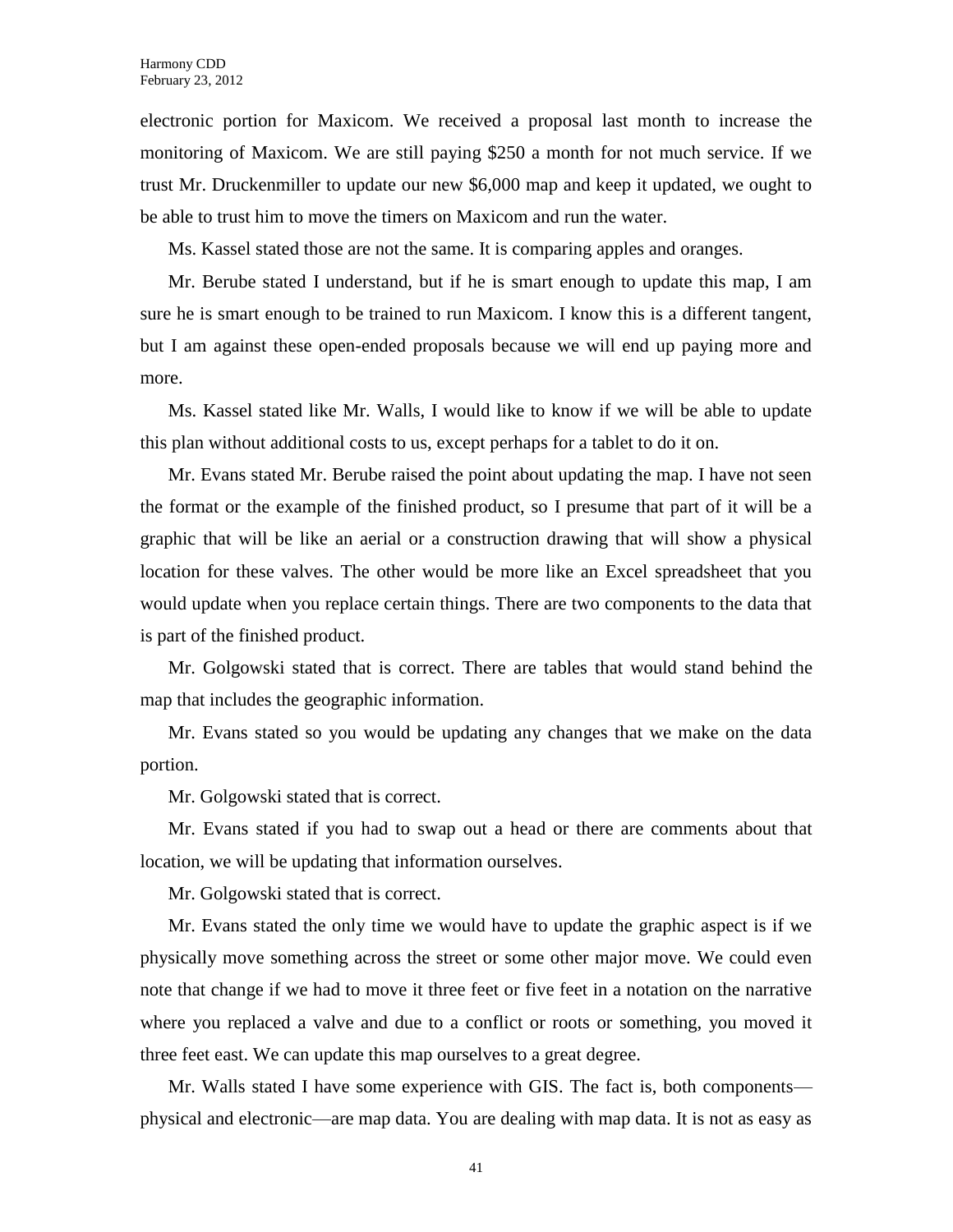adding a footnote that says you moved something. You need to have the specific software, and I do not even know what kind of software it requires. You need the right tools to be able to update that electronic map in order to update the physical map that you can print out.

Mr. Evans stated we are not updating the map.

Mr. LeMenager stated we are actually going to make the map.

Mr. Walls stated if we spend the money to make a map, then we will want to be able to update that map.

Mr. LeMenager stated we agree.

Mr. Golgowski stated we have a GIS system in-house that the developer uses, and it can handle any changes to this map that we want to produce. That can be then transferred to the hand-held device.

Mr. Evans stated they are two totally different products from what I understand.

Mr. Walls stated but they are not the same platform.

Mr. Golgowski stated you can take them apart.

Mr. Evans stated one is the map, which is a graphic, visual map. The other is data. It is like a report that you constantly update about any work you did on a particular valve. You can update that anytime you need to. It does not mean the valve moved; it just means that is where it was.

Mr. Golgowski stated that is correct. It has a GIS system, so looking at a map on your tablet, you can see a valve on your map. If you tap the screen, a table pops up that says it was swapped out on a particular date and any other details. All that data is behind the map. You can edit that table and you can edit the map. If you want to move the valve, you can change the map to show where it was moved, and the table goes with it.

Mr. Evans asked realistically, will we be modifying the map unless there are some major changes?

Mr. Golgowski stated we have added onto zones where we have added some new beds or something where we had to extend the lines. There could be an occasional need to do something like that.

Mr. Walls stated I am not sure I support this. If you get a product, you will want to be able to have the ability to update it. That is what I want to know if we are getting. are we getting something that is in a format that is easy where one of our people can do that, or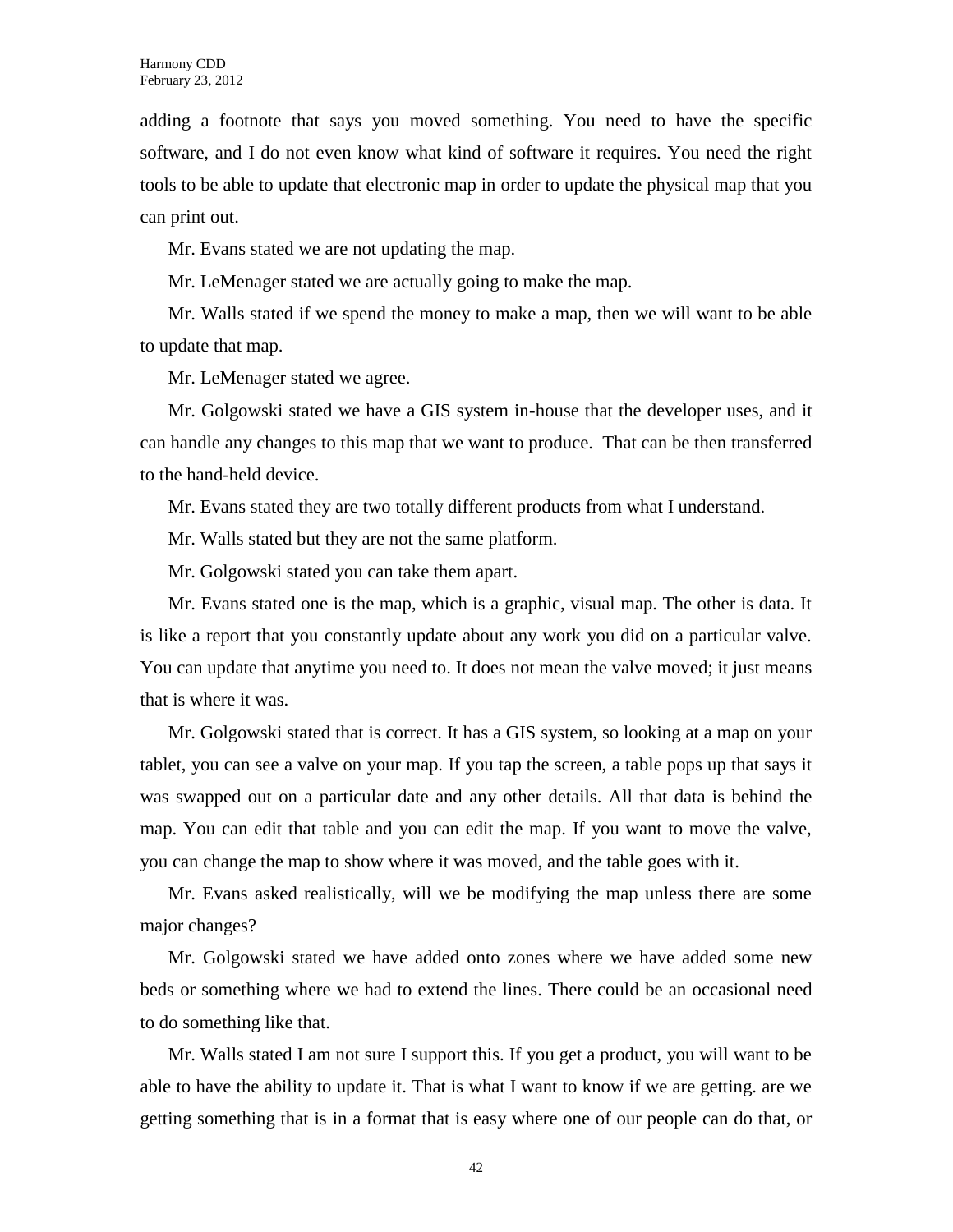is this something where we will have to call in Mr. Smith to do at a charge per hour in the future, when he may or may not be around?

Mr. Berube stated I appreciate the offer from the developer that they have the software, but some day, the developer may not be our friend anymore. If we are going to need a software package to do this, then we need to do it ourselves. If that means a tablet and software, then it needs to be ours. I am not sure if it is legal for us to have a tablet and use the developer's software. There still needs to be a separation between the developer and the CDD. We need to stand on our own. We have had this discussion before, and we need to consider that. If we need software, then it needs to be ours. If we need a tablet, then it needs to be ours.

Mr. LeMenager asked you realize what you are saying very clearly to the tax payers of this community is that the operation and maintenance portion of their CDD assessments will be a never-ending spiral upwards? Is that correct?

Mr. Berube stated no, I am not agreeing that we should buy this at all. But if we do, then we need to consider that we need to handle it all in-house. We have expanded our employee base. We have discussed this previously, and I know Mr. LeMenager is a proponent of the CDD being self-sufficient. This is another area where we need to be self-sufficient. We cannot borrow software from other people to support our product.

Mr. LeMenager stated I think we have different time horizons here. We are talking about a community that has a pretty low percentage of development so far. I still want to use their services as much as possible for as long as possible.

Mr. Evans stated Mr. Berube was involved in purchasing the mule.

Mr. Berube stated that is correct.

Mr. Evans asked how is that any different than this? It is a tool to help them do a better job in fulfilling his obligations to us. That is a physical tools, and he carries other tools around. This is a tool that he will use to be far more efficient in maintaining this asset. How is it any different?

Mr. Berube stated it is a matter of opinion. It depends on how you look at it. I am a realist. I deal with reality every day. Some of us do, and some do not. I have spoken to Mr. Druckenmiller and I have been out there. I have worked on irrigation systems myself. I understand this might be a tool that is going to be helpful under certain conditions. I do not see the value equation. We are spending far more money than we really need to. Mr.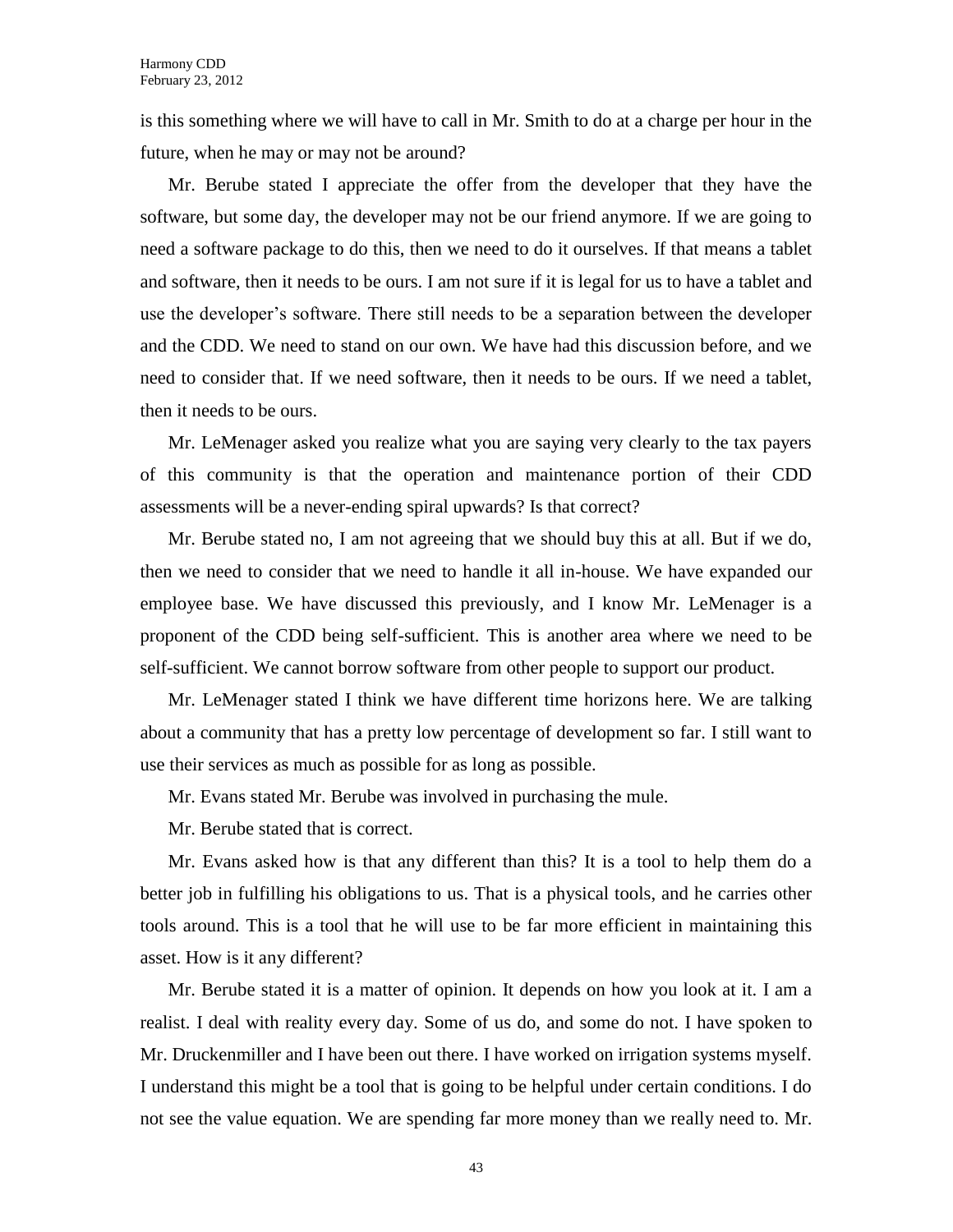Druckenmiller can work a lot of hours for \$6,000. I am concerned that it is open-ended. It is purely a matter of opinion, and it is my opinion that there is no value to this equation to me.

> Mr. LeMenager made a MOTION to approve the proposal from Insight Irrigation to produce a map of the irrigation system, as submitted, in the amount of \$6,000. Ms. Kassel seconded the motion.

Mr. Qualls stated I think it would be helpful to clarify some things in this proposal, if that is not obvious from the discussion the Board has had. I have highlighted a few things. One is, for a total period of ten days, and then each Tuesday. I need to know if that is two Tuesdays or ten Tuesdays. That is minor and I am sure it is ten Tuesdays. The comment about additional site visits at \$95 per hour and staff will prepare a weekly report of findings. What happens to the report? Who receives it?

> Mr. LeMenager amended the previous MOTION to approve the proposal from Insight Irrigation to produce a map of the irrigation system, as submitted, in the amount of \$6,000, subject to review by legal counsel. Ms. Kassel seconded the amendment.

> Upon VOICE VOTE, with Mr. LeMenager, Ms. Kassel, and Mr. Evans in favor and Mr. Berube and Mr. Walls against, the above motion passed 3-2.

Mr. Evans stated Mr. Qualls will provide us with any suggestions for any language needed to Mr. Haskett so we can update this and move forward on this work.

## **ii. Swimming Pool Cleaning**

Mr. Haskett stated at a previous meeting, the Board requested proposals for pool cleaning services, which I have provided to you.

> Mr. LeMenager made a MOTION to approve the proposal from Roberts Pool for pool cleaning services, as provided. Ms. Kassel seconded the motion.

Mr. Berube asked why are we looking to accept a bid? We really did not have a deal with them before. It was an open-ended contract with the ability to change. All we did was ask for a quote and the price increased. Why should we accept the price increase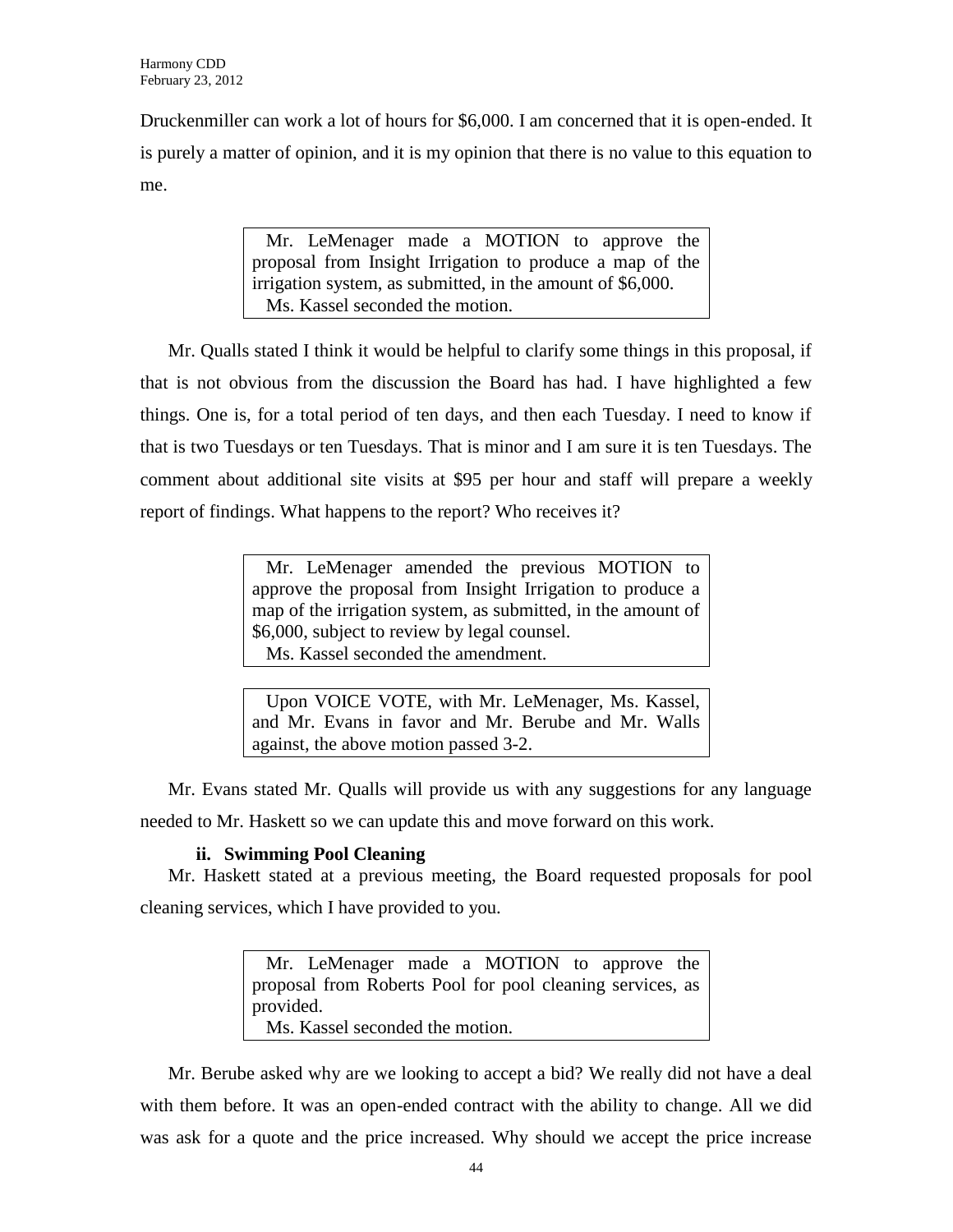from someone who we asked to potentially be replaced? I do not like that progression of events.

Mr. LeMenager stated that is what happens when you go out to bid things.

Mr. Berube stated it does not mean we have to like it, and it does not mean we have to accept it.

Mr. LeMenager stated keep that in mind when you talk about our contract for \$500,000.

Mr. Berube stated I understand. I am just raising an objection that we looked at four proposals. Two declined to bid for any number of reasons. One provided a bid. We are talking about \$14,000+ annually. We really did not get a very good representation. I realize it is a lot of work for Mr. Haskett, but we did not gain anything except retaining a contractor that we had questions about at an increased price. We just discussed earlier that we were billed for services that we did not receive in January. Now we will accept a price increase and move forward. Something is wrong.

Mr. Walls stated I appreciate Mr. Haskett's work in preparing this, and I am glad someone did it. I am sad to see there are four companies and I find it hard to believe in this economic time we are living in that we have bids from just two companies to do this work. I wonder if Severn Trent has a place to go to, like a repository of companies, that can be asked for bids. I know there are more than four companies in the central Florida area that handle pools.

Mr. Moyer stated we use the Yellow Pages.

Mr. Berube stated we can put an advertisement in the newspaper.

Mr. Walls stated I think we can expand upon this. We have a list of four companies, and we know there have to be dozens of companies that do this work.

Mr. Haskett stated I did not list the ones that were in Orlando and did not want to drive to Harmony to clean the pools. These are the ones that I sent the scope of services to, they came out and looked at it, and Gator Pools declined to bid on it because they felt that it was too restricting for them. The Original Pool Doctor submitted a proposal six or eight months ago for \$14,000 per year, which is about the same figure as Roberts Pools. I asked them to rebid based on this scope of service, and they did not submit a bid.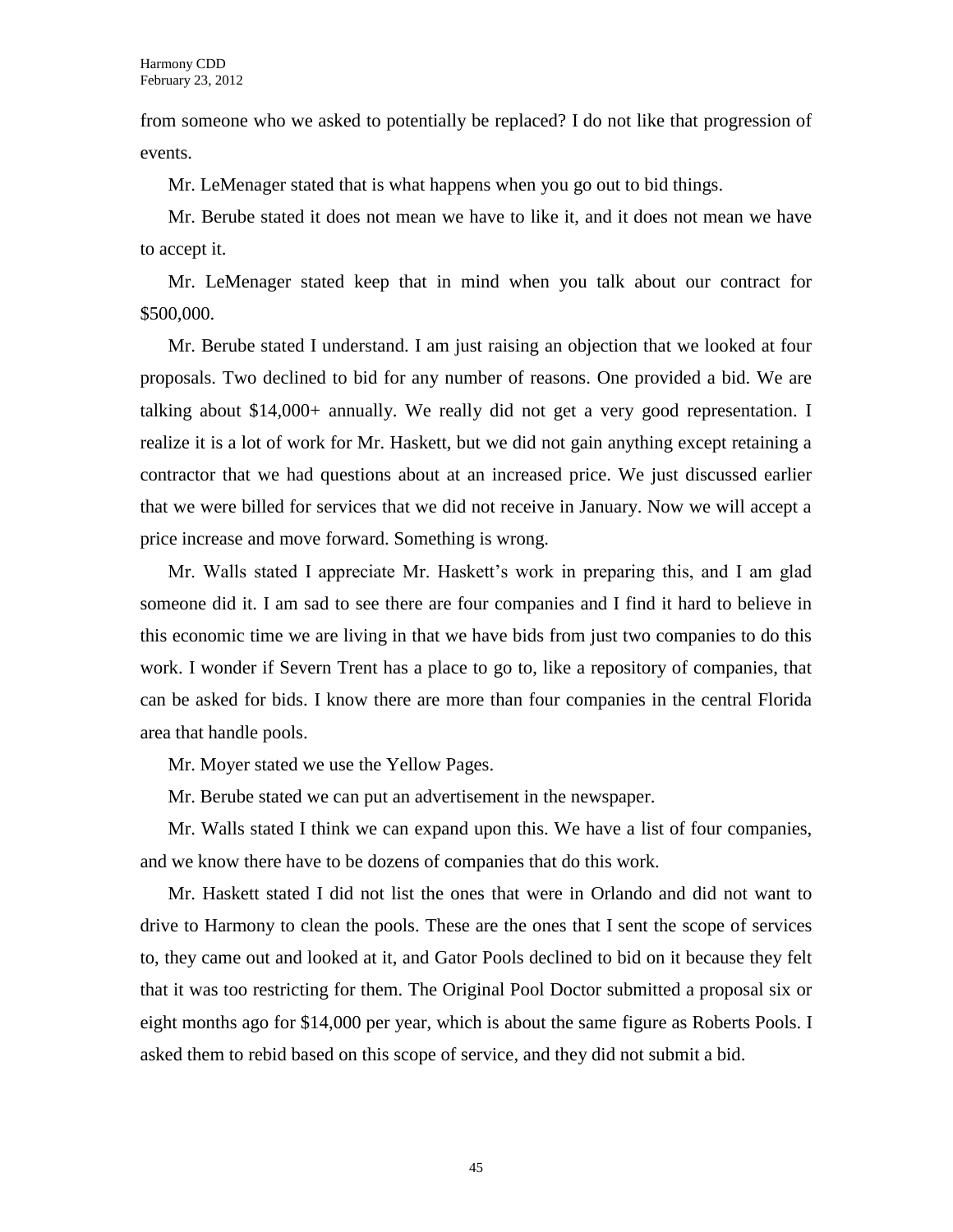Mr. Walls stated I am not criticizing your work, but what it shows on here is that there were four companies who were solicited. I do not know how many you contacted because it does not say on here.

Mr. LeMenager stated I am concerned we are getting into micromanaging. We are a policy-making body, and not a day-to-day management body. We have our day-to-day manager who does his best for us. He has done the work and made the phone calls and received the bids. He has made a recommendation.

> Upon VOICE VOTE, with Mr. LeMenager, Ms. Kassel, and Mr. Evans in favor and Mr. Berube and Mr. Walls against, the above motion passed 3-2.

### **SEVENTH ORDER OF BUSINESS Audience Comments**

Mr. Moyer stated Mr. Glen Becker arrived after our agenda item for audience comments, and he would like to address the Board.

Mr. Glen Becker stated you all remember how many hours the CDD spent about a year ago discussing the issue of fishing in the local retention ponds. I was quite satisfied when the CDD resolved to confirm and promote a rule against such fishing. For anyone who takes the trouble to search the rule books, you can look on the CDD's website and other places. Subsequently, a number of my neighbors have complained to me about the number of boys with their fishing poles on the edges of retention ponds. I am thinking especially of the pond that runs between Harmony Community School, where I work, and the large dog park. The fishers and anglers in question are usually high school boys or younger. I know and like most of these boys, so over time, I have tried to chat with them individually in a good-natured way. My message has been that I do not want to see them get into trouble. If any resident happens to see you out here trying to catch some fish and decides to call the sheriff, you will probably get a citation or a ticket and your parents may be asked to pay a fine. The most dramatic upshot of those conversations came along during the week of Christmas when some teenaged boys flung five dead fish at my front door, knocked over a planter and created a nasty mess. After that happened, I talked with the sheriff's deputy who came to the house. My main interest was to find out if I was correctly interpreting the position of the sheriff's office. He led me to understand that I was. He urged me to call him if I saw anyone fishing in a retention pond, and he said if he saw anyone fishing in a retention pond, he would first give them a warning and then a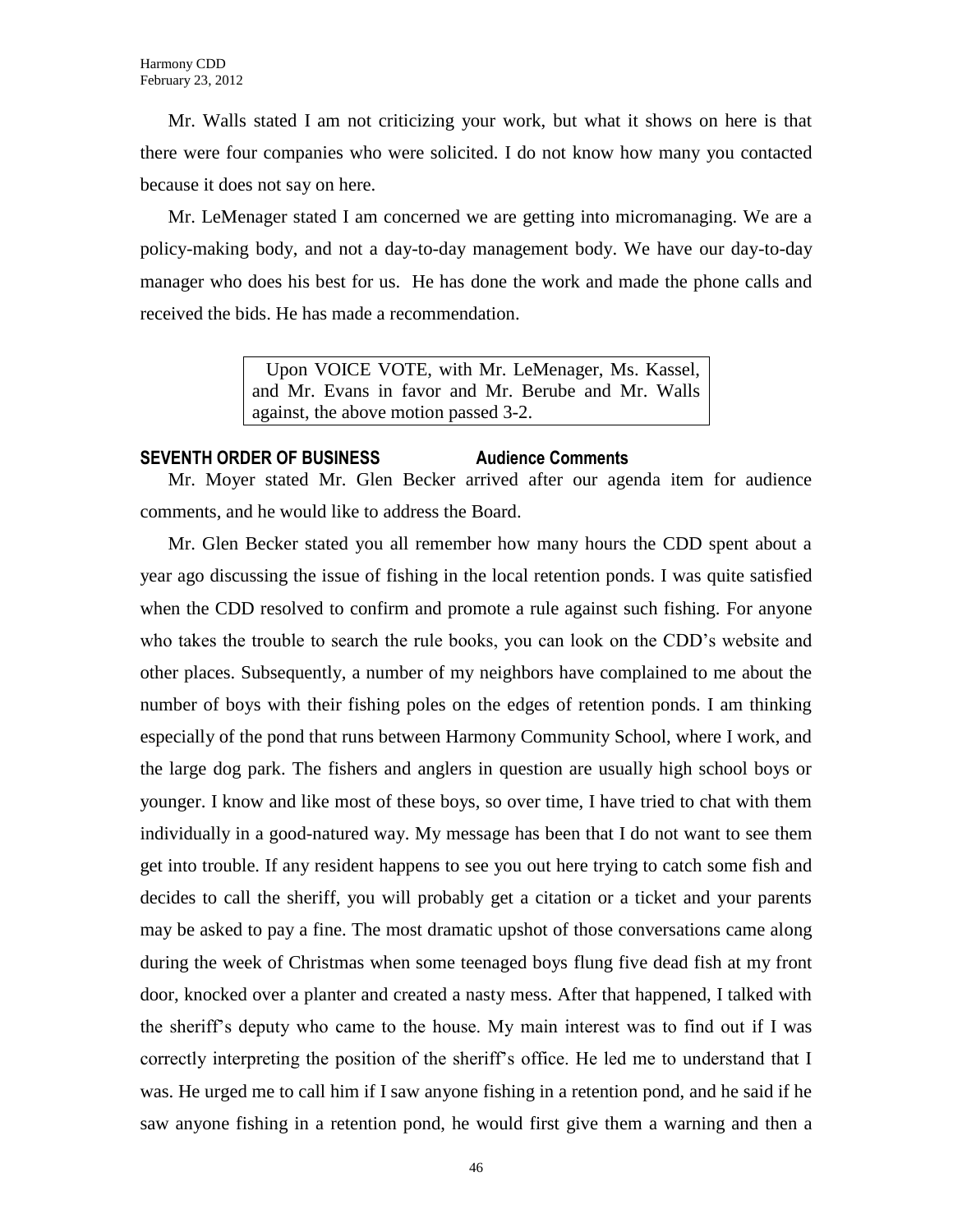citation. Within the past month, one of my neighbors decided to contact people at the sheriff's office. She was determined to find out quite aggressively whether or not that was really the rule. She talked with at least five people there, including the lieutenant, and she heard a very different story. I think I can accurately paraphrase what she heard from the sheriff's office. One, if this is a question of a Harmony resident fishing in a local pond, the sheriff's office does not want to hear about it and will do nothing to enforce our rules. Only an officer of the CDD has the right to go up to an angler and say they should not be fishing there, but even then it is an open question whether or not the CDD officer can do anything to enforce the rule. Three, if anyone wants to be sure of not getting in trouble, all that person has to do is head to Long Pond or another pond that does not have explicit signage posted saying that fishing is prohibited. That seems to be where we stand. I am a little confused and discouraged. I would like to teach young people to respect the rules. Where do we go from here? What is the rule now and into the future? Do we give up on the idea of telling people they should not be fishing in the ponds after all this discussion?

A Resident stated the sheriff's deputy was out here on Saturday because we had an issue on our pond. There were a couple guys who came out and they understand perfectly what the situation is. This sheriff had never dealt with this before, but as soon as he read the Statute on the sign, he reacted accordingly. If you are calling the sheriff's office and talking to someone who does not understand the sign is posted with the Statute, that could be the miscommunication. The deputies who physically come out read the sign and it is very clearly written, end of discussion.

Mr. Becker stated I wonder if the sheriff's office is telling people what they think they want to hear. I would like to see the policy enforced. If someone says they will not enforce that policy, where does that leave us?

Mr. Evans asked do you know what deputy that person spoke with at the sheriff's department? Do you have a name?

Mr. Becker stated I have the name of Lieutenant Parsons, who confirmed what my neighbor had heard from Sergeant Kenneth Tally. These two officers spoke with others in the sheriff's office to make sure they believed they were accurately reflecting the sheriff's office policy.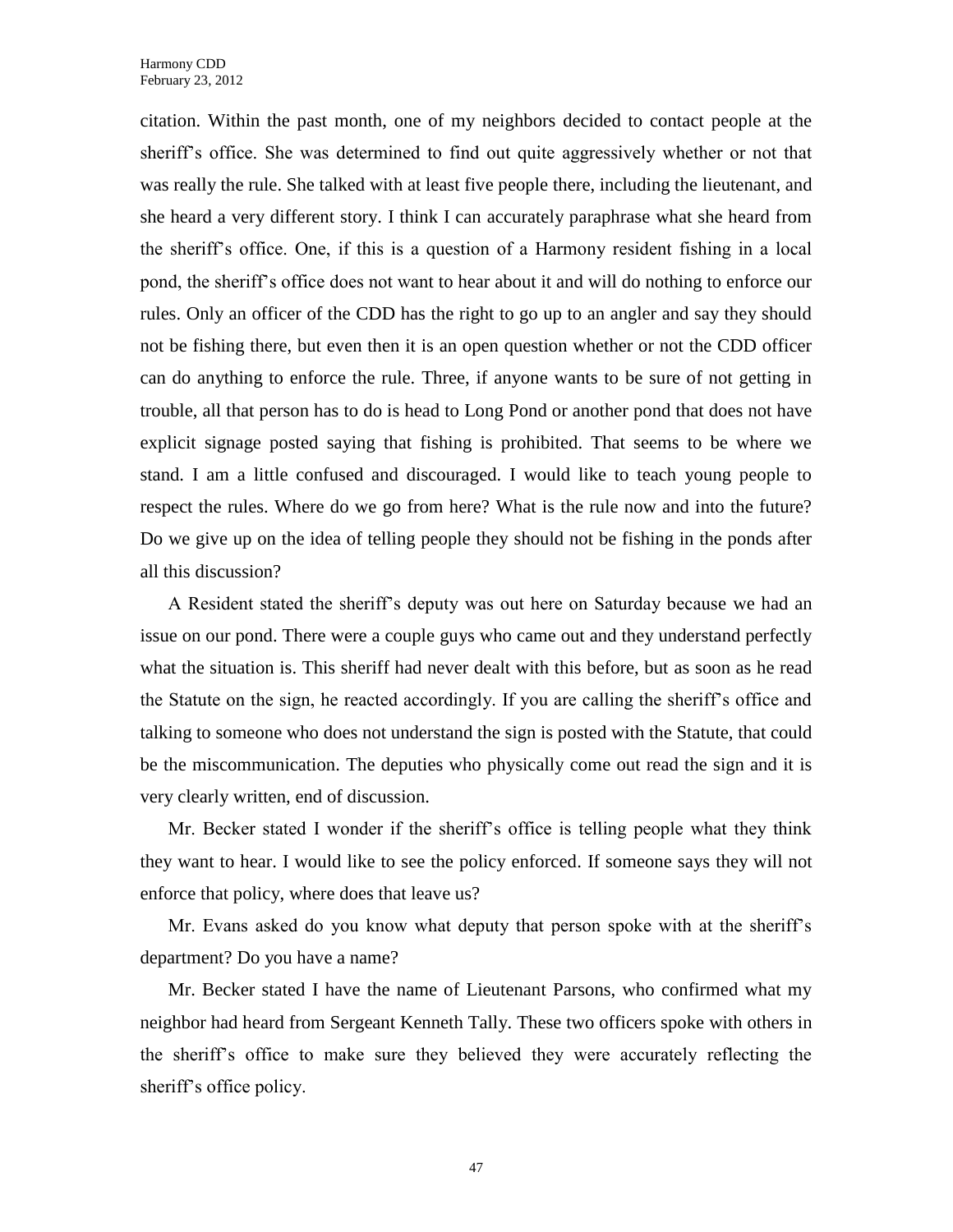Mr. Evans stated I will ask Mr. Moyer to call the sheriff's department and express upon them that our position has not changed.

Mr. Moyer stated the part that Mr. Becker said about having an officer of the District be the entity to make the formal complaint, in Orange County, that is what they do. We actually have Supervisors who have volunteered that when a resident calls, they will go down and swear out the complaint for trespassing. I am encouraged to hear that is not the case necessarily with all of the sheriff's deputies in Osceola County. If they want to play it 100% by the book, that may be the situation.

Ms. Kassel stated I am sure there are any number of Supervisors who would be willing to do that if the case arose.

A Resident stated from what I have gathered from talking with our local law enforcement, there are a number of things going on in the community that they are terribly aware of and aggressively interested in chasing down. With kids on the ponds, what I have seen firsthand is they will tell the kids they cannot be there and to pack up their stuff and go, and that is all it takes for most kids. They say "yes sir" and pick up their stuff and leave. I think for the sheriff, if it becomes an issue, then they have a separate issue outside of the trespassing with kids who are being belligerent. That is what I have seen from them. I do not think they are being overly aggressive with it, and I have not seen them write someone a ticket but simply tell them to leave.

Mr. Becker stated I received an email from my neighbor, and she wrote that "my boys have been told by the two persons in authority, one wearing a CDD shirt and driving a Harmony golf cart, that it was fine for them to fish where there were no signs, i.e., in the retention ponds where there are no homes." That was shocking.

Ms. Kassel stated the policy is no fishing in any CDD ponds, but not all ponds are posted and, therefore, cannot be enforced. The policy is no fishing in any pond.

Mr. Evans stated I do not know of anyone who would make that statement, but I am not disputing your email or what was passed along. That would not be our policy. Check with the sheriff's department and speak with that lieutenant to see what you can find out.

Mr. Moyer stated I will call them.

Mr. Evans stated thank you; your presentation was very *en pointe* and precise.

### **EIGHTH ORDER OF BUSINESS Supervisor Requests**

There being none, the next order of business followed.